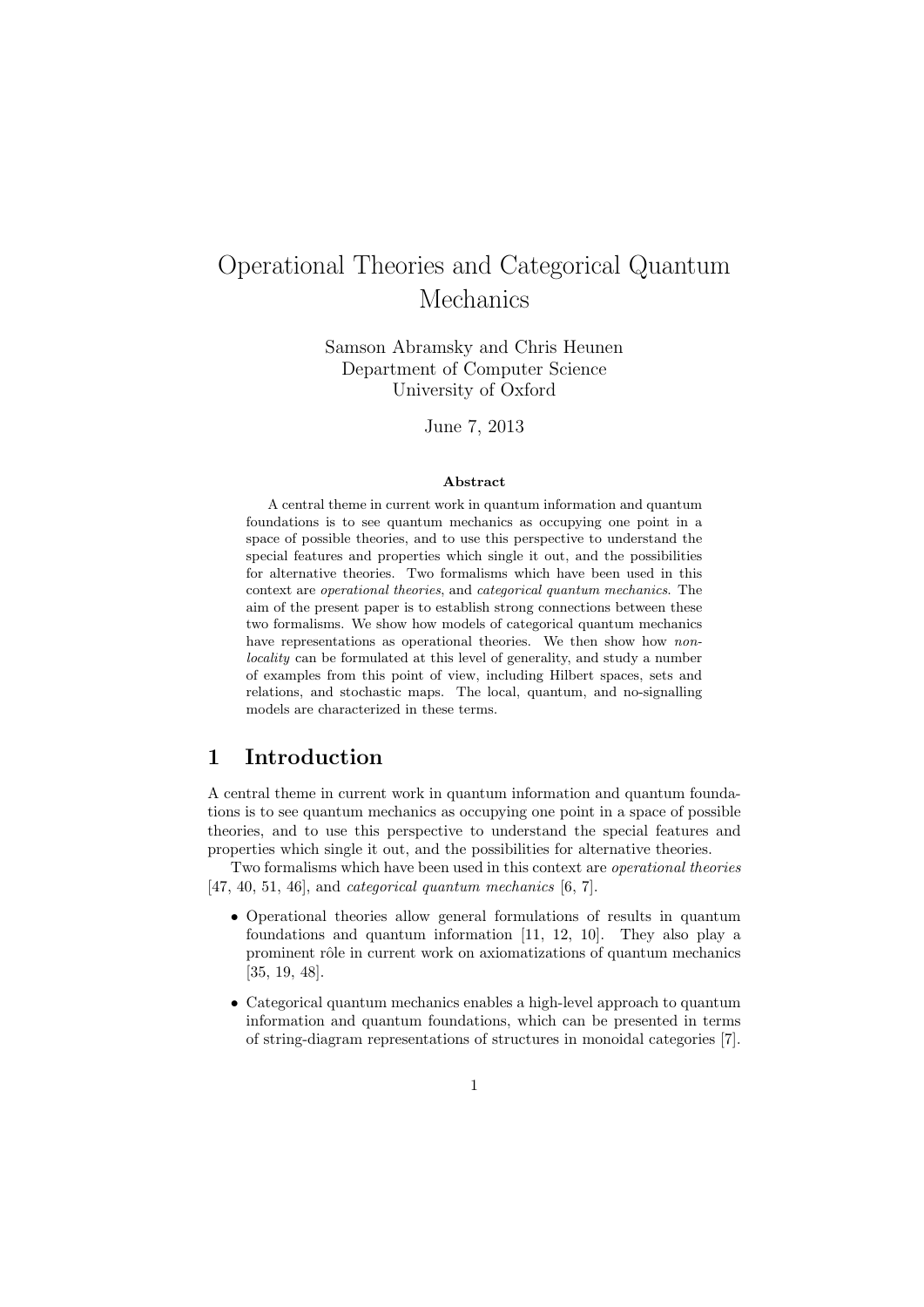This has proved very effective in providing a conceptually illuminating and technically powerful perspective on a range of topics, including quantum protocols [6], entanglement [24], measurement-based quantum computing [28], no-cloning [1], and non-locality [22].

The aim of the present paper is to establish strong connections between these two formalisms. We shall begin by reviewing operational theories. We then show how a proper formulation of compound systems within the operational framework leads to a view of operational theories as representations of monoidal categories of a particular form. We call these operational representations.

We then review some elements of categorical quantum mechanics, and show how *monoidal dagger categories*, equipped with a trace ideal, give rise to operational representations. Thus there is a general passage from categorical quantum mechanics to operational theories.

We go on to show how *non-locality* can be formulated at this level of generality, and study a number of examples from this point of view, including Hilbert spaces, sets and relations, and stochastic maps. The local, quantum, and nosignalling models are characterized in these terms.

We shall assume some familiarity with the linear-algebraic formalism of quantum mechanics, and with the first notions of category theory. To make the paper reasonably self-contained, we include an appendix which reviews the basic definitions of monoidal categories, functors and natural transformations.

We also include another appendix which proves a number of technical results on trace ideals. These are mathematically interesting, but would break up the flow of ideas in the main body of the paper.

### 2 Why operational theories?

Before proceeding to a formal description of operational theories, it may be useful to discuss the motivation for studying them.

As we see it, operational theories have the following attractions:

- Firstly, they focus on the empirical content of theories, and the means by which we can gain knowledge of the microphysical world. Any viable theory must account for this content.
- By focussing on this empirical and observational content, operational theories allow meaningful results to be formulated and proved about the 'space of theories' as a whole. At a stage in the development of physics where the next step is far from clear, this is a useful perspective, which may prove useful in finding 'deeper' theories.
- Indeed, the operational framework has proved fruitful as a basis for general results, e.g. on the information processing capabilities of theories under various assumptions [11, 12, 10]; and provides the setting for recent work on axiomatic reconstructions of quantum mechanics [35, 19, 48].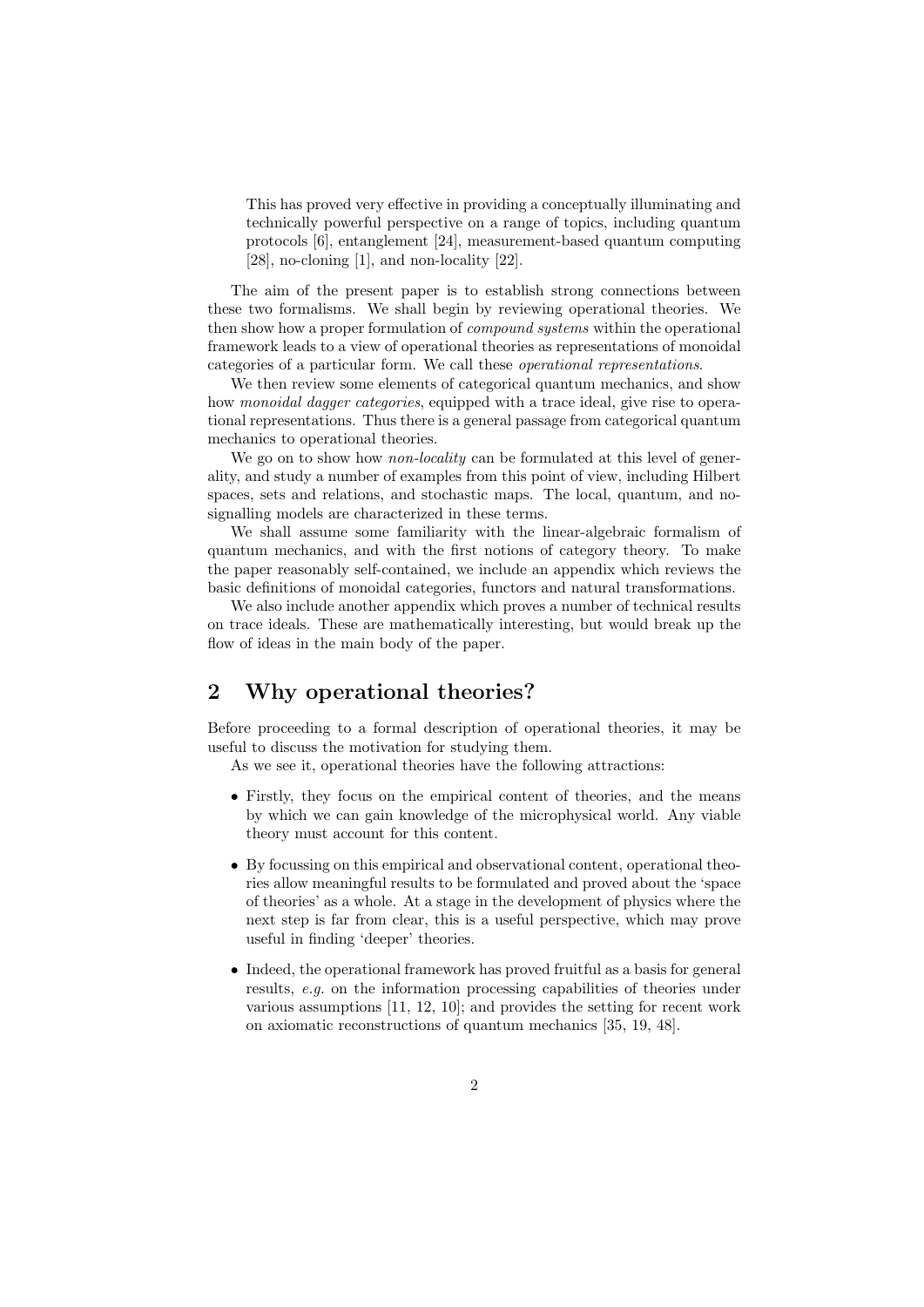On the debit side, operational theories attract criticism on philosophical grounds. They are seen as linked to an 'instrumentalist' or 'epistemic' view of physics, as opposed to a 'realistic' approach. From our perspective, the fact that we study operational theories does not indicate any such philosophical commitment. Rather, they are pragmatically useful for the reasons already mentioned, and can be seen as expressing some irreducible minimum of empirical content, which will have to be accounted for by any presumptive 'deeper' theory.

### 3 Operational theories formalized

An operational theory is formulated in terms of directly accessible 'operations', which can be performed  $e.g.$  in a laboratory. We assume there are several different types of system,  $A, B, C$ , etc. For each system type  $A$ , the theory specifies the following:

- $\bullet$  A set of *preparations*  $P_A$  which produce systems of that type.
- A set  $T_A$  of transformations which may be performed on systems of type A. More generally, we can consider transformations  $T_{A,B}$  which can be performed on systems of type A to produce systems of type B.
- A set of *measurements*  $M_A$  which can be performed on systems of that type.

Each measurement has a set of possible outcomes. In this paper, we shall only consider 'finite-dimensional' theories, or parts of theories. This means that each measurement has only finitely many possible outcomes. For convenience, we shall assume a fixed infinite set of outcomes O, which will apply to all measurements. Any measurement with a finite set of outcomes  $O' \subseteq O$  can be represented using  $O$ , where those outcomes outside  $O'$  have zero probability of occurring.

The empirical predictions of the theory are given by its evaluation rule, which is a function

$$
v_A \colon P_A \times M_A \times O \to [0,1]
$$

which assigns a probability  $v_A(p, m, o)$  to the event that a system of type A, prepared by  $p$ , yields outcome  $o$  when measurement  $m$  is performed on it.

For each choice of p and m, the function  $v_A(p, m, -)$  defines a probability distribution on outcomes. We shall use the function

$$
d_A \colon P_A \times M_A \to \mathcal{D} \qquad d_A(p,m) \colon o \mapsto v_A(p,m,o)
$$

where  $D$  is the set of probability distributions of finite support on  $O$ .

#### 3.1 Compound systems

An important additional ingredient is to give an account of *compound systems*, i.e. putting systems, possibly space-like separated, together.

This leads to the following additional requirements.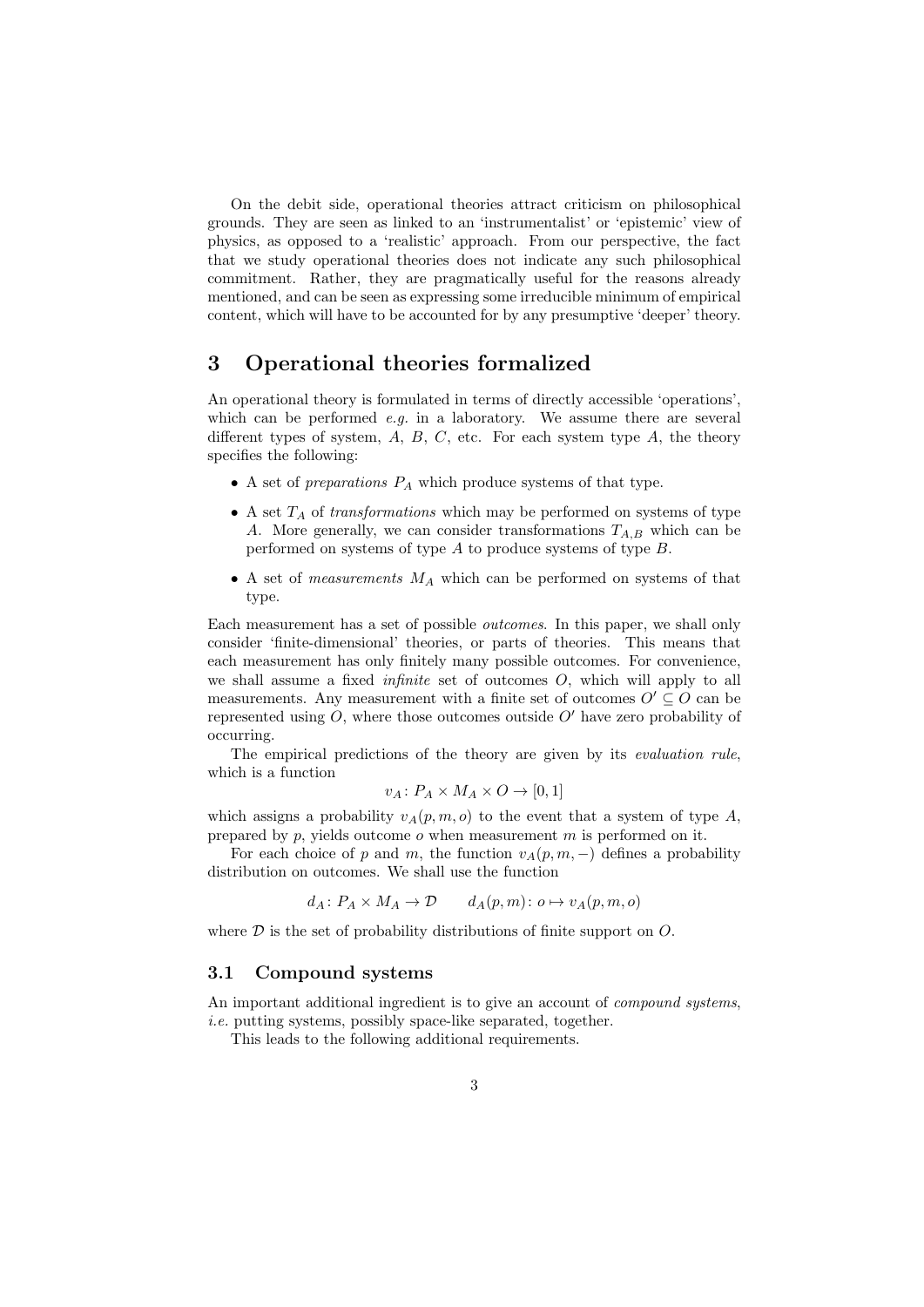- For each pair of system types  $A, B$ , a compound system type  $AB$ .
- Ways of combining preparations, measurements, etc. on  $A$  and  $B$  to yield corresponding operations on the compound system AB.

Moreover, these operations should be subject to axioms yielding a coherent mathematical structure on these notions.

Rather than trying to develop such 'meta-operations' and axioms from first principles, we see the essential elements as provided by monoidal categories, which have been developed extensively as a setting for quantum mechanics and quantum information in the categorical quantum mechanics programme [6, 7].

We shall therefore proceed by giving a precise formulation of operational theories with compound system structure as a certain class of representations of monoidal categories, which we call operational representations.

### 3.2 Operational representations: concrete description

Before giving the 'official' definition of operational representation, which is mathematically elegant but a little abstract, we shall give a more concrete account, which shows the naturalness of the ideas, and also indicates why guidance from category theory is helpful in finding the right structural axioms.

For each system type  $A$ , we can gather the relevant data provided by an operational theory into a single structure

$$
(P_A, M_A, d_A: P_A \times M_A \to \mathcal{D}).
$$

This immediately suggests the notion of Chu space [14, 20], which has received quite extensive development [53], and was applied to the modelling of physical systems in [2]. Indeed, it can be seen as a generalization of the notion of model of a physical system proposed by Mackey in his influential work on the foundations of quantum mechanics [47].

There is a natural equivalence relation on preparations:  $p$  is equivalent to  $p'$ , where  $p, p' \in P_A$ , if for all  $m \in M_A$ :

$$
d_A(p,m) = d_A(p',m).
$$

This is exactly the notion of extensional equivalence in Chu spaces [2]. We can regard states operationally as equivalence classes of preparations [50].

In an entirely symmetric fashion, there is an equivalence relation on measurements. We define m to be equivalent to  $m'$ , where  $m, m' \in M_A$ , if for all  $p \in P_A$ :

$$
d_A(p,m) = d_A(p,m').
$$

We can regard *observables* operationally as equivalence classes of measurements. Quotienting an operational system  $(P_A, M_A, d_A)$  by these equivalences cor-

responds to the biextensional collapse of a Chu space [2]. Having identified operational systems with Chu spaces, we now turn to morphisms. A transformation in  $T_{A,B}$  induces a map  $f_*: P_A \to P_B$ . That is,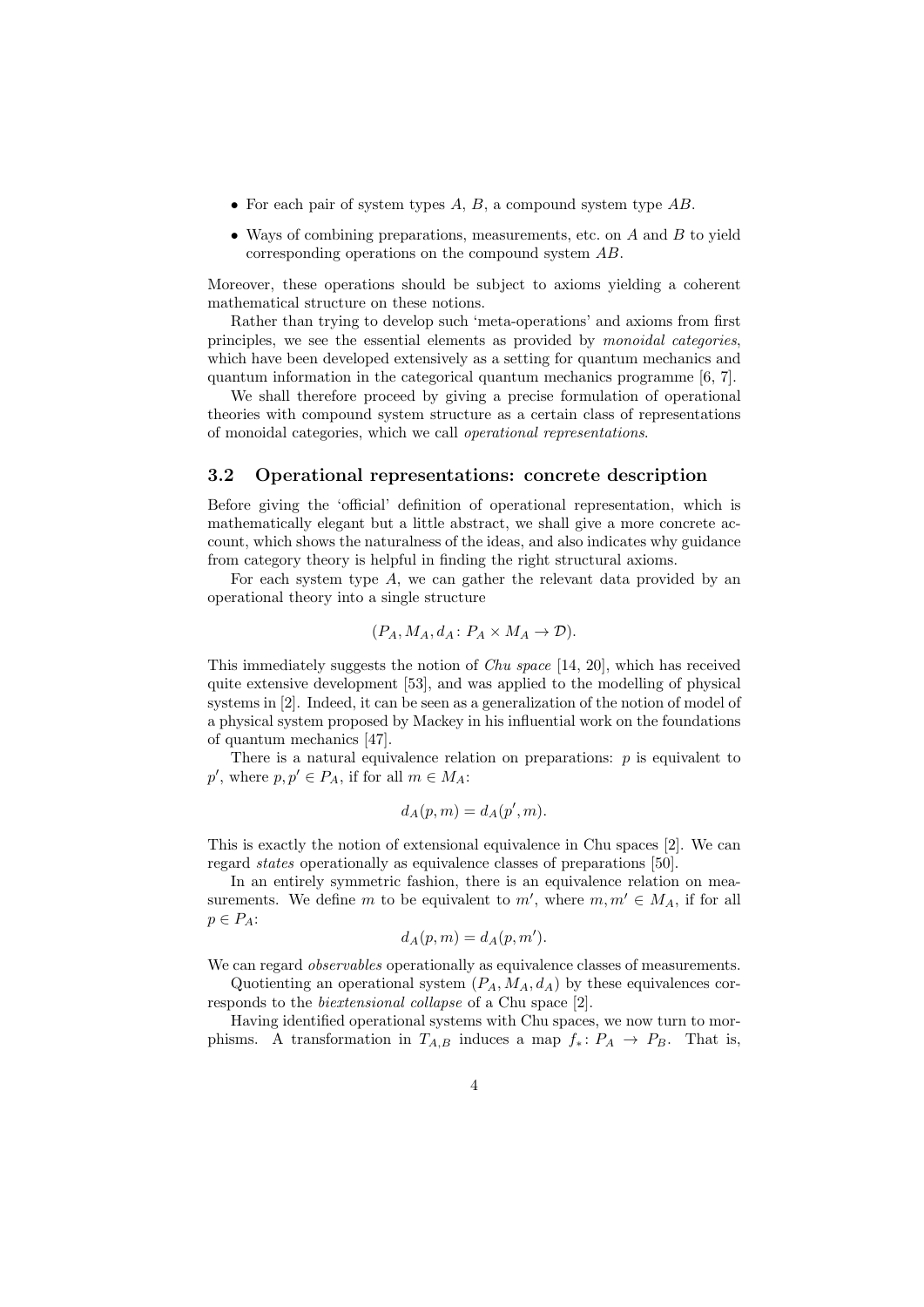preparing a system of type  $A$  according to preparation procedure  $p$ , and then subjecting it to a transformation procedure  $t$  resulting in a system of type  $B$ , is itself a procedure for preparing a system of type B.

Such a transformation can also be seen as a procedure for converting measurements of type B into measurements of type A: given a measurement  $m \in$  $M_B$ , to apply it to a state prepared by  $p \in P_A$ , we apply the transformation t to obtain a preparation of type  $B$ , to which  $m$  can be applied. Thus we can also associate a map  $f^*: M_B \to M_A$  to the transformation t. The formal relationship that links the two maps  $f_*$  and  $f^*$  is that, whether we measure  $f_*(p)$ with m, or p with  $f^*(m)$ , we should observe the same probability distribution on outcomes:

$$
d_B(f_*(p), m) = d_A(p, f^*(m)).
$$
\n(1)

This can be seen as an abstract form of the relationship between the Schrödinger and Heisenberg 'pictures' of quantum dynamics.

The equation (1) says exactly that the pair of maps  $(f_*, f^*)$  defines a morphism of Chu spaces

$$
(f_*, f^*)\colon (P_A, M_A, d_A) \to (P_B, M_B, d_B).
$$

Thus we see that in an entirely natural way, we can associate an operational theory with a sub-category of Chu spaces, more precisely of  $\text{Chu}(\text{Set}, \mathcal{D})$  [53]. This sub-category will not in general be full, since not every Chu morphism will arise from a transformation in the theory.

However, this does not yet provide an account of compound systems. While Chu spaces have a standard monoidal structure, and indeed form ∗-autonomous categories [20], we should not in general expect that operational theories will give rise to monoidal sub-categories of Chu spaces. Rather, we should see the notion of compound system as an important degree of freedom, which is to be specified by the theory.

Thus given operational systems  $A = (P_A, M_A, d_A)$  and  $B = (P_B, M_B, d_B)$ , we should be able to form a system  $A \otimes B = (P_{A \otimes B}, M_{A \otimes B}, d_{A \otimes B}).$ 

What general properties should such a notion satisfy? One important requirement, which appears in one form or another in the various formulations of operational theories, is to have an inclusion of pure tensors. This is given by maps

$$
\iota_{A,B}^{\mathsf{P}}\colon P_A \times P_B \to P_{A \otimes B}, \qquad \iota_{A,B}^{\mathsf{M}}\colon M_A \times M_B \to M_{A \otimes B}.
$$

For readability, we shall write  $p \otimes p'$  rather than  $\iota_{A,B}^{\mathsf{P}}(p,p')$ , and similarly for measurements.

The fundamental property which this inclusion must satisfy relates to the evaluation. For all  $p \in P_A$ ,  $p' \in P_B$ ,  $m \in M_A$ ,  $m' \in M_B$ , we must have:

$$
d_{A\otimes B}(p\otimes p', m\otimes m') = d_A(p, m) \cdot d_B(p', m'). \tag{2}
$$

This expresses the probabilistic independence of pure tensors. Conceptually, pure tensors arise by preparing states or performing measurements independently on subsystems.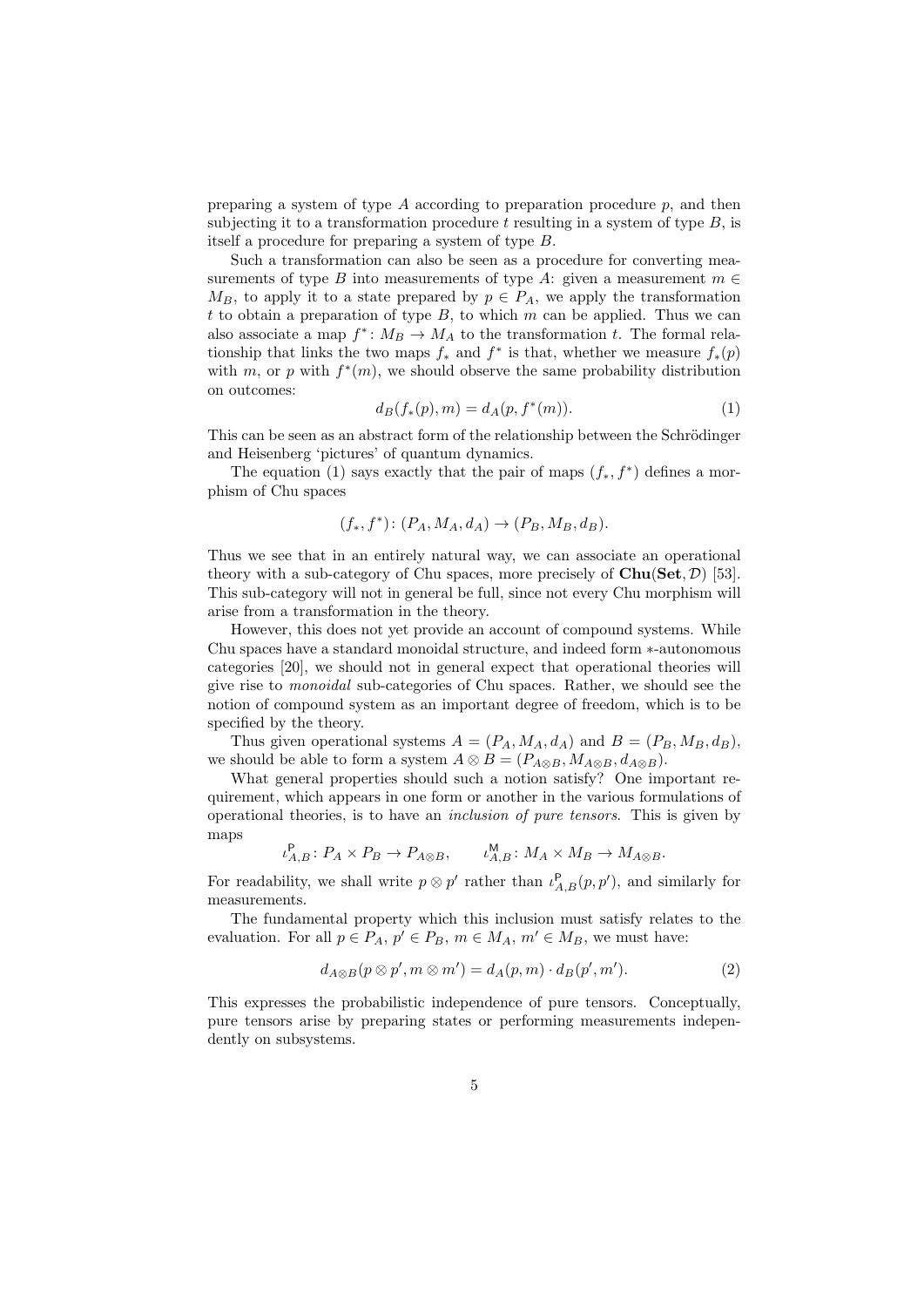In addition, there are a number of coherence conditions which are needed to get a mathematically robust notion. Rather than writing these down in an ad hoc fashion, we shall now turn to a more systematic way of defining the categorical structure of operational theories, in which these conditions arise naturally from standard notions.

### 3.3 Operational representations: functorial formulation

We shall now take a different view, in which the structure of an operational theory arises from a symmetric monoidal category, which we think of as a process category. The operational theory will amount to a certain form of representation of this process category. The receiving category for the representation will be  $(Set, \times, 1)$ , viewed as a symmetric monoidal category.

Given a symmetric monoidal category C, an operational representation of C is specified by the following data:

- A symmetric monoidal sub-category  $C_t$  of C. This will usually have the same objects as  $C$ , and only those morphisms which correspond to admissible transformations.
- A symmetric monoidal functor  $P: C_t \to Set$  which represents, for each object  $A$  of  $C_t$ , viewed as a type of system, the corresponding set of preparations or states.
- A contravariant symmetric monoidal functor  $M: C_t^{op} \to \mathbf{Set}$  which for each A represents the measurements on A. Note that  $\mathbf{C}_{t}^{\mathrm{op}}$  is a symmetric monoidal category.
- A dinatural symmetric monoidal transformation

$$
d\colon P\times M\stackrel{\cdot\cdot\cdot}{\to} \mathrm{K}_\mathcal{D}
$$

which gives the evaluation rule of the theory. Here  $K_{\mathcal{D}}$  is the constant functor valued at  $D$ . Note that a constant symmetric monoidal functor valued at a set M is just a commutative monoid  $(M, \cdot, 1)$  in **Set**. We take  $D$  to be a commutative monoid under pointwise multiplication.

We shall assume that the functors  $P$ , M are embeddings, *i.e.* injective on objects and faithful.

Let us now unpack this definition.

- The general point of view is that the structure of the operational theory is controlled by the 'abstract' category C. The types of the theory are the objects of  $C_t$ .
- Rather than a single set of preparations, we have a *variable set* P, which for each type  $A$  gives us a set  $P_A$ . Moreover, this acts functorially on the admissible transformations  $f: A \rightarrow B$  in  $C_t$  to produce functions  $f_* : \mathsf{P}_A \to \mathsf{P}_B$ , where  $f_* := \mathsf{P}(f)$ . Thus these functions take preparations on A to preparations on B, as already discussed.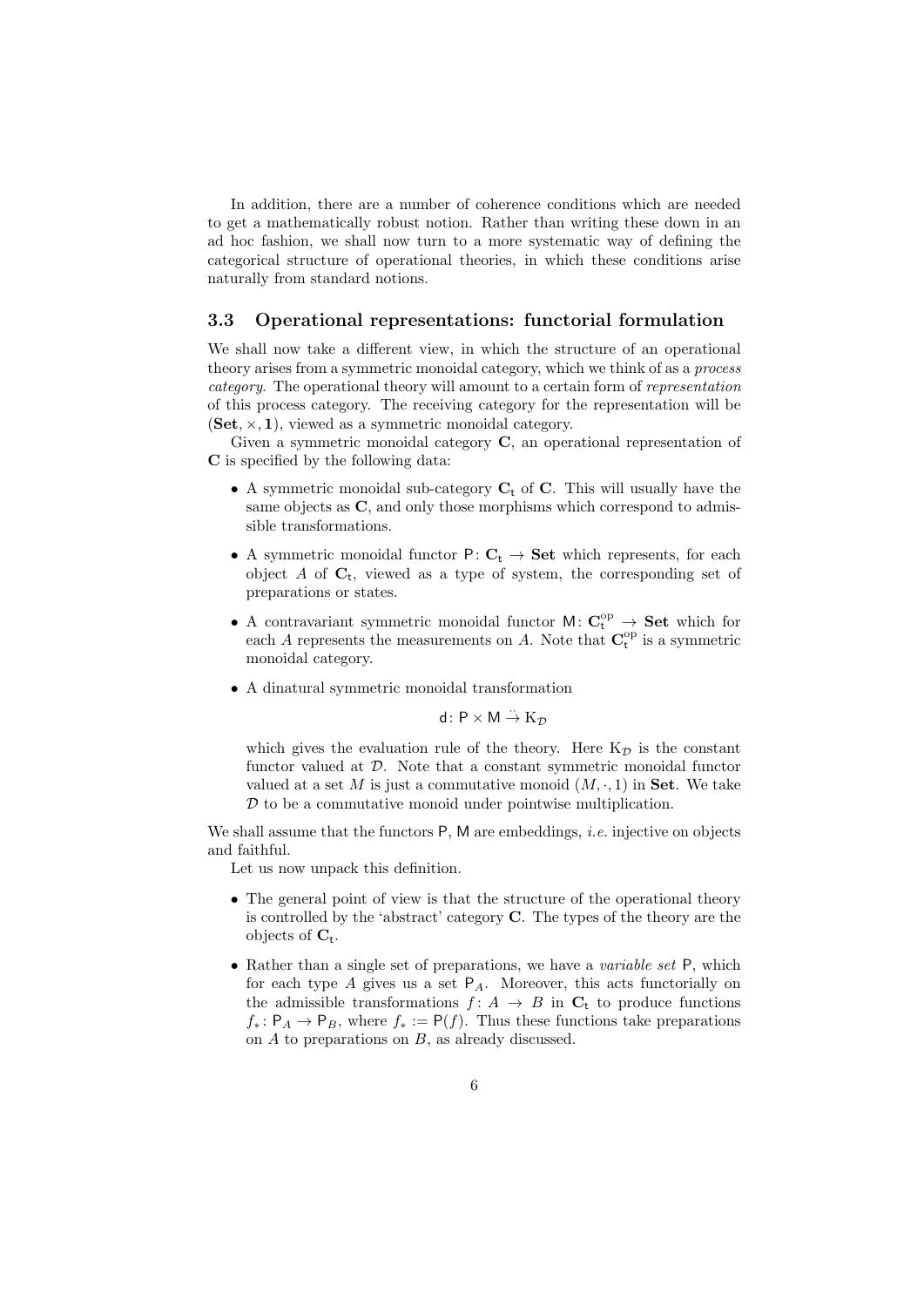• Similarly, the functor M specifies a variable set  $M_A$  of measurements for each system type A. The contravariant action of this functor is again as expected from our previous discussion.

The first new ingredient which picks up the issue of monoidal structure is that P and M are required to be monoidal functors. The fact that P and M are monoidal means that there are natural transformations

$$
\iota_{A,B}^{\mathsf{P}}\colon \mathsf{P}_A\times\mathsf{P}_B\to \mathsf{P}_{A\otimes B},\qquad \iota_{A,B}^{\mathsf{M}}\colon \mathsf{M}_A\times\mathsf{M}_B\to \mathsf{M}_{A\otimes B}.
$$

i.e. inclusions of pure tensors. Naturality means that the diagrams

$$
\begin{array}{ccc}\n\mathsf{P}_A \times \mathsf{P}_B \xrightarrow{\iota^{\mathsf{P}}_{A,B}} \mathsf{P}_{A \otimes B} & & \mathsf{M}_A \times \mathsf{M}_B \xrightarrow{\iota^{\mathsf{M}}_{A,B}} \mathsf{M}_{A \otimes B} \\
f_* \times g_* & & \downarrow \\
\mathsf{P}_{A'} \times \mathsf{P}_{B'} \xrightarrow{\iota^{\mathsf{P}}_{A',B'}} \mathsf{P}_{A' \otimes B'} & & \mathsf{M}_{A'} \times \mathsf{M}_{B'} \xrightarrow{\iota^{\mathsf{M}}_{A',B'}} \mathsf{M}_{A' \otimes B'}\n\end{array}
$$

commute. The coherence conditions for monoidal natural transformations complete the required properties of pure tensors.

The dinatural transformation  $d_A: P_A \times M_A \rightarrow \mathcal{D}$  represents the evaluation function. Dinaturality says that for each admissible transformation  $f: A \rightarrow B$ :



Thus we see that dinaturality is exactly the Chu morphism condition (1). Monoidality of d is the equation (2).

### 3.4 Operational categories

If we are given an operational representation  $(C, C_t, P, M, d)$  we can construct from this a single category, recovering the picture given in Section 3.2.

For each object A of C, we have the Chu space  $(P_A, M_A, d_A)$ . By dinaturality of d, each morphism  $f: A \rightarrow B$  gives rise to a Chu morphism

$$
(f_*, f^*)\colon (\mathsf{P}_A, \mathsf{M}_A, \mathsf{d}_A) \to (\mathsf{P}_B, \mathsf{M}_B, \mathsf{d}_B).
$$

By functoriality of P and M, we obtain a sub-category of Chu spaces.

Moreover, since P and M are embeddings, we can push the symmetric monoidal structure on C forward to this sub-category:

$$
\mathsf{P}_A \otimes \mathsf{P}_B := \mathsf{P}_{A \otimes B}, \quad \mathsf{M}_A \otimes \mathsf{M}_B := \mathsf{M}_{A \otimes B}, \quad f_* \otimes f'_* := (f \otimes f')_*, \quad f^* \otimes f'^* := (f \otimes f')^*.
$$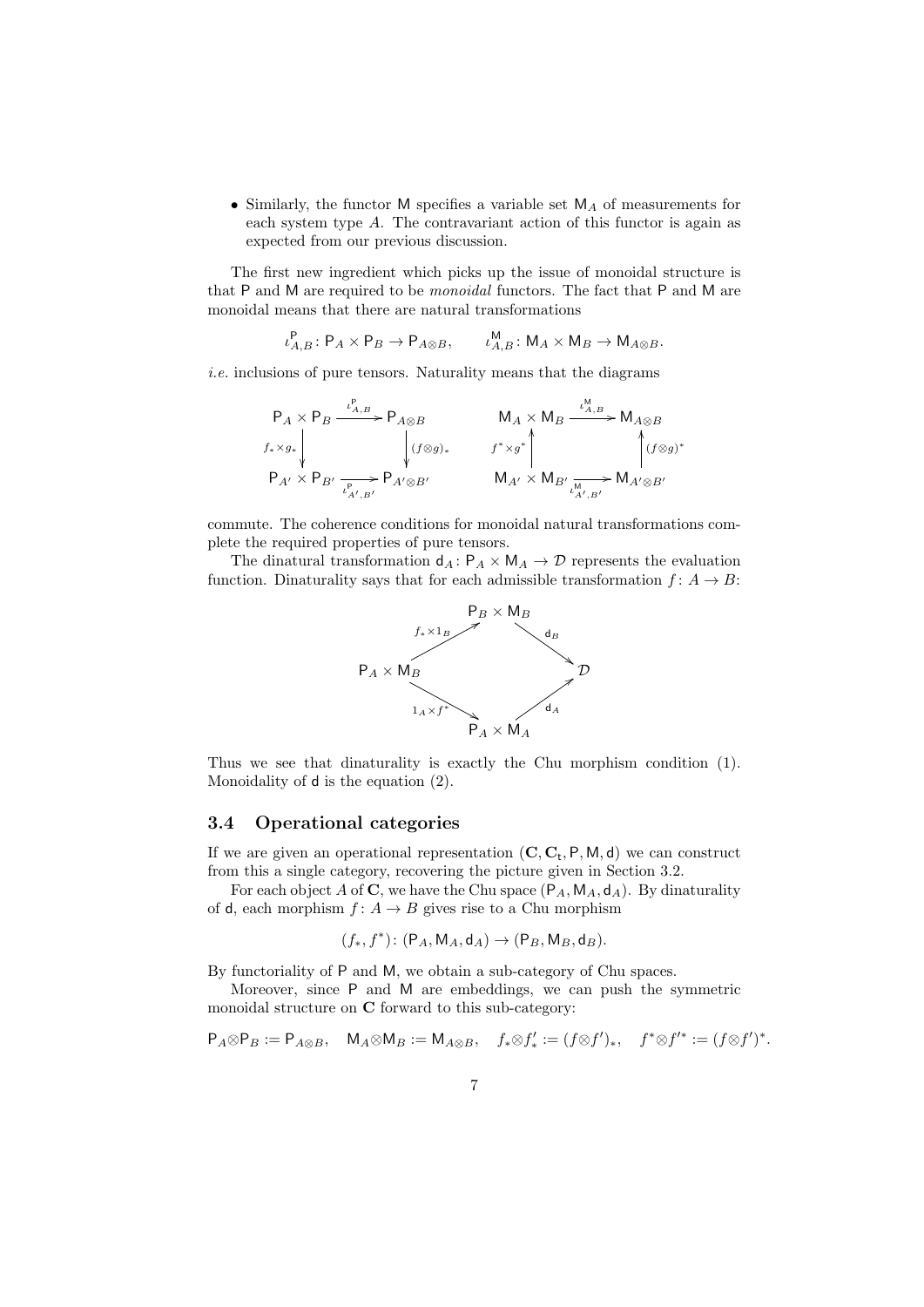Thus we obtain a symmetric monoidal category, whose underlying category is a sub-category of Chu spaces. We call this the operational category arising from the operational representation.

### 3.5 Generalized representations

The structural properties of operational representations and categories are independent of the particular choice of the monoid  $\mathcal D$  used in specifying the dinatural transformation d.

We shall define a *generalized operational representation with weights*  $W$ , where  $(W, \cdot, 1)$  is a commutative monoid with a zero element, to be a tuple  $(C, C_t, P, M, d)$ , where d now has the form

$$
d\colon P\times M\stackrel{\cdot\cdot}{\to} \mathbf{K}_{\mathcal{W}}
$$

and  $\mathbf{K}_{\mathcal{W}}$  is the constant symmetric monoidal functor valued at W. This yields the definition of operational representation given previously when  $W = D$ .

We now have a general scheme for representing symmetric monoidal categories as operational categories. So far, however, we have no examples. We shall now show how monoidal dagger categories give rise to operational representations in a canonical fashion, following the ideas of categorical quantum mechanics [7].

### 4 Monoidal dagger categories

Monoidal dagger categories are the basic structures used in categorical quantum mechanics [7]. We shall briefly review the definitions, and give a number of examples.

A *dagger category* is a category  $C$  equipped with an identity-on-objects, contravariant, strictly involutive functor. Concretely, for each arrow  $f: A \to B$ , there is an arrow  $f^{\dagger}: B \to A$ , and this assignment satisfies:

$$
1^{\dagger} = 1, \qquad (g \circ f)^{\dagger} = f^{\dagger} \circ g^{\dagger}, \qquad f^{\dagger \dagger} = f.
$$

We define an arrow  $f: A \rightarrow B$  in a dagger category to be a *dagger-isomorphism* if:

$$
f^{\dagger} \circ f = 1_A, \qquad f \circ f^{\dagger} = 1_B.
$$

A symmetric monoidal dagger category is a dagger category with a symmetric monoidal structure  $(C, \otimes, I, \lambda, \rho, \alpha, \sigma)$  such that

$$
(f \otimes g)^{\dagger} = f^{\dagger} \otimes g^{\dagger}
$$

and moreover the natural isomorphisms  $\lambda$ ,  $\rho$ ,  $\alpha$ ,  $\sigma$  are componentwise daggerisos.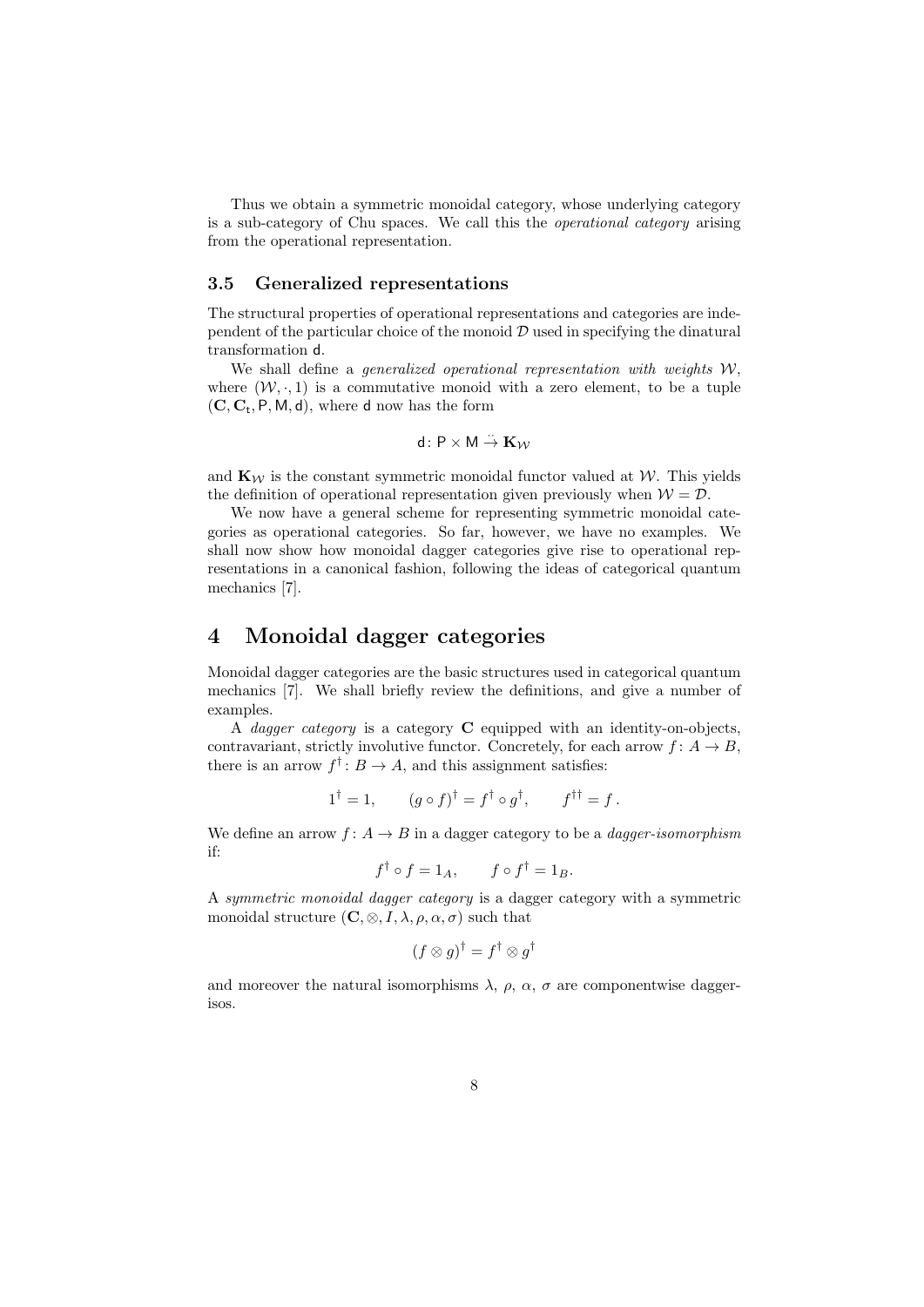#### Examples

- The category **Hilb** of Hilbert spaces and bounded linear maps, and its (full) sub-category FHilb of finite-dimensional Hilbert spaces. Here the dagger is the adjoint, and the tensor product has its standard interpretation for Hilbert spaces. More generally, any symmetric monoidal C\* category is an example [32, 27]. This includes categories of (right) Hilbert C\*-modules, which are Hilbert spaces whose inner product takes values in an arbitrary  $C^*$ -algebra instead of  $\mathbb{C}$ .
- The category Rel of sets and relations. Here the dagger is relational converse, while the monoidal structure is given by the cartesian product. This generalizes to relations valued in a commutative quantale [54], and to the category of relations for any regular category [18]. Small categories as objects and profunctors as morphisms behave very similarly to Rel, even though they only form a bicategory [16].
- A common generalization of FHilb and FRel, the category of finite sets and relations, is obtained by forming the category  $\textbf{FMat}(S)$ , where S is a commutative semiring with involution.  $\mathbf{FMat}(S)$  has finite sets as objects, and maps  $X \times Y \to S$  as morphisms, which we think of as 'X times Y matrices'. Composition is by matrix multiplication, while the dagger is conjugate transpose, where conjugation of a matrix means elementwise application of the involution on  $S$ . The tensor product of  $X$  and  $Y$  is given by  $X \times Y$ , with the action on matrices given by componentwise multiplication. (This corresponds to the 'Kronecker product' of matrices). If we take  $S = \mathbb{C}$ , this yields a category equivalent to **FHilb**, while if we take S to be the Boolean semiring  $\{0,1\}$  (with trivial involution), we get FRel.
- An infinitary generalization of  $\text{FMat}(\mathbb{C})$  is given by **LMat**. This category has arbitrary sets as objects, and as morphisms matrices  $M: X \times Y \to \mathbb{C}$ such that for each  $x \in X$ , the family  $\{M(x, y)\}_{y \in Y}$  is  $\ell_2$ -summable; and for each  $y \in Y$ , the family  $\{M(x, y)\}_{x \in X}$  is  $\ell_2$ -summable. **Hilb** is equivalent to a (non-full) sub-category of LMat.
- If C and D are symmetric monoidal dagger categories, then so is the category  $[C, D]$  of functors  $F: C \to D$  that preserve the dagger. Morphisms are natural transformations. This accounts for several interesting models. For example, setting  $D = FHilb$  and letting C be a group, we obtain the category of unitary representations. Any topological or conformal quantum field theory is a sub-category of the case where  $D = FHilb$  and C is the category of cobordisms [44, 8, 55]. Letting  $C$  be the discrete category N, and letting **D** be either **FHilb** or **FRel**, we recover **FMat** $(D(I, I))$ .

The doubling construction All of the above examples are variations on the theme of matrix categories. Indeed, it seems hard to find natural examples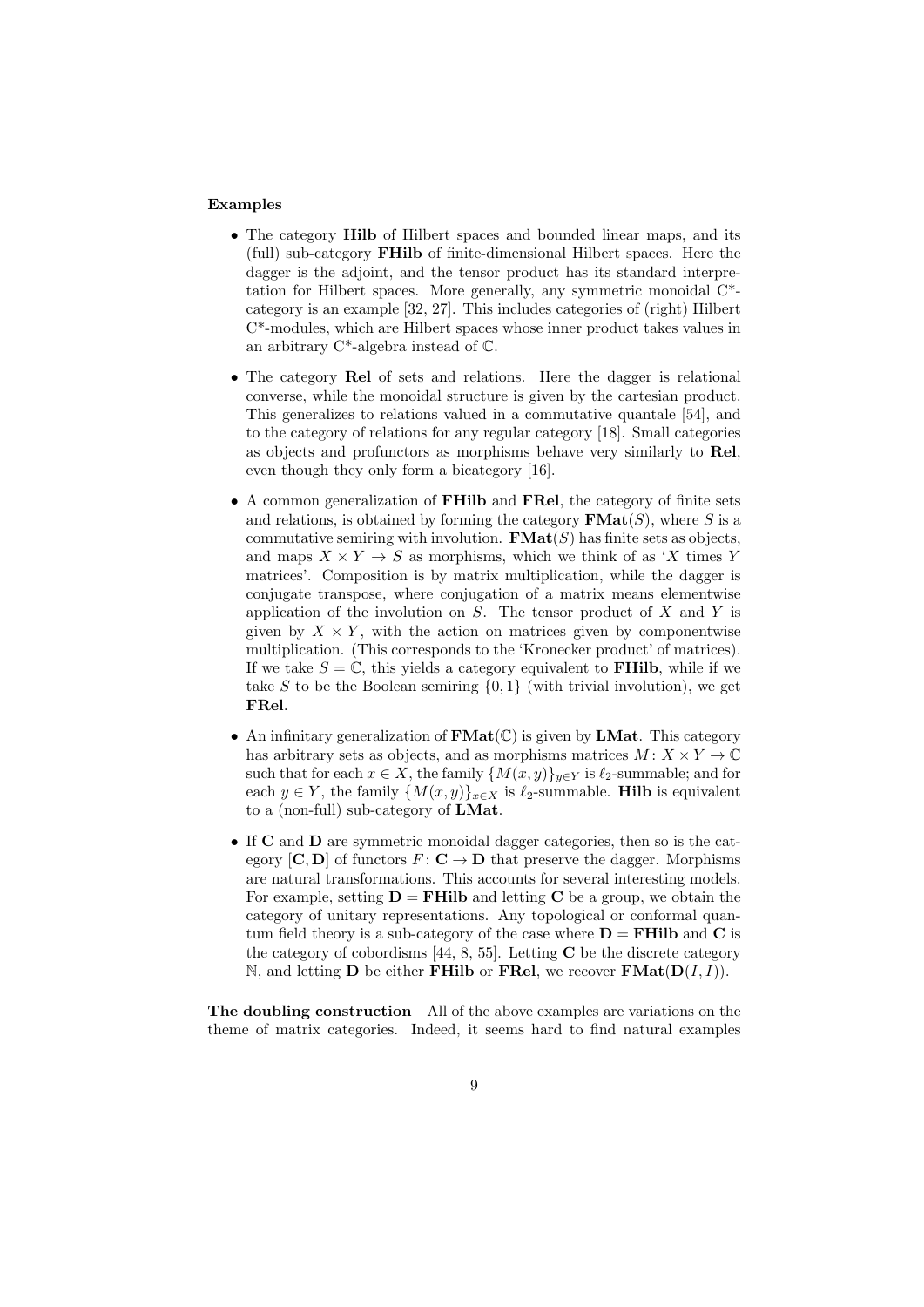which are not of this form. However, there is a construction which produces a symmetric monoidal dagger category from any symmetric monoidal category. Although the construction is formal, it is interesting in our context since it can be seen as a form of quantization; it converts classical process categories into a form in which quantum constructions are meaningful.

Given a category C, we define a dagger category  $C_{\leq}$  as follows. The objects are the same as those of C, and a morphism  $(f, q): A \to B$  is a pair of Cmorphisms  $f: A \rightarrow B$ ,  $q: B \rightarrow A$ . Composition is defined componentwise: while  $(f, g)^\dagger = (g, f)$ . This is in fact the object part of the right adjoint to the evident forgetful functor  $\text{DagCat} \to \text{Cat}$ ; see [37, 3.1.17]. Thus for each dagger category C, there is a dagger functor  $\eta_{\mathbf{C}}: \mathbf{C} \to \mathbf{C}_{\leq}$  which is the identity on objects, and sends f to  $(f, f^{\dagger})$ . This has the universal property with respect to dagger functors  $C \to D_{\overline{\omega}}$  for categories D.

This cofree construction of a dagger category lifts to the level of symmetric monoidal categories. If C is a symmetric monoidal category, then  $C_{\pm}$  is a symmetric monoidal dagger category, with the monoidal structure defined componentwise: thus  $(f, g) \otimes (h, k) := (f \otimes h, g \otimes k)$ . Note in particular that the structural isos in C turn into *dagger* isos in  $C_{\leq}$ .

### 4.1 Additional structure

We shall require two further structural ingredients. The first is zero morphisms: for each pair of objects A, B, a morphism  $0_{A,B}: A \rightarrow B$  such that, for all  $f: C \to A$  and  $g: B \to D$ ,

$$
0_{A,B} \circ f = 0_{C,B}, \qquad g \circ 0_{A,B} = 0_{A,D}.
$$

Note that if zero morphisms exist, they are unique.

In the context of symmetric monoidal dagger categories, we further require that

$$
f \otimes 0 = 0 = 0 \otimes g, \qquad 0^{\dagger} = 0.
$$

Examples All the examples of symmetric monoidal dagger categories given above have zero morphisms in an evident fashion. Functor categories have componentwise zero morphisms. Zero morphisms in  $C_{\leq}$  are pairs of zero morphisms in C. For more examples, see [38].

The final ingredient we shall require is a *trace ideal* in the sense of  $[4].<sup>1</sup>$ Firstly, we recall that in any monoidal category, the scalars, i.e. the endomorphisms of the tensor unit  $I$ , form a commutative monoid [43].

An endomorphism ideal in a symmetric monoidal category  $C$  is specified by a set  $\mathcal{I}(A) \subseteq \text{End}(A)$  for each object A, where  $\text{End}(A) = \mathbf{C}(A, A)$  is the set of endomorphisms on A. This is subject to the following closure conditions:

$$
g \colon A \to B, f \in \mathcal{I}(A), h \colon B \to A \implies g \circ f \circ h \in \mathcal{I}(B)
$$

<sup>&</sup>lt;sup>1</sup>Strictly speaking, we are defining the more restricted notion of *global trace* of an endomorphism, rather than a parameterized trace as in [4]. This restricted notion is all we shall need.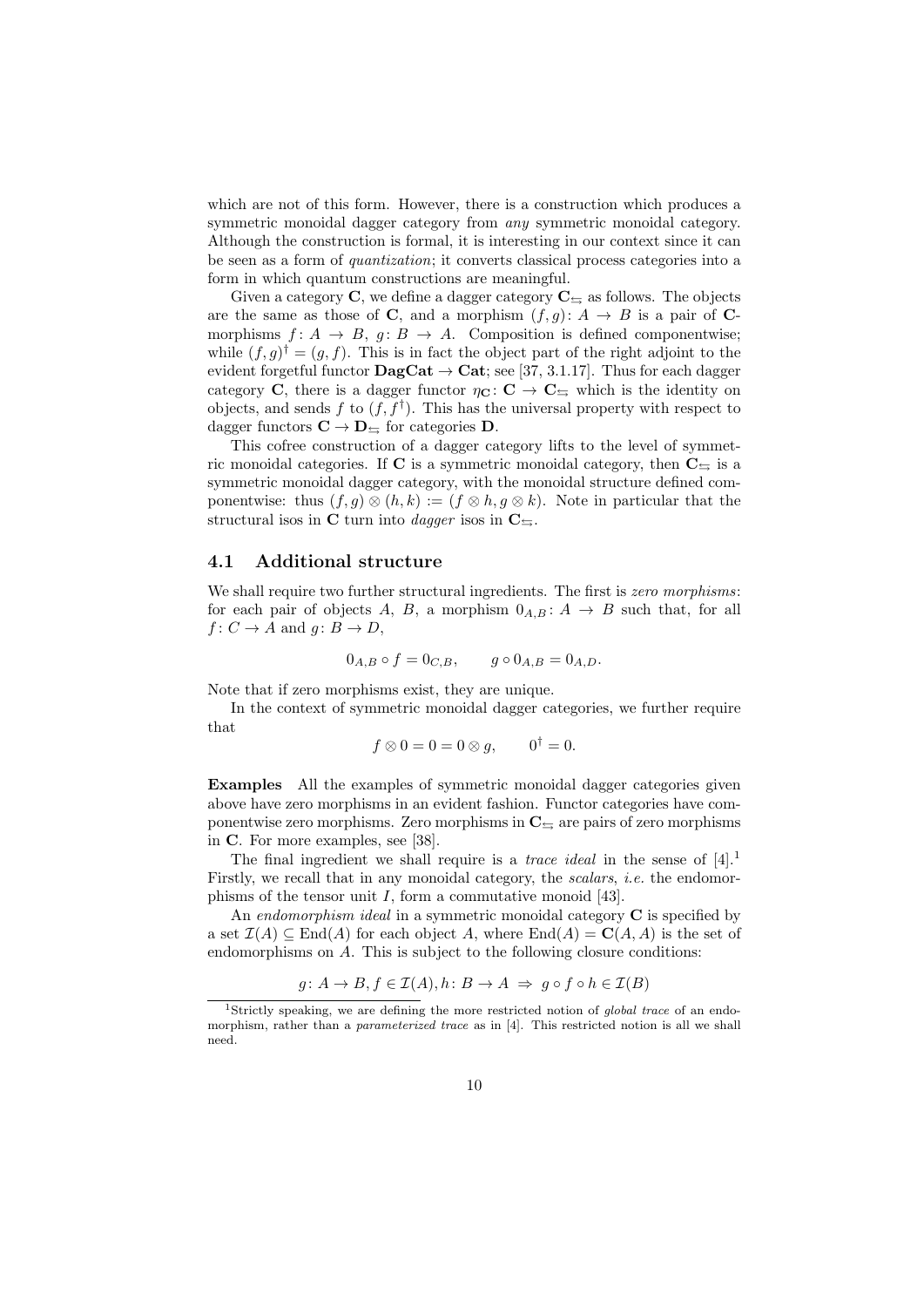$$
f \in \mathcal{I}(A), g \in \mathcal{I}(B) \Rightarrow f \otimes g \in \mathcal{I}(A \otimes B), \qquad \mathcal{I}(I) = \text{End}(I)
$$
  
 $0 \in \mathcal{I}(A).$ 

If  $C$  is a dagger category,  $\mathcal I$  is a *dagger endomorphism ideal* when additionally

$$
f \in \mathcal{I}(A) \Rightarrow f^{\dagger} \in \mathcal{I}(A),
$$

but we will also call these endomorphism ideals for short. A trace ideal is an endomorphism ideal  $I$ , together with a function

$$
\text{Tr}_A\colon \mathcal{I}(A)\to \text{End}(I)
$$

for each object A, subject to the following axioms:

$$
\operatorname{Tr}_A(g \circ f) = \operatorname{Tr}_B(f \circ g) \qquad (f \colon A \to B, g \colon B \to A, g \circ f \in \mathcal{I}(A), f \circ g \in \mathcal{I}(B))
$$

$$
\operatorname{Tr}_{A \otimes B}(f \otimes g) = \operatorname{Tr}_A(f) \operatorname{Tr}_B(g), \qquad \operatorname{Tr}_I(s) = s.
$$

A dagger trace ideal additionally satisfies

$$
\text{Tr}_A(f^{\dagger}) = \text{Tr}_A(f)^{\dagger},
$$

but we will also call these trace ideal for short. We call a morphism  $f \in \mathcal{I}(A)$ trace class.

Examples All of the examples given above have trace ideals. In the case of finite matrices, the usual matrix trace is a total operation. In the case of Hilb, we interpret trace class in the standard sense for Hilbert spaces, and similarly for LMat. Through the GNS-embedding [32, Proposition 1.14], this also provides a trace ideal for any C\*-category.

In the case of relations, the summation over the diagonal becomes a supremum in a complete semilattice, which is always defined.

Any symmetric monoidal dagger sub-category of  $[C, D]$  inherits endomorphism ideals and zero morphisms from D componentwise, and has a trace function  $\text{Tr}(\alpha) = \bigvee_A \text{Tr}(\alpha_A)$  as soon as  $\mathbf{D}(I, I)$  has an operation  $\bigvee$  satisfying  $\bigvee_A s_A^{\dagger} = (\bigvee_A s_A)^{\dagger}$ ,  $\bigvee_A s = s$ , and  $(\bigvee_A s_A t_A) = (\bigvee_A s_A)(\bigvee_A t_A)$ , where A ranges over the objects of  $C$ . This is the case when  $C$  is a finite group, as well as for topological quantum field theories.

The doubling construction turns trace ideals into dagger trace ideals. For  $(f,g): A \to A$ , define  $(f,g) \in \mathcal{I}(A)$  if and only if  $f \in \mathcal{I}(A)$  and  $g \in \mathcal{I}(A)$ , and  $\text{Tr}_A(f,g) = (\text{Tr}_A(f), \text{Tr}_A(g))$ . Thus if **C** is a symmetric monoidal category with zero morphisms and a trace ideal,  $C_{\leq i}$  is a dagger category with the same structure.

In Appendix B, we prove a number of results about trace ideals:

• We characterize when trace ideals exist, and to what extent they are unique.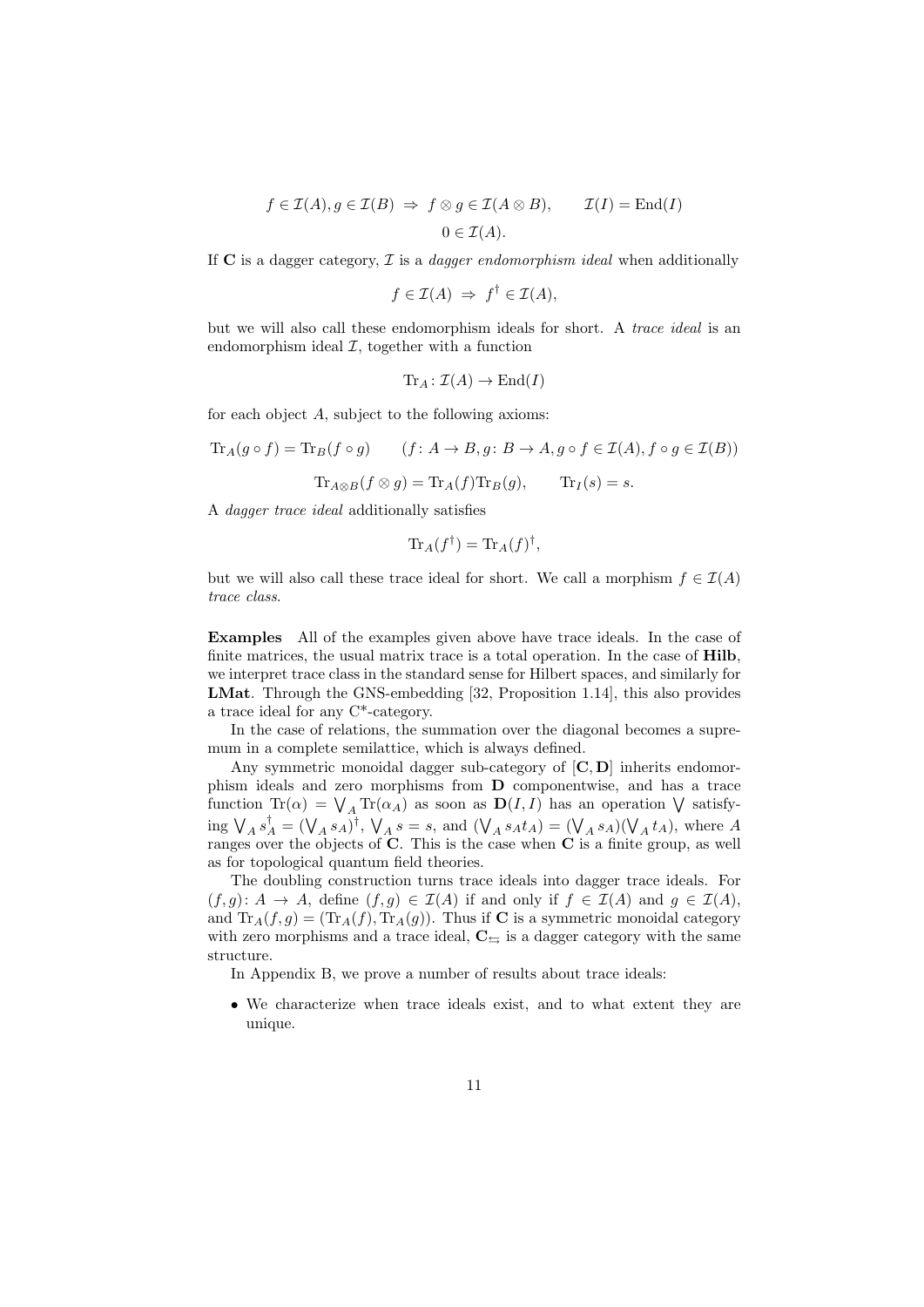- We show that we really need to restrict to ideals to consider traces: the category of Hilbert spaces does not support a trace on all morphisms.
- As a corollary, we derive that dual objects in the category of Hilbert spaces are necessarily finite-dimensional.
- Finally, we prove in some detail that the category of Hilbert spaces indeed has a trace ideal; the details turn out to be quite subtle.

This material would have unduly interrupted the main flow of the paper, but is of mathematical interest in its own right.

## 5 From categorical quantum mechanics to operational categories

Let C be a symmetric monoidal dagger category with zero morphisms and a trace ideal. We shall show that C gives rise to an operational representation and operational category in a canonical fashion, directly inspired by quantum mechanics.

### 5.1 Transformations

We take  $C_t$  to be the sub-category with the same objects as  $C$ , and with daggerisomorphisms as arrows. This is a groupoid, i.e. all morphisms are invertible.

It is easily seen to be a monoidal dagger sub-category of C.

#### 5.2 States

A morphism  $f \in End(A)$  in a dagger category is *positive* if for some  $g: A \to B$ ,  $f = g^{\dagger} \circ g$ . We define a *state* on A to be a positive morphism  $f \in End(A)$  which is trace class, and such that  $\text{Tr}_A(f) = 1$ . We write  $P_A$  for the set of states on A.

In Hilb, this definition yields exactly the standard notion of *density operator* as used in quantum mechanics.

Pure states can also be defined in this setting. An arrow  $\psi: I \to A$  has unit norm if  $\psi^{\dagger} \circ \psi = 1$ . Given such an arrow,  $\psi \circ \psi^{\dagger} \in P_A$ . Indeed, this arrow is clearly positive, and

$$
\text{Tr}_A(\psi \circ \psi^{\dagger}) = \text{Tr}_I(\psi^{\dagger} \circ \psi) = \text{Tr}_I(1) = 1
$$

using our assumption on  $\psi$  and the axioms for the trace.

Given a dagger isomorphism  $f: A \to B$  in C, the function  $f_*: \mathsf{P}_A \to \mathsf{P}_B$  is defined by

$$
f_* \colon s \mapsto f \circ s \circ f^{\dagger}.
$$

Functoriality holds, since

$$
g_* \circ f_*(s) = g \circ (f \circ s \circ f^{\dagger}) \circ g^{\dagger} = (g \circ f) \circ s \circ (g \circ f)^{\dagger} = (g \circ f)_*(s).
$$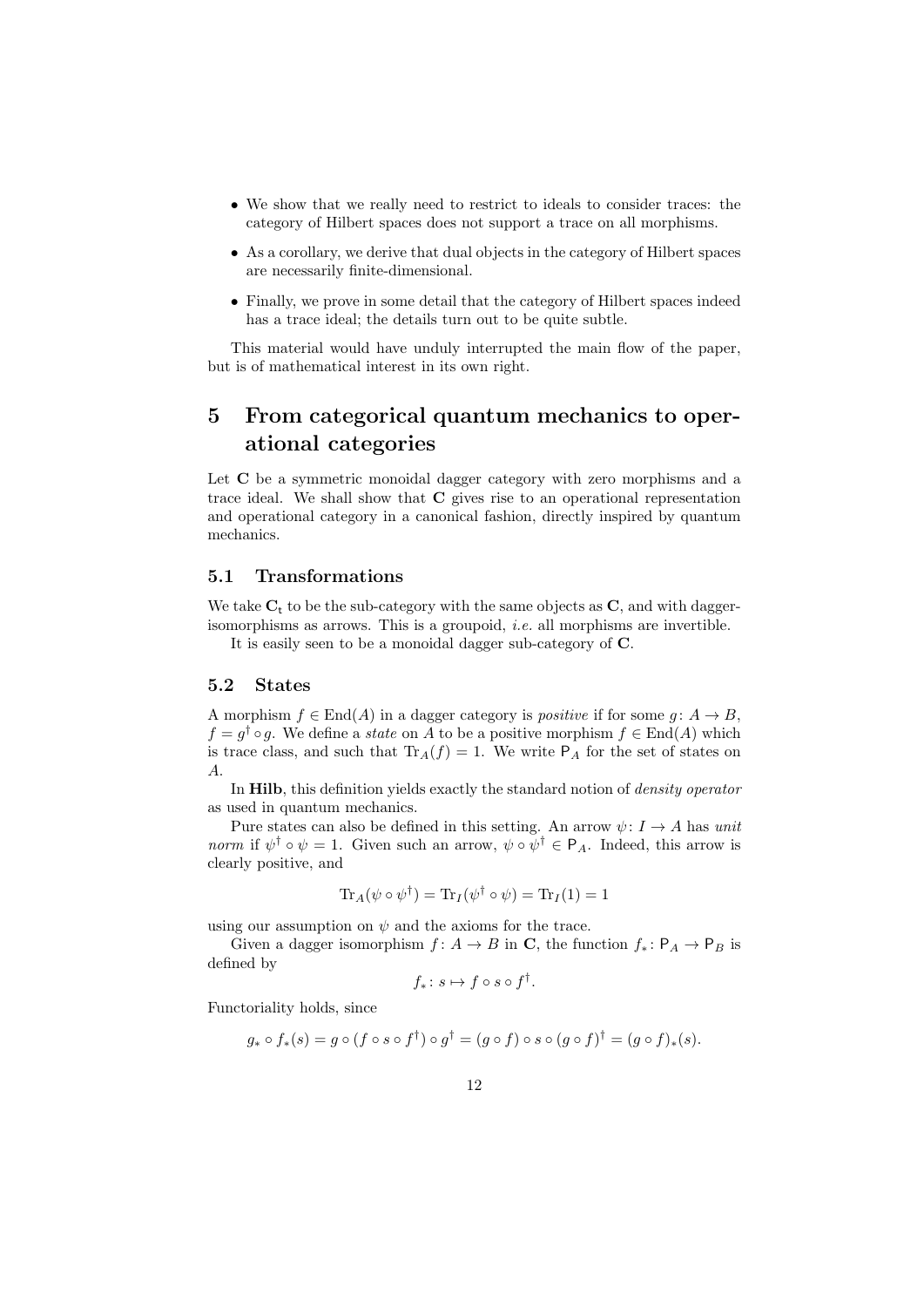Inclusion of pure tensors is given by

$$
\iota_{A,B}^{\mathsf{P}}\colon (s,t)\mapsto s\otimes t.
$$

It is straightforward to check the coherence conditions.

### 5.3 Measurements

A dagger idempotent, or projector, on A is an arrow  $P \in \text{End}(A)$  such that

$$
P^2 = P, \qquad P = P^{\dagger}.
$$

A family  ${f_i}_{i \in I}$  of endomorphisms on A is:

- Pairwise disjoint if  $f_i \circ f_j = 0, i \neq j;$
- *Jointly monic* if for all  $q, h: B \to A$ :

$$
[\forall i \in I. f_i \circ g = f_i \circ h] \Rightarrow g = h.
$$

A projective measurement on A with finite set of outcomes  $O' \subseteq O$  is a family of dagger idempotents  ${P_o}_{o \in O}$  on A which is pairwise disjoint and jointly monic. We take  $M_A$  to be the set of projective measurements on A.

The functorial action of the measurement functor on dagger isomorphisms  $f: A \to B$  in **C** is defined by

$$
f^*(P_o) = f^{\dagger} \circ P_o \circ f.
$$

It is easily verified that  $f^*$  preserves disjointness and joint monicity of families of projectors, and hence carries projective measurements to projective measurements. Functoriality is also easily verified.

Inclusion of tensors is defined pointwise on projectors:

$$
\iota_{A,B}^{\mathsf{P}}\colon (P_o, P_{o'}) \mapsto P_o \otimes P_{o'}.
$$

Note that the combined measurement will have a finite set of outcomes which, perhaps with some relabelling, can be regarded as a subset of O.

### 5.4 Evaluation

The transformation **d** is defined as follows, where  $s \in P_A$ , and  $m = \{P_o\}_{o \in O'} \in$  $M_A$ :

$$
\mathsf{d}_A(s,m)(o) := \left\{ \begin{array}{ll} \text{Tr}_A(s \circ P_o), & o \in O' \\ 0, & \text{otherwise.} \end{array} \right.
$$

Note that **d** is valued in the commutative monoid of scalars  $W := \text{End}(I)^{O}$ . By the assumption of zero morphisms, this monoid has a zero element.

The dinaturality of this transformation, i.e. the Chu morphism condition, is just:

$$
\operatorname{Tr}_B(f \circ s \circ f^\dagger \circ P_o) = \operatorname{Tr}_A(s \circ f^\dagger \circ P_o \circ f).
$$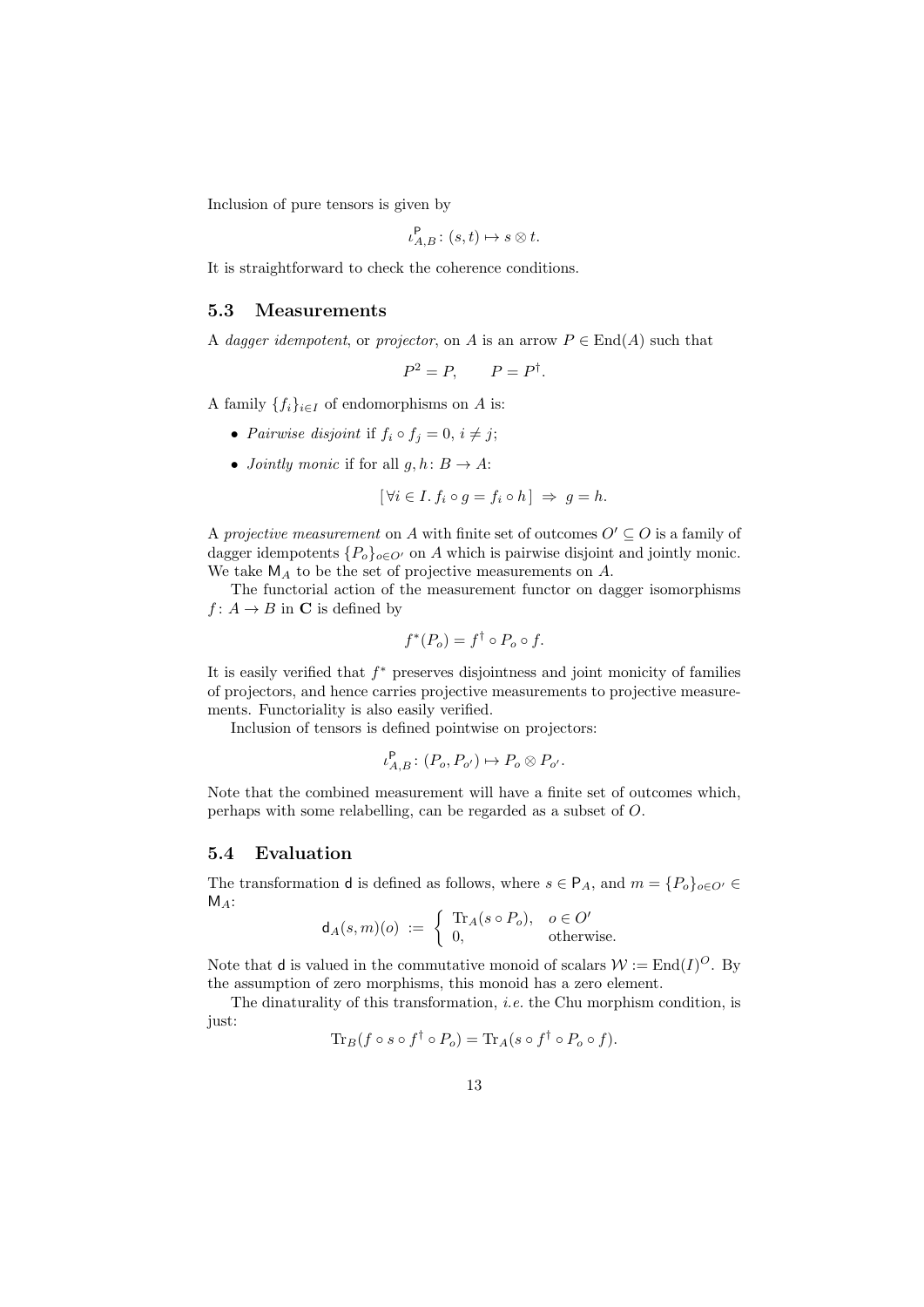The monoidality of  $d$  is verified as follows:

$$
d_{A\otimes B}(s\otimes s', m\otimes m')(o, o') = \text{Tr}_{A\otimes B}(s\otimes s' \circ P_o \otimes P_{o'})
$$
  
=  $\text{Tr}_{A\otimes B}(s\circ P_o \otimes s' \circ P_{o'})$   
=  $\text{Tr}_A(s\circ P_o)\text{Tr}_B(s'\circ P_{o'})$   
=  $d_A(s, m)(o) \cdot d_B(s', m')(o').$ 

### 5.5 The canonical operational representation

We collect the constructions described in this section together. Given a symmetric monoidal dagger category C with zero morphisms and a trace ideal, we have defined a sub-category  $C_t$ , monoidal functors  $P$  and  $M$ , and a dinatural transformation d.

**Proposition 3.** The tuple  $(C, C_t, P, M, d)$  is an operational representation with weights W. We call this the canonical operational representation of  $C$ . The corresponding operational category is the canonical operational category for C.  $\Box$ 

We say that the canonical representation is *distributional* if the monoid of scalars  $\text{End}(I)$  has an addition making it a commutative semiring, and for each state  $s \in P_A$  and measurement  $m \in M_A$ :

$$
\sum_{o \in O} \mathsf{d}_A(s, m)(o) = 1. \tag{4}
$$

We say that it is *probabilistic* if moreover the image of d embeds into the semiring of non-negative reals.

### 6 Examples of operational categories

We shall now examine the operational categories arising from various examples of symmetric monoidal dagger categories.

### 6.1 Hilbert spaces

The definitions of states, measurements and evaluation are directly inspired by those used in the standard Hilbert-space formulation of quantum mechanics. Thus it is immediate that the states in the canonical representation for Hilb are the density matrices, while the dagger-isomorphisms are the unitary transformations.

For measurements, we have the following result.

Proposition 5. Measurements in Hilb have exactly their standard meaning. More precisely, observables with finite discrete spectra correspond exactly to the interpretation in Hilb of the abstract notion of measurements as defined in Section 5.3 for dagger categories.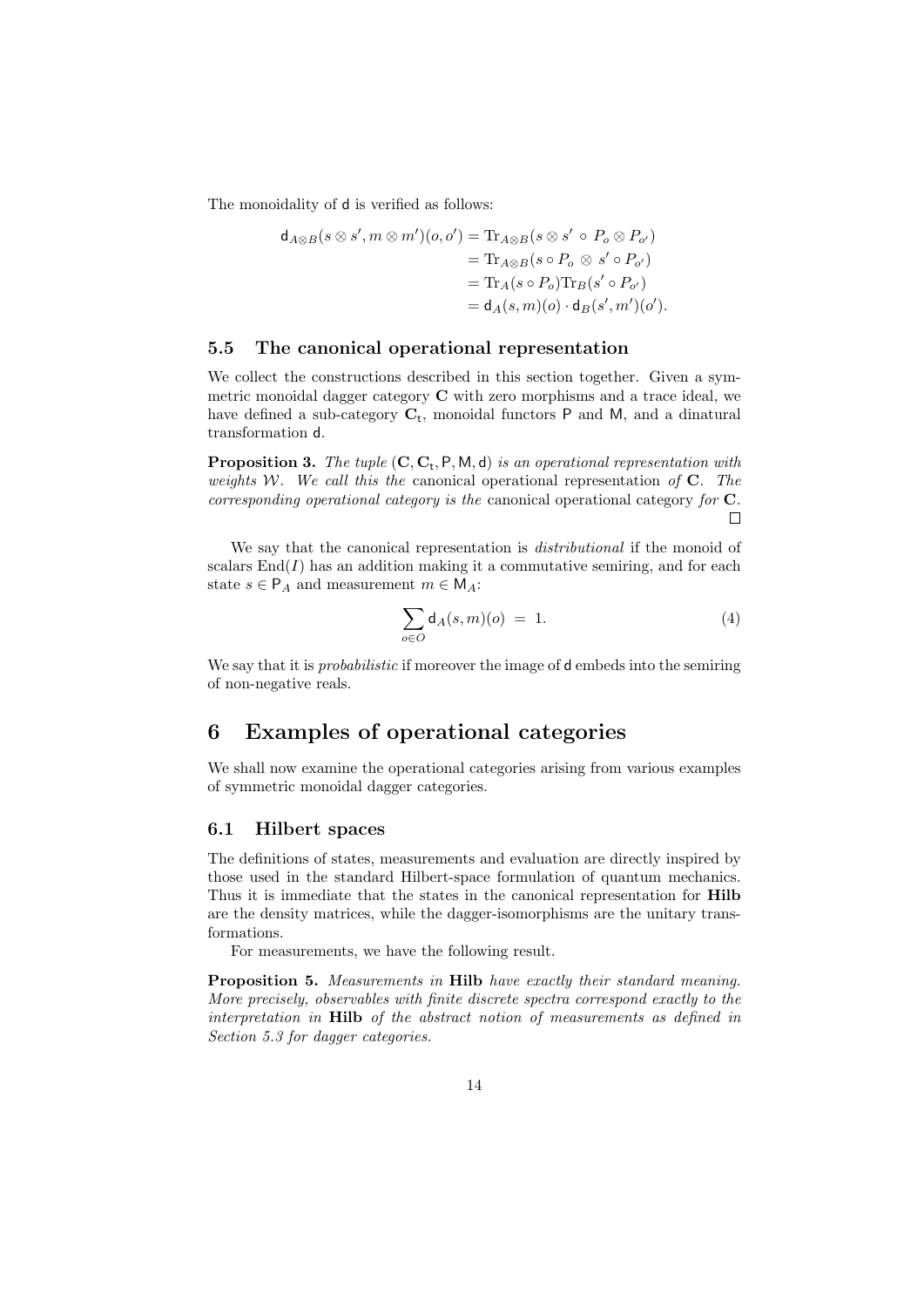Proof. We think of the outcomes as labelling the eigenvalues of the observable; then the family  $\{P_o\}_{o\in O'}$  should correspond to the spectral decomposition of the observable. Clearly, dagger idempotents correspond exactly to projectors in Hilb, and so does the notion of a pairwise disjoint family of projectors. It remains to show that the joint monicity condition captures the fact that a pairwise disjoint family of projectors  $\{P_i\}_{i\in I}$  yields a *resolution of the identity*, i.e.

$$
\sum_{i \in I} P_i = 1_A.
$$

Indeed, if  $\sum_{i \in I} P_i = 1_A$  and  $P_i \circ g = P_i \circ h$  for all *i*, then

$$
g=1_A\circ g=(\sum_{i\in I}P_i)\circ g=\sum_{i\in I}P_i\circ g=\sum_{i\in I}P_i\circ h=(\sum_{i\in I}P_i)\circ h=1_A\circ h=h.
$$

For the converse, suppose that  $\sum_{i\in I} P_i \neq 1_A$ . This implies that for some nonzero vector  $\psi$ ,  $P_i(\psi) = 0$  for all i. Then for  $f: \mathbb{C} \to A$  given by  $1 \mapsto \psi$ , we have  $P_i \circ f = P_i \circ 0$  for all *i*, so the family is not jointly monic.  $\Box$ 

Finally, the definition of d matches the standard statistical algorithm of quantum mechanics. Thus we obtain the standard interpretations of states, transformations, (projective) measurements, and probabilities of measurement outcomes.

The operational category arising from Hilb is of course probabilistic.

The same analysis holds for C\*-categories through their GNS-construction, and for subcategories of [C, Hilb] such as topological quantum field theories. States and measurements in such categories are just natural transformations whose components are states or measurements respectively. Because the tensor unit in such categories is the constant functor  $K_I$ , they have the same scalars as Hilb. Therefore the induced operational categories are probabilistic.

#### 6.2 Relations

We shall now give a general analysis of the operational representation for localevalued relations. This level of generality will be useful when we go on look at non-locality in operational categories.

We recall that a *locale* [41] (also known as a *frame* or *complete Heyting* algebra) is a complete lattice  $\Omega$  such that the following distributive law holds:

$$
a \wedge \bigvee_{i \in I} b_i = \bigvee_{i \in I} a \wedge b_i.
$$

The category  $\text{Rel}(\Omega)$  has sets as objects, while the morphisms  $R : X \to Y$  are  $Ω$ -valued relations (or matrices)  $R : X \times Y \to Ω$ . We write  $[[xRy]] = ω$  for  $R(x, y) = \omega$ . Composition is relational composition (or matrix multiplication) evaluated in  $\Omega$ . If  $R: X \to Y$  and  $S: Y \to Z$ , then:

$$
\llbracket x(S \circ R) z \rrbracket \ := \ \bigvee_{y \in Y} \llbracket xRy \rrbracket \wedge \llbracket ySz \rrbracket.
$$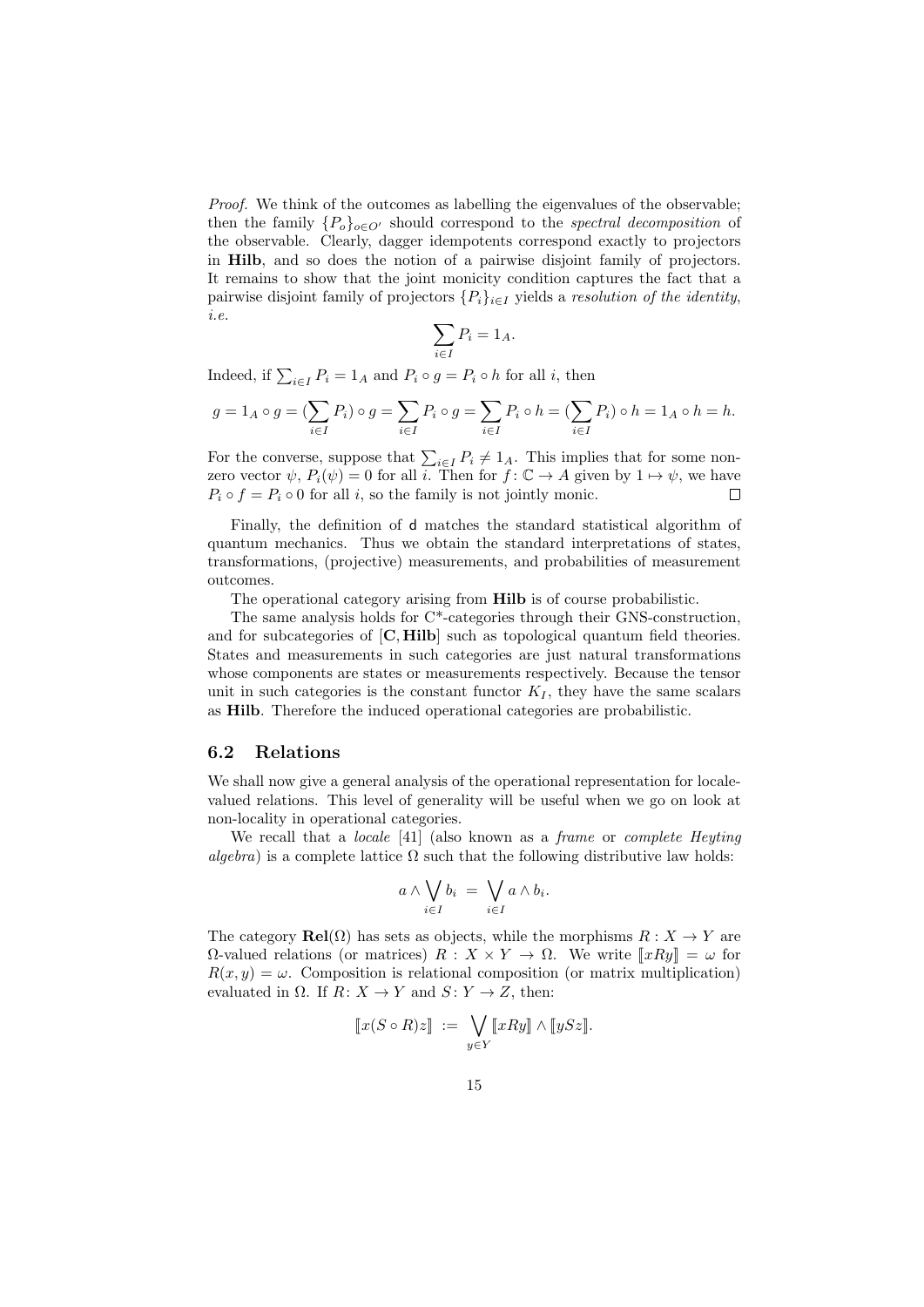Clearly, Rel is the special case that  $\Omega$  is the Boolean semiring  $\{\perp, \top\}$ , where we identify  $\perp$ , the bottom element of the lattice, with 0, and  $\top$ , the top element, with 1. Note that the full subcategory  $\textbf{FRel}(\Omega)$  of finite sets is identical to **FMat** $(\Omega)$ , where we regard  $\Omega$  as a semiring with idempotent addition and multiplication. Indeed, in the finite case, completeness of  $\Omega$  need not be assumed, and we are simply in the case of matrices over idempotent semirings.

We shall take the tensor unit in  $\text{Rel}(\Omega)$  to be  $I = \{ \bullet \}.$ 

By an  $\Omega$ -subset of a set X, we mean a function  $X \to \Omega$ . Any family  $\{S_i\}$  of  $\Omega$ -subsets of X has a 'union'  $\bigvee_i S_i$  given by  $x \mapsto \bigvee_i S_i(x)$ , and an 'intersection'  $\bigwedge_i S_i$  given by  $x \mapsto \bigwedge_i S_i(x)$ . In particular, we write  $\top_X$  for the  $\Omega$ -subset of X given by  $x \mapsto \top$ , and  $\bot_X$  for the  $\Omega$ -subset of X given by  $x \mapsto \bot$ . Given a set X, we say that a family  $\{S_i\}_{i\in I}$  of  $\Omega$ -subsets of X is a *disjoint cover* of X if:

$$
S_i \wedge S_j = \perp_X (i \neq j), \qquad \bigvee_{i \in I} S_i = \top_X.
$$

Given a  $\Omega$ -subset S of X, we define a  $\Omega$ -relation  $\Delta_S : X \to X$  by

$$
[\![x\Delta_S y]\!] = \begin{cases} S(x) & \text{if } x = y, \\ \bot & \text{if } x \neq y. \end{cases}
$$

Note that

$$
\Delta_S \circ \Delta_T = \perp_{X \times X} \iff S \wedge T = \perp_X, \qquad \bigvee_{i \in I} \Delta_{S_i} = 1_A \iff \bigvee_{i \in I} S_i = \top_X. \tag{6}
$$

**Proposition 7.** Projective measurements on X in  $\text{Rel}(\Omega)$  consist of families of relations  $\{\Delta_{S_i}\}_{i\in I}$ , where  $\{S_i\}_{i\in I}$  is a disjoint cover of X.

Proof. Clearly any family of relations of this form is a projective measurement. For the converse, suppose we have a projective measurement  $\{P_i\}_{i\in I}$  on X. The fact that  $P_i$  is a projector in  $\text{Rel}(\Omega)$  means that  $\llbracket x P_i y \rrbracket = \llbracket y P_i x \rrbracket$  and  $\llbracket x P_i x \rrbracket = \sqrt{[x P_i y]} \wedge \llbracket x P_i x \rrbracket$  and  $\llbracket x P_i x \rrbracket = \sqrt{[x P_i y]} \wedge \llbracket x P_i x \rrbracket$  $\llbracket xPz \rrbracket = \bigvee_y \llbracket xPy \rrbracket \wedge \llbracket yPz \rrbracket$ , which implies that  $\llbracket xP_ix \rrbracket \geq \llbracket xP_iy \rrbracket$ . Suppose for a contradiction that  $\llbracket x P_i y \rrbracket = \omega > \bot$  where  $x \neq y$ . Define  $R, S: I \to X$ by  $[\bullet Rx] = \omega = [\bullet Sy],$  and  $[\bullet Rz] = \bot = [\bullet Sz]$  for other z. Then  $[\bullet (P_i \circ$  $R[x] = \bigvee_{z} [\bullet Rz] \wedge [zP_ix] = \omega \wedge [xP_ix] = \omega$  since  $[xP_ix] \ge [yP_ix] = \omega$ ,<br>and also  $\mathbb{I}_{\bullet}(P_{\bullet} \circ S)x] = \omega$ , Similarly  $\mathbb{I}_{\bullet}(P_{\bullet} \circ P)x] = \omega - \mathbb{I}_{\bullet}(P_{\bullet} \circ S)x$ and also  $\llbracket \bullet (P_i \circ S)x \rrbracket = \omega$ . Similarly  $\llbracket \bullet (P_i \circ R)y \rrbracket = \omega = \llbracket \bullet (P_i \circ S)y \rrbracket$ , and  $\llbracket \bullet (P_i \circ R)z \rrbracket = \bot = \llbracket \bullet (P_i \circ S)z \rrbracket$  for other z. Hence  $P_i \circ R = P_i \circ S$ . Moreover,  $P_j \circ R = P_j \circ S = \perp$  for any  $j \neq i$ , by disjointness of the family, since e.g.  $\perp \! \leq \llbracket x P_j z \rrbracket \leq \llbracket x P_j x \rrbracket$  implies  $P_i \circ P_j \neq \perp$ . Thus  $P_k \circ R = P_k \circ S$  for all  $k \in I$ , contradicting joint monicity. Hence  $P_i$  must have the form  $P_i = \Delta_{S_i}$  for some  $S_i \subseteq X$ . The fact that the family  $\{S_i\}_{i\in I}$  is a disjoint cover of X now follows from (6).  $\Box$ 

Next we analyze states in  $\text{Rel}(\Omega)$ . Firstly, we give an explicit description of the trace. If  $R: X \to X$  is an  $\Omega$ -valued relation,

$$
[\![\bullet\mathrm{Tr}_X(R)\bullet]\!] = \bigvee_x [\![xRx]\!].
$$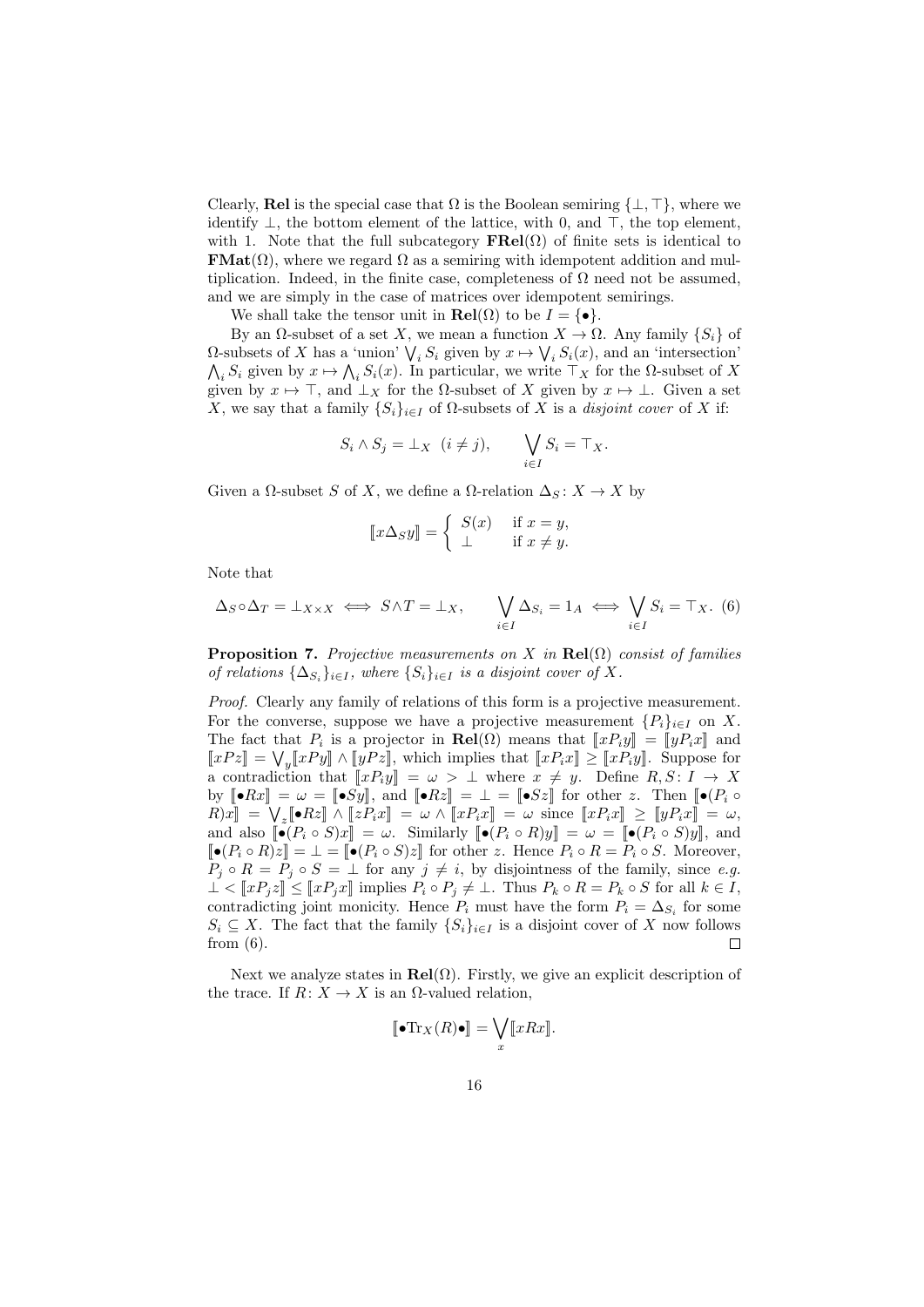Thus the trace can be viewed as a predicate on endo-relations, which is satisfied to the extent that the relation has a 'fixpoint', i.e. a reflexive element.

Note that  $\Omega$ -valued relations  $R: I \to X$  of unit norm correspond to  $\Omega$ -subsets  $S$  of  $X$  satisfying

$$
\bigvee_x S(x) = \top.
$$

The corresponding pure state is  $P_S$ , defined by  $\llbracket xP_Sy \rrbracket = S(x) \wedge S(y)$ .

We say that states s, t on X are equivalent if for all  $\Omega$ -subsets S of X:

$$
\mathrm{Tr}_X(s \circ \Delta_S) = \mathrm{Tr}_X(t \circ \Delta_S).
$$

**Proposition 8.** Every state in  $\text{Rel}(\Omega)$  is equivalent to a pure state.

*Proof.* If s is a state on X, then it satisfies  $\top = \bigvee_x [\![xsx]\!]$ , and for some relation R,

$$
[\![xsy]\!] = \bigvee_{z} [\![xRz]\!] \wedge [\![yRz]\!].
$$

Define an  $\Omega$ -subset  $S = \text{dom}(s)$  of X by  $x \mapsto \llbracket x s x \rrbracket$ . We claim that s is equivalent to  $P_S$ . Indeed, for any  $\Omega$ -subset T of X,

$$
\begin{aligned} \text{Tr}_X(s \circ \Delta_T) &= \bigvee_x [x(s \circ \Delta_T)x] \\ &= \bigvee_x [x \Delta_T y] \wedge [ysx] \\ &= \bigvee_{x,y} T(x) \wedge [xsx] \\ &= \bigvee_x T(x) \wedge S(x) \\ &= \bigvee_{x,y} [yP_Sx] \wedge [x \Delta_T y] \\ &= \text{Tr}_X (P_S \circ \Delta_T). \end{aligned}
$$

Finally, we consider evaluation. The scalars in  $\text{Rel}(\Omega)$  can be identified with the locale  $\Omega$ . Because states correspond to  $\Omega$ -subsets S satisfying  $\bigvee_x S(x) = \top$ , and measurements to disjoint covers, we see that equation (4) is satisfied. Thus we have the following result.

**Proposition 9.** The operational category arising from  $\text{Rel}(\Omega)$  is distributional.

*Proof.* Let  $\Delta_S$  be a state, and m be a measurement given by a disjoint cover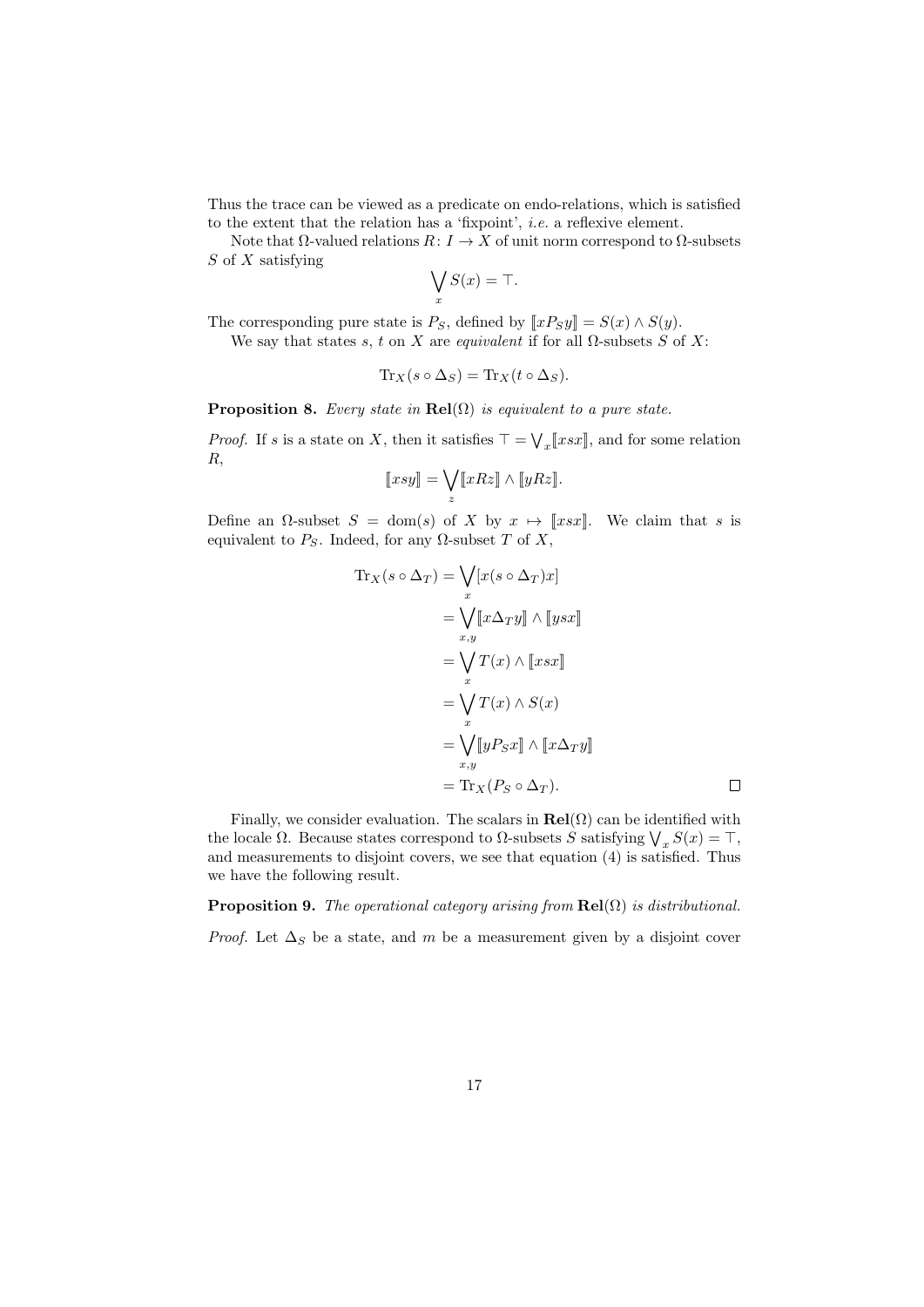${S_o}$  of X. Then

$$
\sum_{o} d_{A}(\Delta_{S}, m)(o) = \bigvee_{o} \text{Tr}_{X}(\Delta_{S} \circ \Delta_{S_{o}})
$$
  

$$
= \bigvee_{o, x, y} \llbracket x \Delta_{S} y \rrbracket \wedge \llbracket y \Delta_{S_{o}} x \rrbracket
$$
  

$$
= \bigvee_{o, x} S(x) \wedge S_{o}(x)
$$
  

$$
= \bigvee_{x} S(x) \wedge (\bigvee_{o} S_{o}(x))
$$
  

$$
= \bigvee_{x} S(x)
$$
  

$$
= \top.
$$

 $\Box$ 

Discussion These results highlight two important differences between  $\text{Rel}(\Omega)$ and Hilb as operational categories. In Hilb, every projector can appear as part of a projective measurement, while in  $\text{Rel}(\Omega)$  the collective conditions of disjointness and joint monicity impose the constraint that projectors have to be sub-identities  $\Delta_S$ . Moreover, in  $\text{Rel}(\Omega)$  the distinction between superpositions of pure states, and convex combinations to form mixed states, is lost, so that every state is equivalent to a pure one. The relevance of this will become apparent when we discuss non-locality in  $\text{Rel}(\Omega)$  in Section 9.2.

### 7 Classical operational categories

The construction of operational representations on monoidal dagger categories is directly inspired by quantum mechanics. However, operational theories should also include classical physics — or its discrete operational residue. Our notion of operational representation is indeed broad enough for this, as we shall now show.

The basic classical setting we shall consider is the category Stoch. The objects are finite sets, and the morphisms  $M: X \to Y$  are the  $X \times Y$ -matrices valued in [0, 1] which are row-stochastic. Thus for each  $x \in X$ , we have a probability distribution on Y .

An alternative description of Stoch is as the Kleisli category for the monad of discrete probability distributions; see [39].

The monoidal structure is defined as for  $\mathbf{FMat}(S)$ . Note that **Stoch** is not closed under matrix transposition. Indeed, we have the following result.

Proposition 10. There is no dagger structure on Stoch.

Proof. Note that if a category C has a dagger structure, it is in particular selfdual, *i.e.* equivalent to  $\mathbb{C}^{\text{op}}$ . However, the one-element set is terminal but not initial in Stoch, which is thus not self-dual.  $\Box$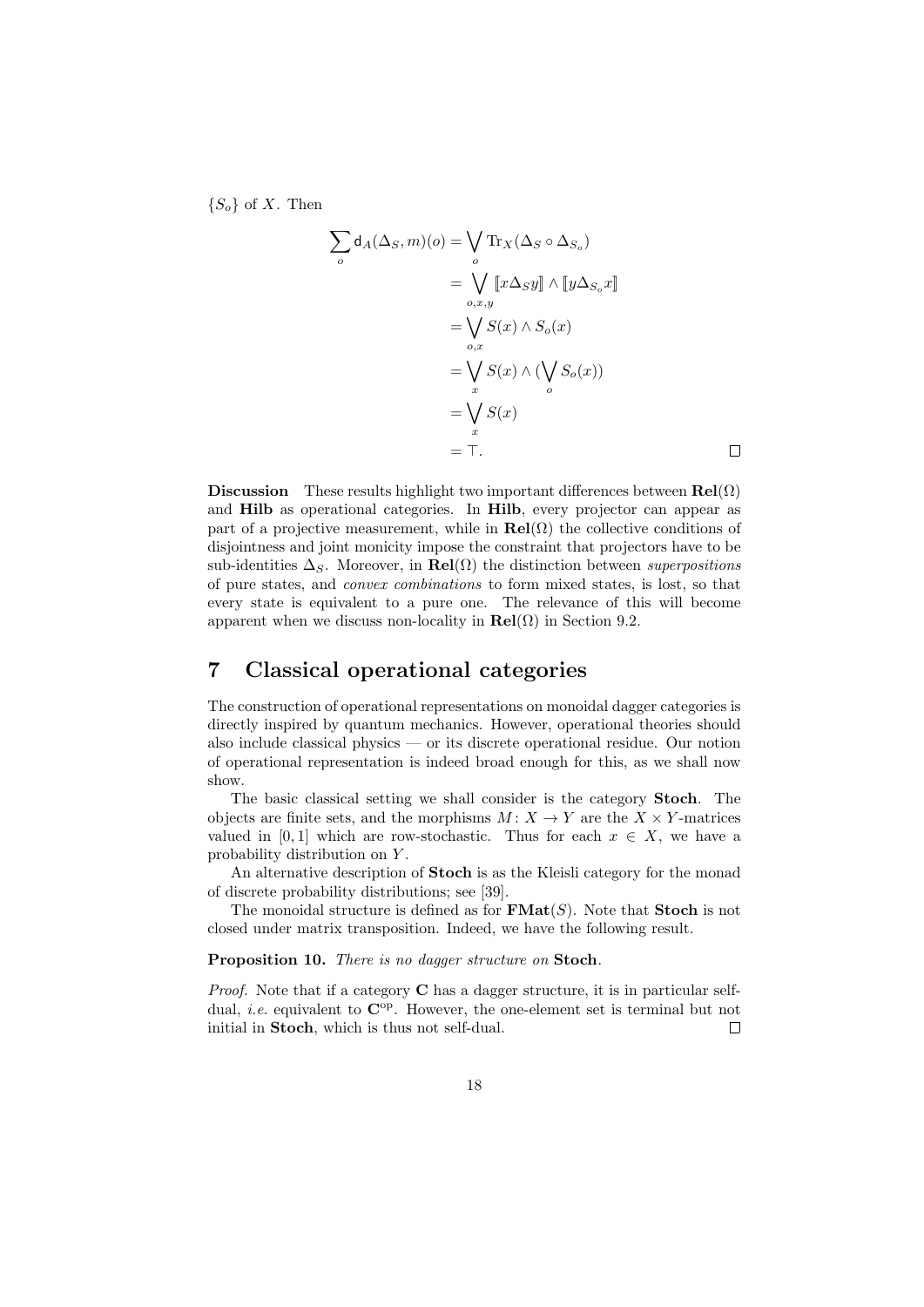It follows that we cannot directly apply the construction of Section 5. One might consider using the formal doubling construction on Stoch to obtain a dagger symmetric monoidal category with a dagger trace ideal. But this would not yield the expected result; for example, the dagger would not be given by transpose of (bi-stochastic) matrices. However, it is easy to give a direct definition of an operational representation, as follows.

- The sub-category  $Stoch_t$  is defined by restricting to the functions (deterministic transformations), represented as matrices by their characteristic maps. Thus if  $f: X \to Y$  is a function, for each  $x \in X$  the corresponding probability distribution is  $\delta_{f(x)}$ .
- A state on X is a morphism  $I \to X$  in Stoch, or equivalently a probability distribution on  $X$ . This is the classical notion of mixed state. The functorial action of states is described as follows. Given  $f: X \to Y$ , we define

$$
f_*(s)(y) = \sum_{f(x)=y} s(x).
$$

• A measurement on X is a function  $m: X \to O$  with finite image  $O' \subseteq O$ . This is just a discrete random variable. The functorial action on  $f: X \to Y$ is just

$$
m \mapsto m \circ f.
$$

• The evaluation is defined by:

$$
d_X(s,m)(o) = \sum_{m(x)=o} s(x).
$$

The following result is easily verified.

Proposition 11. The above data specifies a probabilistic operational representation of Stoch.  $\Box$ 

Various generalizations of this construction are possible:

- We can generalize to 'distributions' over an arbitrary commutative semiring, as in [39]. This will still yield a distributional operational representation.
- We can generalize to probability measures over general measure spaces. This amounts to using the Kleisli category of the Giry monad [33].

### 8 Non-locality in operational categories

Having set up a general framework for operational categories, we shall now investigate an important foundational notion in this general setting; namely non-locality.

Throughout this section, we fix a distributional operational representation  $(C, C_t, P, M, d)$  on a monoidal category C.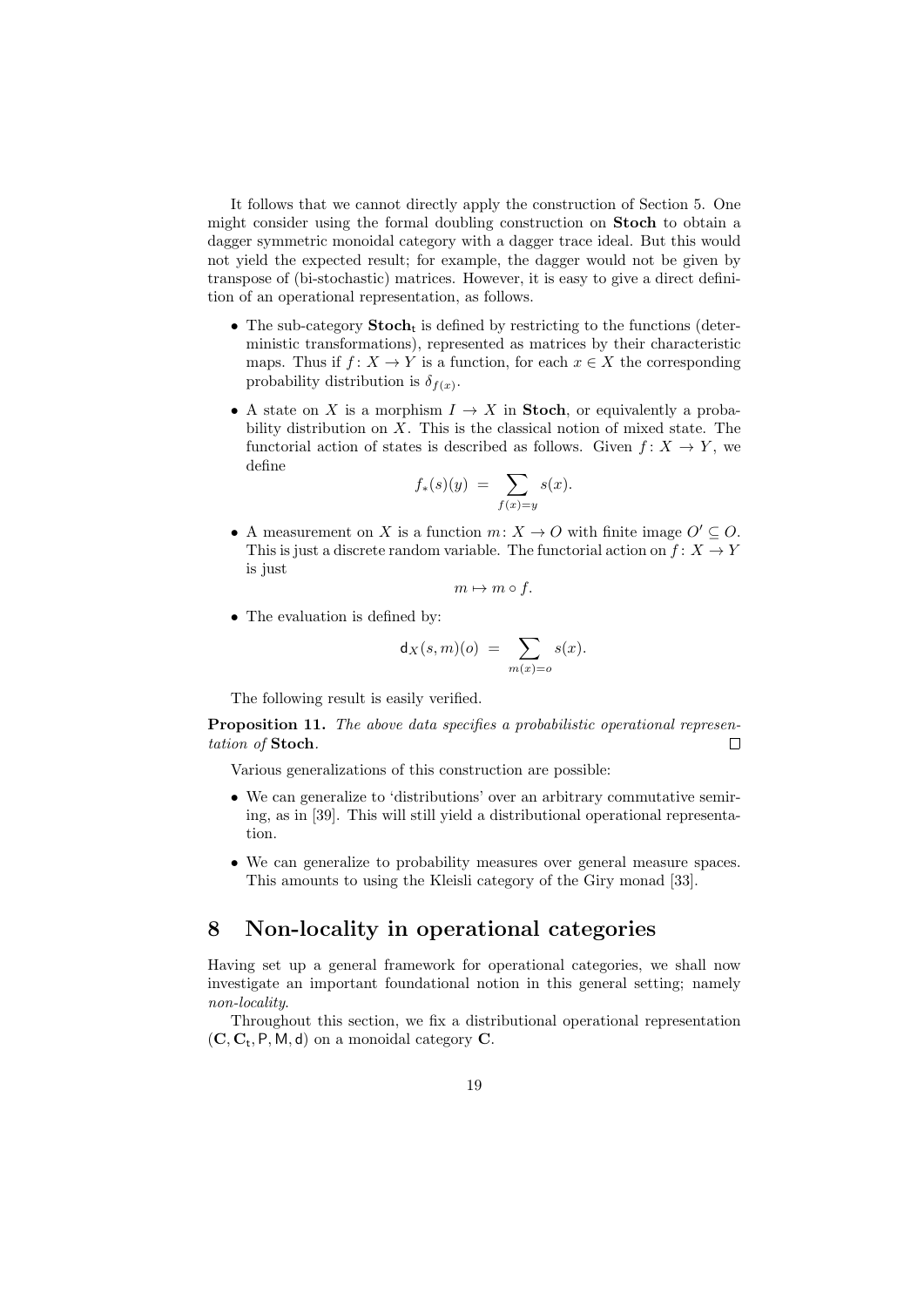### 8.1 Empirical models

We shall begin by showing how probability models of the form commonly studied in quantum information and quantum foundations can be interpreted in the corresponding operational category. In these models, there are  $n$  agents or sites, each of which has the choice of one of several measurement settings; and each measurement has a number of distinct outcomes. For each choice of a measurement setting by each of the agents, we have a probability distribution on the joint outcomes of the measurements.

We shall associate objects  $A_1, \ldots, A_n$  with the *n* sites. We define  $A :=$  $A_1 \otimes \cdots \otimes A_n$ . We fix a state  $s \in P_A$ . For each combination of measurements  $(m_1, \ldots, m_n)$ , where  $m_i \in M_{A_i}$  for  $i = 1, \ldots, n$ , we obtain the measurement  $m := m_1 \otimes \cdots \otimes m_n$  by inclusion of pure tensors. Now the probability of obtaining a joint outcome  $o := (o_1, \ldots, o_n)$  for m is given by

$$
p(o|m) := d_A(s,m)(o).
$$

We can regard these models as observational 'windows' on the operational theory. They represent the directly accessible information predicted by the theory, and provide the empirical yardstick by which it is judged.

### 8.2 Non-locality

We now define what it means for an empirical model of the kind described in the previous sub-section to exhibit non-locality. We shall follow the traditional route of using hidden variables explicitly, although we could equivalently, and perhaps more elegantly, formulate non-locality in terms of the (non-)existence of a joint distribution [30, 5].

We are assuming a fixed distributional model, with a semiring of weights  $W$ . A W-distribution on a set X is a function  $d: X \to W$  of finite support, such that

$$
\sum_{x \in X} d(x) = 1.
$$

A hidden-variable model for an empirical model is defined using a set  $\Lambda$  of hidden variables, with a fixed distribution  $d^2$ . For each  $\lambda \in \Lambda$ , the model specifies a distribution  $q^{\lambda}(o|m)$  on outcomes o for each choice of measurements m. The required condition for the hidden variable model to realize the empirical model  $p$  is that, for all  $m$  and  $o$ :

$$
p(o|m) = \sum_{\lambda \in \Lambda} q^{\lambda}(o|m) \cdot d(\lambda).
$$

That is, we recover the empirical probabilities by averaging over the hidden variables.

<sup>&</sup>lt;sup>2</sup>The assumption of a fixed distribution d is technically the condition of ' $\lambda$ -independence' [25].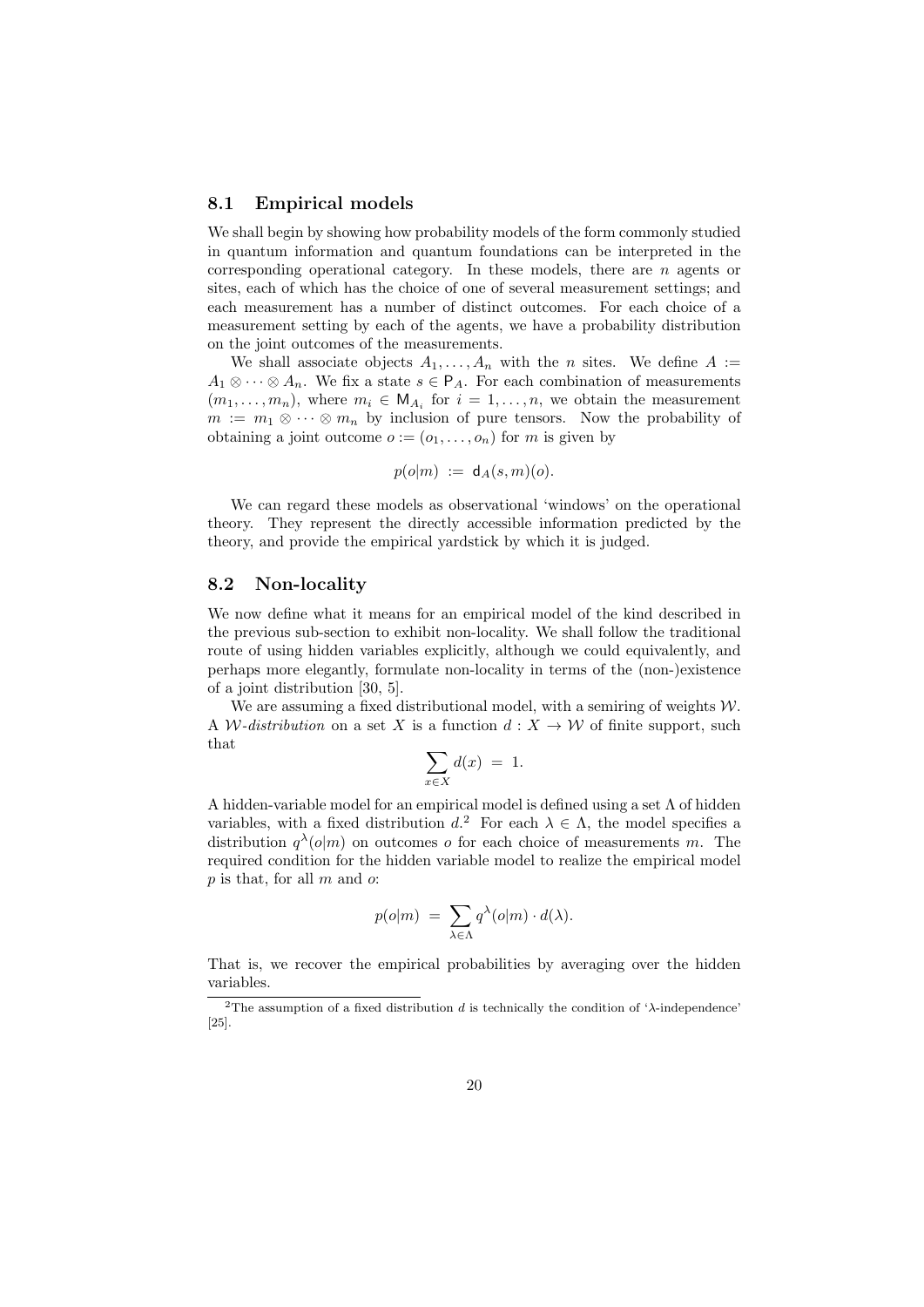We say that the hidden-variable model is *local* if, for all  $\lambda \in \Lambda$ ,  $m =$  $(m_1, \ldots, m_n)$ , and  $o := (o_1, \ldots, o_n)$ :

$$
q^{\lambda}(o|m) = \prod_{i=1}^{n} q^{\lambda}(o_i|m_i).
$$

Here  $q^{\lambda}(o_i|m_i)$  is the marginal:

$$
q^{\lambda}(o_i|m_i) = \sum_{o'_i = o_i, m'_i = m_i} q^{\lambda}(o'|m').
$$

We say that the empirical model  $p$  is *local* if it is realized by some local hiddenvariable model; and non-local otherwise.

Note that the definition of non-locality makes sense for any distributional operational category. Thus we can lift these ideas to the general level of operational categories. We say that an operational category exhibits non-locality if it gives rise to a non-local empirical model. Ultimately, we have a criterion for ascribing non-locality to monoidal process categories themselves, relative to a given distributional operational representation.

### 9 Examples of non-locality

We shall now investigate non-locality in a number of examples.

### 9.1 Hilbert spaces

As expected, the operational category arising from Hilb, which is essentially the finite-dimensional part of standard quantum mechanics, does exhibit nonlocality.

As a standard example — essentially the one used by Bell in his original proof of Bell's theorem — consider the following table.

|         | (0,0) | (1,0) | (0,1) | (1,1) |  |
|---------|-------|-------|-------|-------|--|
| (a,b)   | 1/2   | 0     | 0     | 1/2   |  |
| (a, b') | 3/8   | 1/8   | 1/8   | 3/8   |  |
| (a',b)  | 3/8   | 1/8   | 1/8   | 3/8   |  |
| (a',b') | 1/8   | 3/8   | 3/8   | 1/8   |  |

It lists the probabilities that one of two outcomes (0 or 1) occurs when simultaneously measured with one of two measurements at two sites  $(a \text{ or } a' \text{ at the})$ first site, and  $b$  or  $b'$  at the second). This table can be realized in quantum mechanics, e.g. by a Bell state, written in the Z basis as

$$
\frac{|\!\uparrow\uparrow\rangle + \ |\!\downarrow\downarrow\rangle}{\sqrt{2}},
$$

subjected to spin measurements in the XY -plane of the Bloch sphere, at a relative angle of  $\pi/3$ .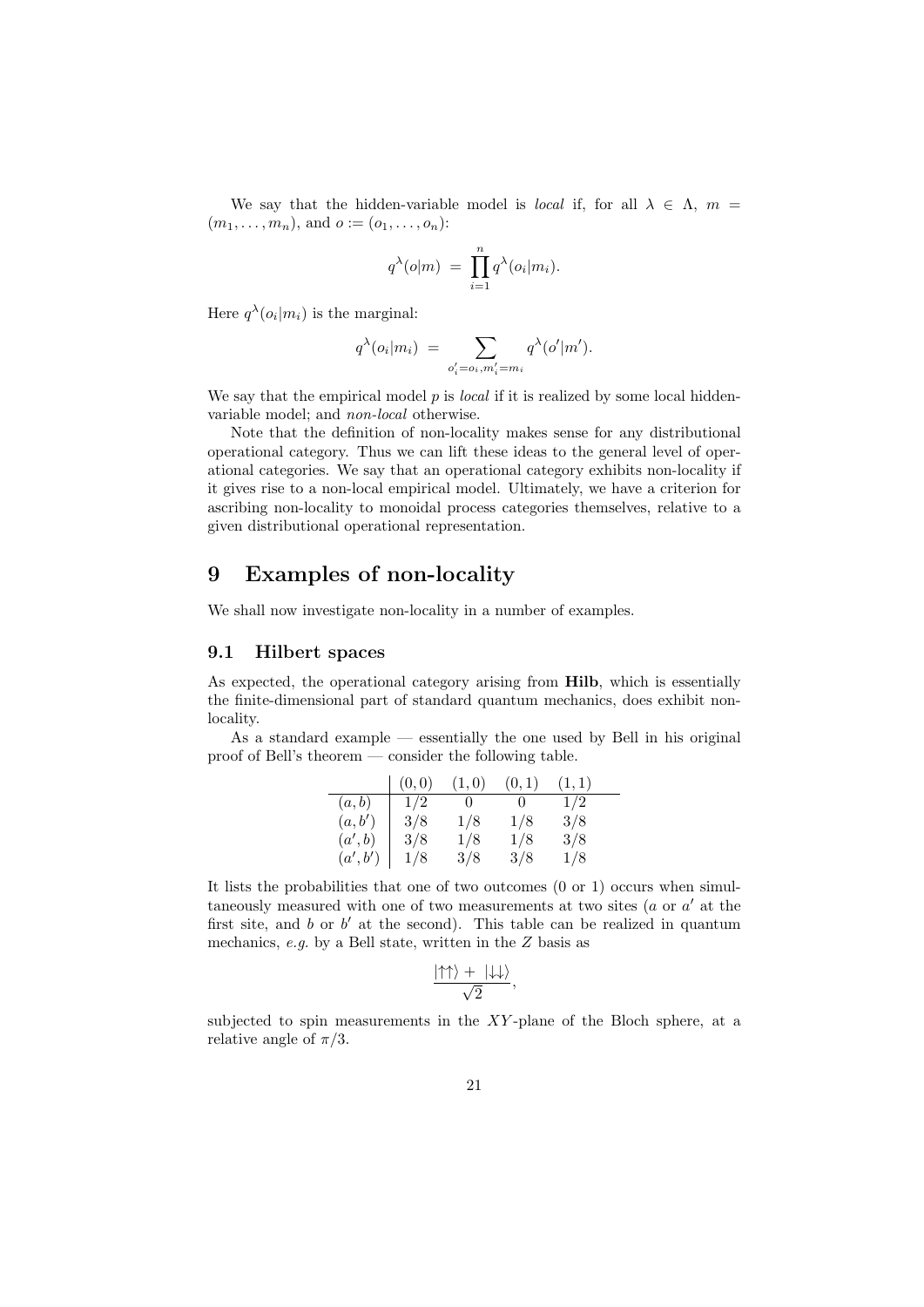A standard argument (see e.g. [15, 5]) shows that this table cannot be realized by a local hidden-variable model.

The same reasoning applies to  $C^*$ -categories and subcategories of  $[C, Hilb]$ . taking the hidden variables componentwise. The constant functor valued e.g. at the model described above then still shows that such operational categories are non-local.

### 9.2 Relations

Suppose we are given an empirical model in the distributional operational category obtained from  $\text{Rel}(\Omega)$ . The types are sets  $X_1, \ldots, X_n$ , there is a state  $s = \Delta_S$  for a  $\Omega$ -subset S of  $X := \prod_i X_i$  satisfying  $\bigvee_x S(x) = \top$ , and measurements  $m_i = {\Delta_{S_o^i}}_{o \in O'}$ , where  ${S_o^i}$  is a disjoint cover of  $X_i$ . For each combination of measurements  $m$  and outcomes  $o$ , we have:

$$
p(o|m) = \begin{cases} \bigvee_x S(x) \wedge S_o^i(x) & \text{if } o \in O', \\ 0 & \text{otherwise.} \end{cases}
$$

We shall now construct a local hidden-variable model which realizes this empirical model, using the elements of  $X$  as the hidden variables. We define the distribution  $d_s$  on X as  $x \mapsto S(x)$ . Note that we are working over  $\Omega$  (the locale of scalars in  $\text{Rel}(\Omega)$ , so this is a well-defined distribution, which sums to 1.

We define  $p^x(o|m) \equiv \bigwedge_i S^i_{o_i}(x_i)$ , so this hidden-variable model is local by construction.

We must verify that this model agrees with the empirical model. This comes down to the following calculation for  $o \in O'$ :

$$
p(o|m) = \bigvee_x S(x) \land S_o^i(x) = \bigvee_x S(x) \land \bigwedge_i S_{o_i}^i(x) = \bigvee_x p^x(o|m) \land d_s(x).
$$

We conclude from this that  $\text{Rel}(\Omega)$ , despite being a 'quantum-like' monoidal dagger-category, does not admit non-local behaviour. This stands in interesting counter-point to the fact that, as shown extensively in [3], relational models can be used to give 'logical' proofs of non-locality and contextuality, in the style of 'Bell's theorem without inequalities' [34]. The key point is that these logical proofs are based on showing the non-existence of global sections compatible with a given empirical model; while here we are looking at empirical models generated by *states* in  $\text{Rel}(\Omega)$ , which are exactly sets of global elements.

The key feature of quantum mechanics, by contrast, is that quantum states under suitable measurements are able to realize families of probability distributions which have no global sections.

Bearing in mind that finite-dimensional quantum mechanics corresponds to the operational category arising from  $\textbf{FMat}(\mathbb{C})$ , while  $\textbf{FRel}(\Omega)$  is  $\textbf{FMat}(\Omega)$ , this shows that idempotence of the scalars implies that only local behaviour can be realized; thus non-locality can only arise in non-idempotent situations.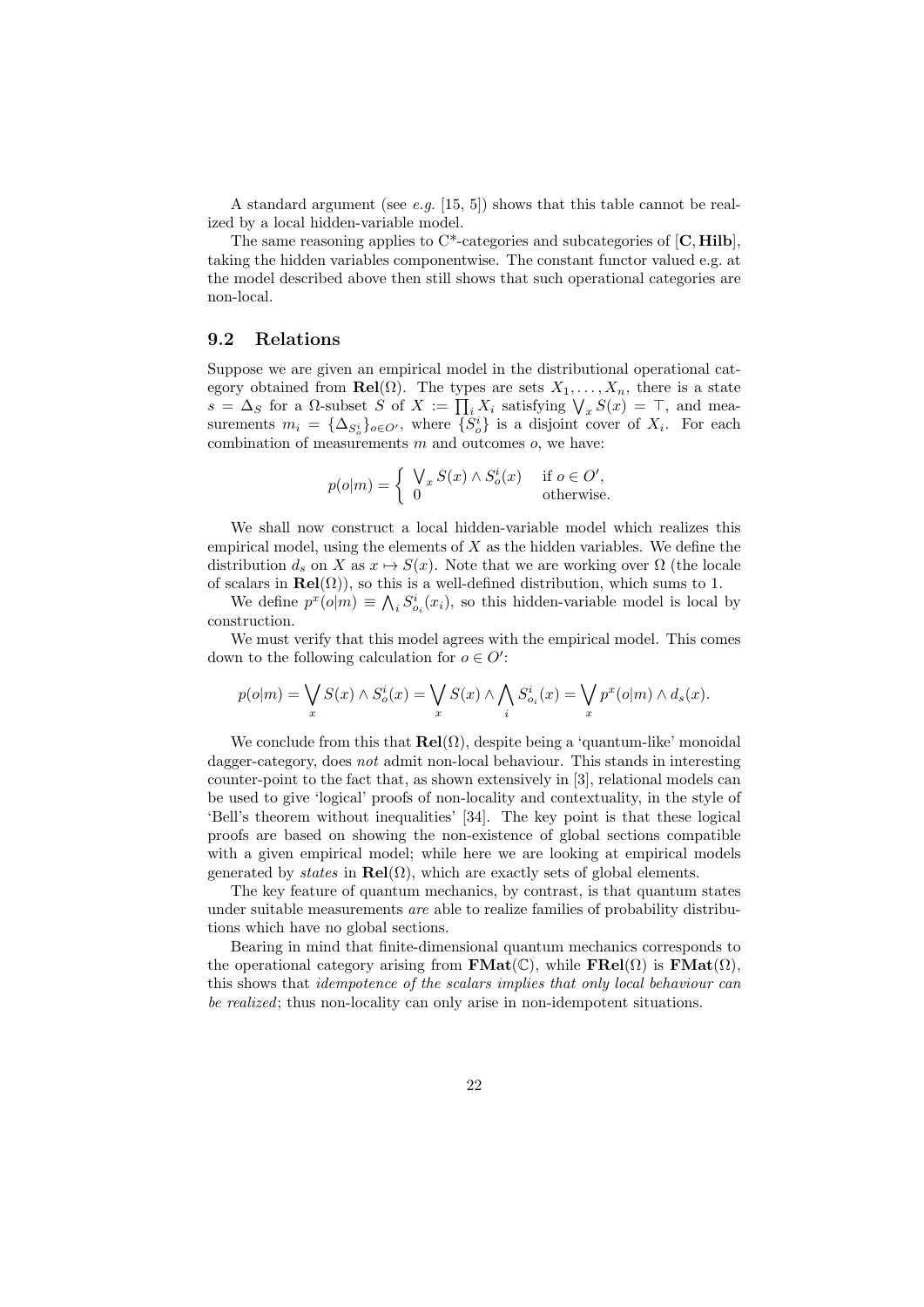#### 9.3 Classical stochastic maps

We now consider the case of classical stochastic maps, as discussed in Section 7. This is in fact quite similar to the case for Rel. Given an empirical model realized by sets  $X_1, \ldots, X_n$ , a state s which is a probability distribution on  $X := \prod_i X_i$ , and measurements  $m_i: X_i \to O$ , we again take the hidden variables to be the elements of  $X$ . We can write  $s$  as a convex combination

$$
s = \sum_{x \in X} \mu_x \delta_x.
$$

Note that  $\mu$  is a probability distribution on X. We can define  $p^x(o|m) :=$  $\delta_o(m(x))$ . Clearly  $p^x(o|m) = \prod_i p^x(o_i|m_i)$ , so this hidden-variable model is local.

It is straightforward to verify that the probabilities  $p(o|m)$  are recovered by averaging over the deterministic hidden variables.

Thus we conclude, as expected, that Stoch does not exhibit non-locality.

In fact, we can say more than this. We can calibrate the expressiveness of an operational theory in terms of which empirical models it realizes. We shall now show that Stoch realizes exactly those models which have local hidden-variable realizations.

To see this, suppose we are given sets of measurements  $M_1, \ldots, M_n$ . We define  $M := \bigsqcup_i M_i$ , the disjoint union of these sets of measurements, and X :=  $O^M$ . Thus elements of X simultaneously assign outcomes to all measurements. For each  $m = (m_1, \ldots, m_n) \in \prod_i M_i$ , we define a map  $\hat{m}: X \to O$  by

$$
\hat{m} \colon x \mapsto (x(m_1), \dots, x(m_n)).
$$

For each  $m$ , we get the probability distribution on outcomes given by

$$
d_m \colon o \mapsto \sum_{\hat{m}(x)=o} s(x).
$$

This is the empirical model realized by the state  $x$ , viewed as a probability distribution on the hidden variables  $X$ ; and as shown e.g. in [5], all local models are of this form.

### 9.4 Signed Stochastic Maps

We shall now consider a variant of **Stoch** which has much greater expressive power in terms of the empirical models it realizes. This is the category SStoch of signed stochastic maps; real matrices such that each row sums to 1. Thus for each input, there is a 'signed probability measure' on outputs, which may include 'negative probabilities' [60, 26, 49, 29]. An operational representation can be defined for SStoch in the same fashion as for Stoch; it is still distributional.

The following result can be extracted from [5, Theorem 5.9], using the same encoding of empirical models which we employed in the previous sub-section. The reader should refer to [5, Theorem 5.9] for the details, which are non-triviai.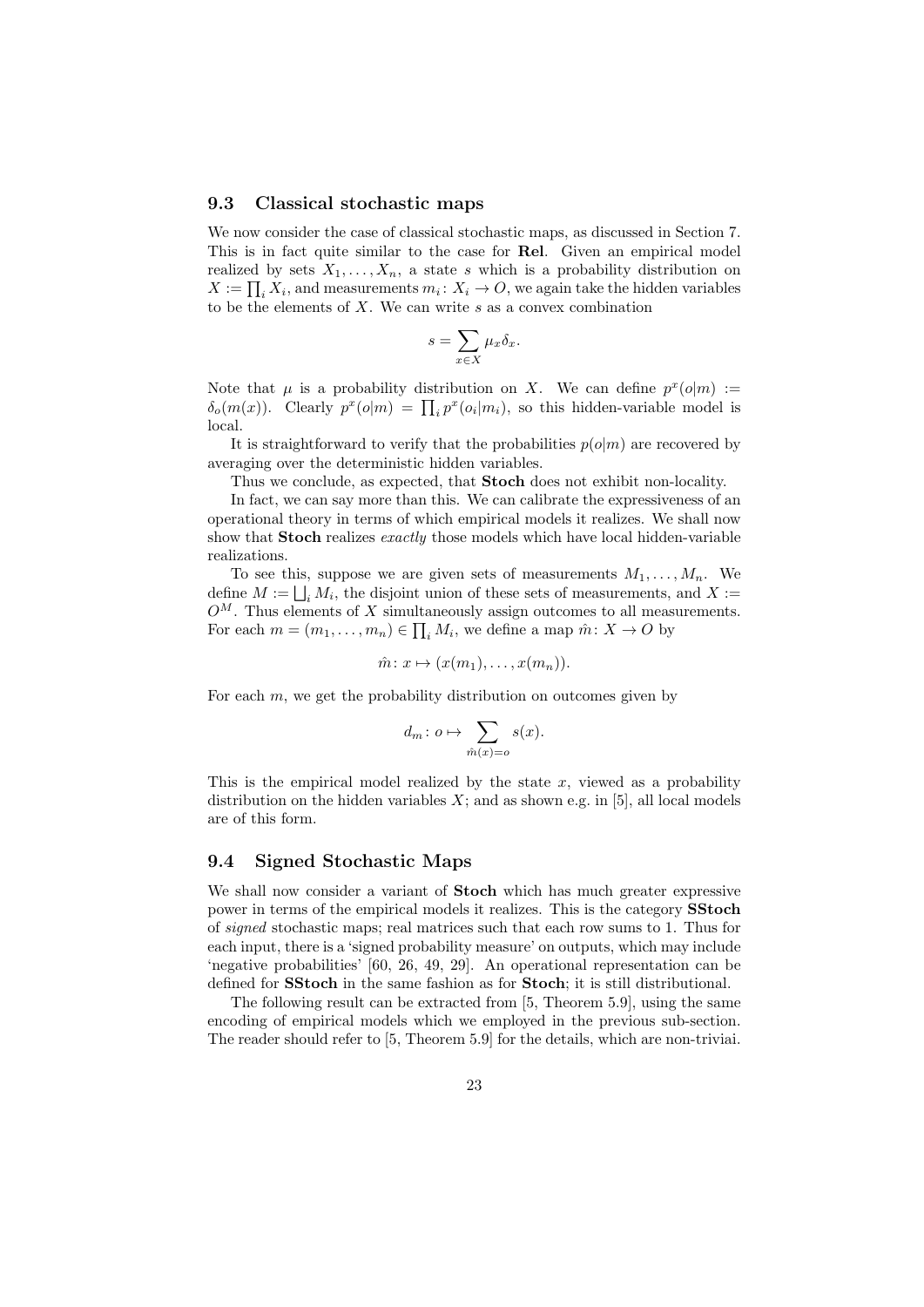Proposition 12. The class of empirical models which are realized by the operational category obtained from **SStoch** are exactly the no-signalling models; thus they properly contain the quantum models.

This says that the operational category obtained from **SStoch** is more expressive, in terms of the empirical models it realizes, than the canonical operational category derived from Hilb, which corresponds to quantum mechanics.

Example We consider the bipartite system with two measurements at each site, each with outcomes  $\{0, 1\}$ . Thus the disjoint union M of the two sets of measurements has four elements, and  $X = \{0,1\}^M$  has 16 elements. Now consider the following state:

$$
x := [1/2, 0, 0, 0, -1/2, 0, 1/2, 0, -1/2, 1/2, 0, 0, 1/2, 0, 0, 0].
$$

The distributions it generates for the various measurement combinations can be listed in the following table.

|         | (0,0) | (1,0)    | (0,1)        | (1,1) |
|---------|-------|----------|--------------|-------|
| (a,b)   | 1/2   |          |              | 1/2   |
| (a',b)  | 1/2   | O        | $\mathbf{0}$ | 1/2   |
| (a, b') | 1/2   | $^{(1)}$ | $^{\circ}$   | 1/2   |
| (a',b') |       | 1/2      | 1/2          |       |

This can be recognized as the Popescu-Rohrlich box [52], which achieves superquantum correlations.

The state  $x$  can be obtained from the PR-box specification by solving a system of linear equations; see [5] for details.

### 10 Final remarks

This paper makes a first precise connection between monoidal categories, and the categorical quantum mechanics framework, on the one hand, and operational theories on the other. Clearly, this can be taken much further. We note a number of directions which it would be interesting to pursue.

• We have used our framework of operational categories to study nonlocality in a general setting. In particular, we have a clear definition of whether a model of categorical quantum mechanics exhibits non-locality or not, as explained at the end of Section 8. As we saw, while Hilbertspace quantum mechanics does, the category of sets and relations, which forms a very useful 'foil' model for quantum mechanics in many respects [59, 22], does not. An important further direction is to apply a similar analysis to *contextuality*, which can be seen as a broader phenomenon, of which non-locality is a special case. In [5], a general setting is developed allowing a unified treatment of contextuality and non-locality. We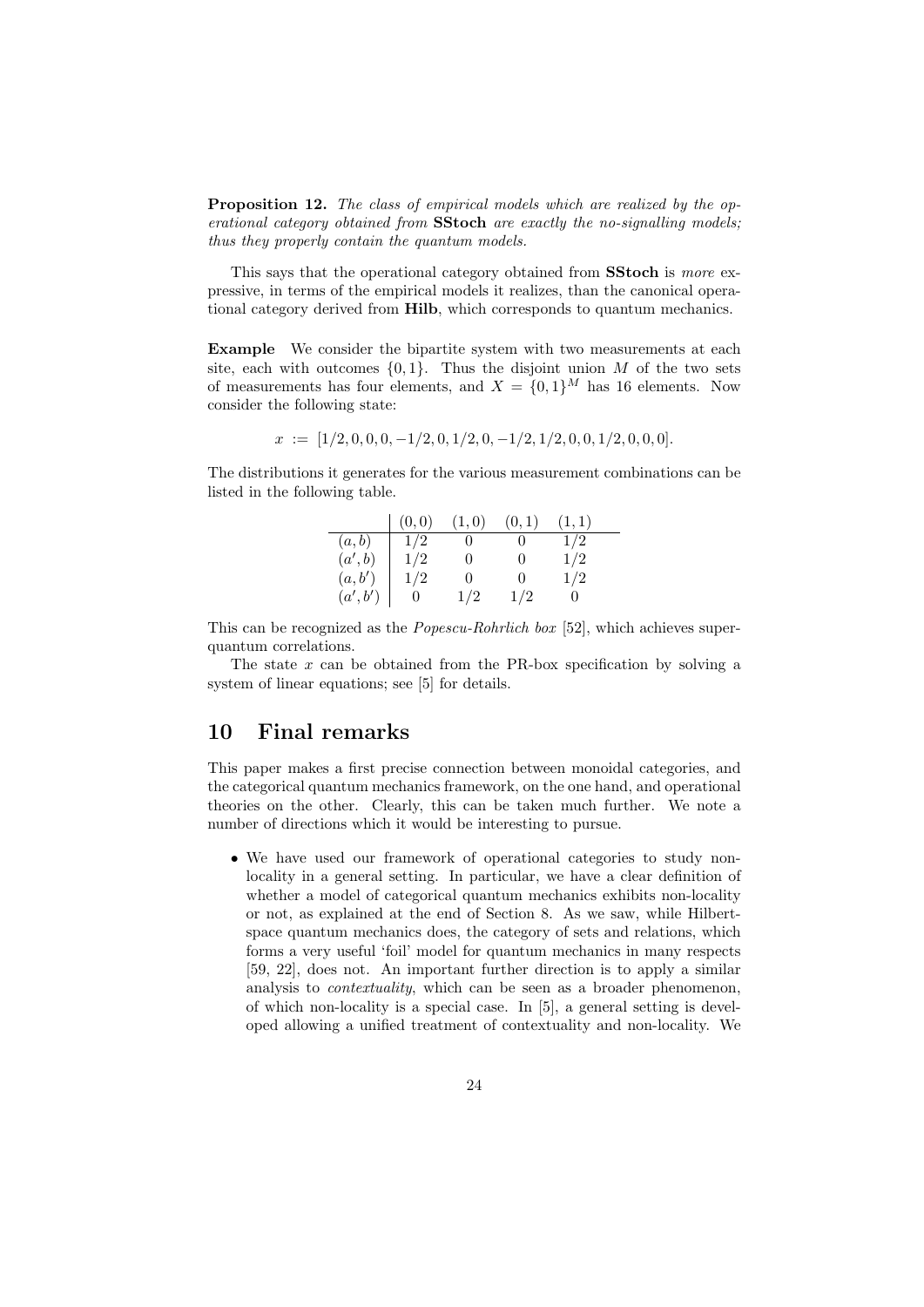would like to extend the present account to this setting, in which *com*patibility of measurements is explicitly represented, leading to a natural sheaf-theoretic structure.

- Such a development would also lead to a more satisfactory treatment of outcomes, in place of the somewhat clumsy device used in the present paper.
- It would also be interesting to interpret some of the general results which have been proved for operational theories, relating e.g. to no-broadcasting [11], teleportation [12], and information causality [10], in our categorical framework, and ultimately to obtain such results for classes of monoidal process categories.
- We would also like to examine the issue of axiomatization or 'reconstruction' of quantum mechanics from the categorical point of view.
- There are various constructions for turning a monoidal category of 'pure' states into one of 'mixed' states [56, 23]. It would be interesting to relate these constructions to our canonical operational categories. Similarly, there is a category embodying Spekkens' toy theory [59, 21]. It would be of interest to study the associated operational category.

Regarding related work, we note that in [13], the structure of the concrete category of convex operational theories is investigated.

Acknowledgements Financial support from EPSRC Senior Research Fellowship EP/E052819/1 and the U.S. Office of Naval Research Grant Number N000141010357 is gratefully acknowledged. We thank Shane Mansfield for a number of useful comments, which in particular led to an improved formulation of Proposition 8.

### A First notions from category theory

We shall review some basic notions from category theory. For more detailed background, see [9].

A category C has a collection of objects  $A, B, C, \ldots$ , and arrows  $f, g, h, \ldots$ Each arrow has specified *domain* and *codomain* objects: notation is  $f: A \rightarrow B$ for an arrow  $f$  with domain  $A$  and codomain  $B$ . The collection of all arrows with domain A and codomain B is denoted as  $\mathbf{C}(A, B)$ . Given arrows  $f: A \to B$ and  $g: B \to C$ , we can form the *composition*  $g \circ f: A \to C$ . Composition is associative, and there are identity arrows  $1_A: A \rightarrow A$  for each object A, with  $f \circ 1_A = f$ ,  $1_A \circ g = g$ , for every  $f : A \to B$  and  $g : C \to A$ . An arrow  $f : A \to B$ is called an *iso(morphism)* when  $f \circ f^{-1} = 1_B$  and  $f^{-1} \circ f = 1_A$  for some arrow  $f^{-1}: B \to A$ . An arrow  $f: A \to B$  is *split monic* when  $g \circ f = 1_A$  for some  $g: B \to A$ , and it is *split epic* when  $f \circ g = 1_A$  for some  $g: B \to A$ ; by abuse of notation, we will write  $g = f^{-1}$  in both cases.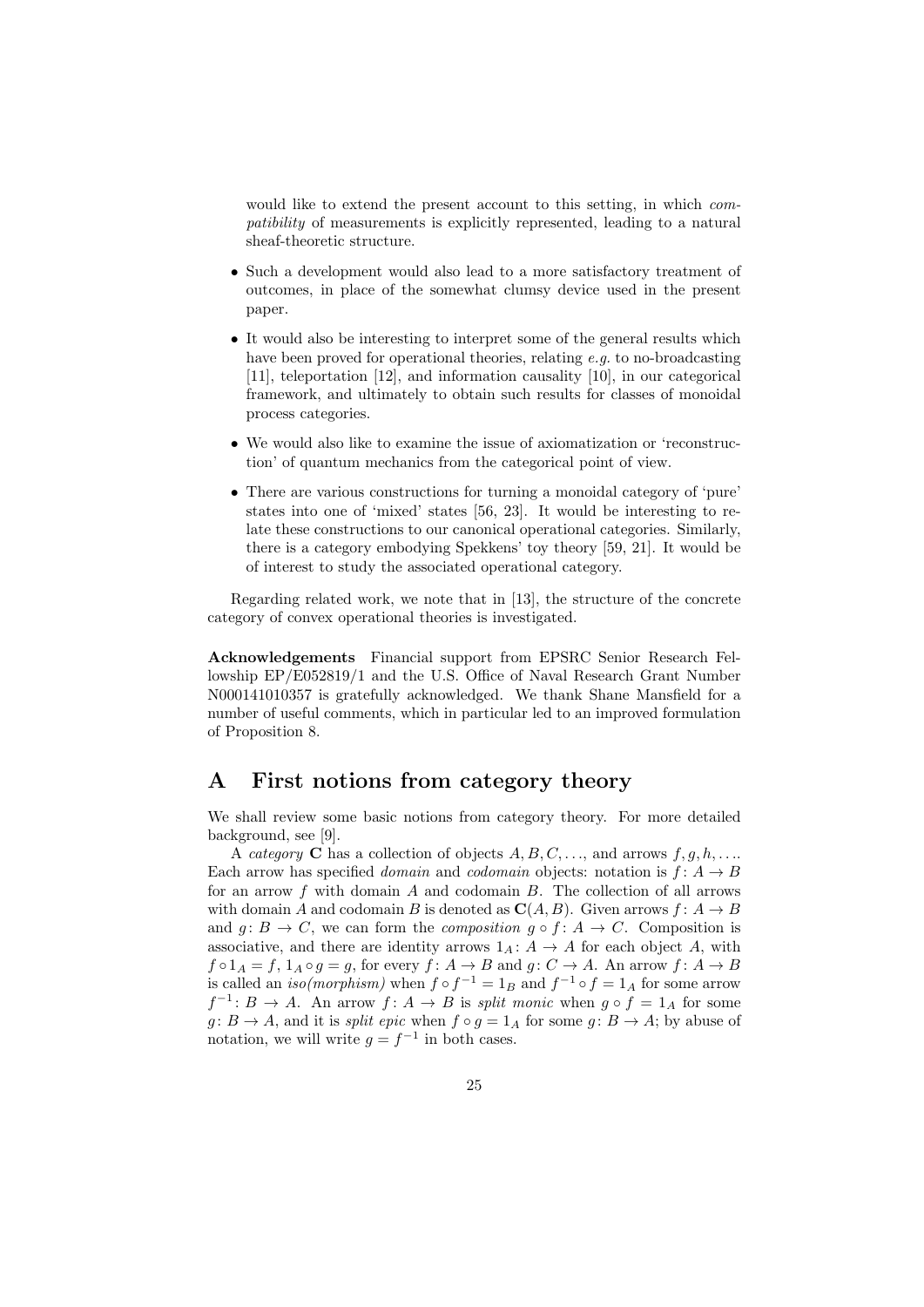If  $C$  is a category, we write  $C^{op}$  for the opposite category, with the same objects as C, and arrows  $A \to B$  corresponding to arrows  $B \to A$  in C.

If **C** and **D** are categories, a functor  $F: \mathbf{C} \to \mathbf{D}$  assigns an object  $FA$  of **D** to each object A of **C**; and an arrow  $Ff: FA \rightarrow FB$  of **D** to every arrow  $f: A \to B$  of C. These assignments must preserve composition and identities:  $F(g \circ f) = F(g) \circ F(f)$ , and  $F(1_A) = 1_{FA}$ .

Given functors  $F, G: \mathbf{C} \to \mathbf{D}$ , a natural transformation  $t: F \to G$  is a family of arrows  $\{t_A: FA \to GA\}$  indexed by the objects of C, such that, for every  $f: A \to B$  in C, the following naturality diagram commutes:

$$
FA \xrightarrow{t_A} GA
$$
  
\n
$$
Ff \downarrow \qquad \qquad Gf
$$
  
\n
$$
FB \xrightarrow[t_B]{t_A} GB
$$

A natural isomorphism is a natural transformation whose components are isomorphisms. An *equivalence of categories* is a pair of functors  $F: \mathbf{C} \to \mathbf{D}$  and  $G: \mathbf{D} \to \mathbf{C}$  such that there are natural isomorphisms  $F \circ G \cong 1_{\mathbf{D}}$  and  $G \circ F \cong 1_{\mathbf{C}}$ . A symmetric monoidal category is a structure  $(C, \otimes, I, \alpha, \lambda, \rho, \sigma)$  where:

- C is a category;
- $\otimes : \mathbf{C} \times \mathbf{C} \to \mathbf{C}$  is a functor *(tensor)*;
- I is a distinguished object of  $C$  (unit);
- $\alpha$ ,  $\lambda$ ,  $\rho$ ,  $\sigma$  are natural isomorphisms (*structural isos*) with components

$$
\alpha_{A,B,C} \colon A \otimes (B \otimes C) \to (A \otimes B) \otimes C
$$
  

$$
\lambda_A \colon I \otimes A \to A \qquad \rho_A \colon A \otimes I \to A
$$
  

$$
\sigma_{A,B} \colon A \otimes B \to B \otimes A
$$

such that certain coherence diagrams commute.

Products are a classical example of symmetric monoidal structure; the category is then called Cartesian. The symmetric monoidal structure can also support entanglement; the category is then called compact [7].

Let  $C$  and  $D$  be symmetric monoidal categories. A symmetric monoidal functor

$$
(F, e, m) \colon \mathbf{C} \to \mathbf{D}
$$

comprises

- a functor  $F: \mathbf{C} \to \mathbf{D}$ .
- an arrow  $e: I_{D} \to FI_{C}$ ,
- a natural transformation  $m_{A,B} : FA \otimes FB \to F(A \otimes B),$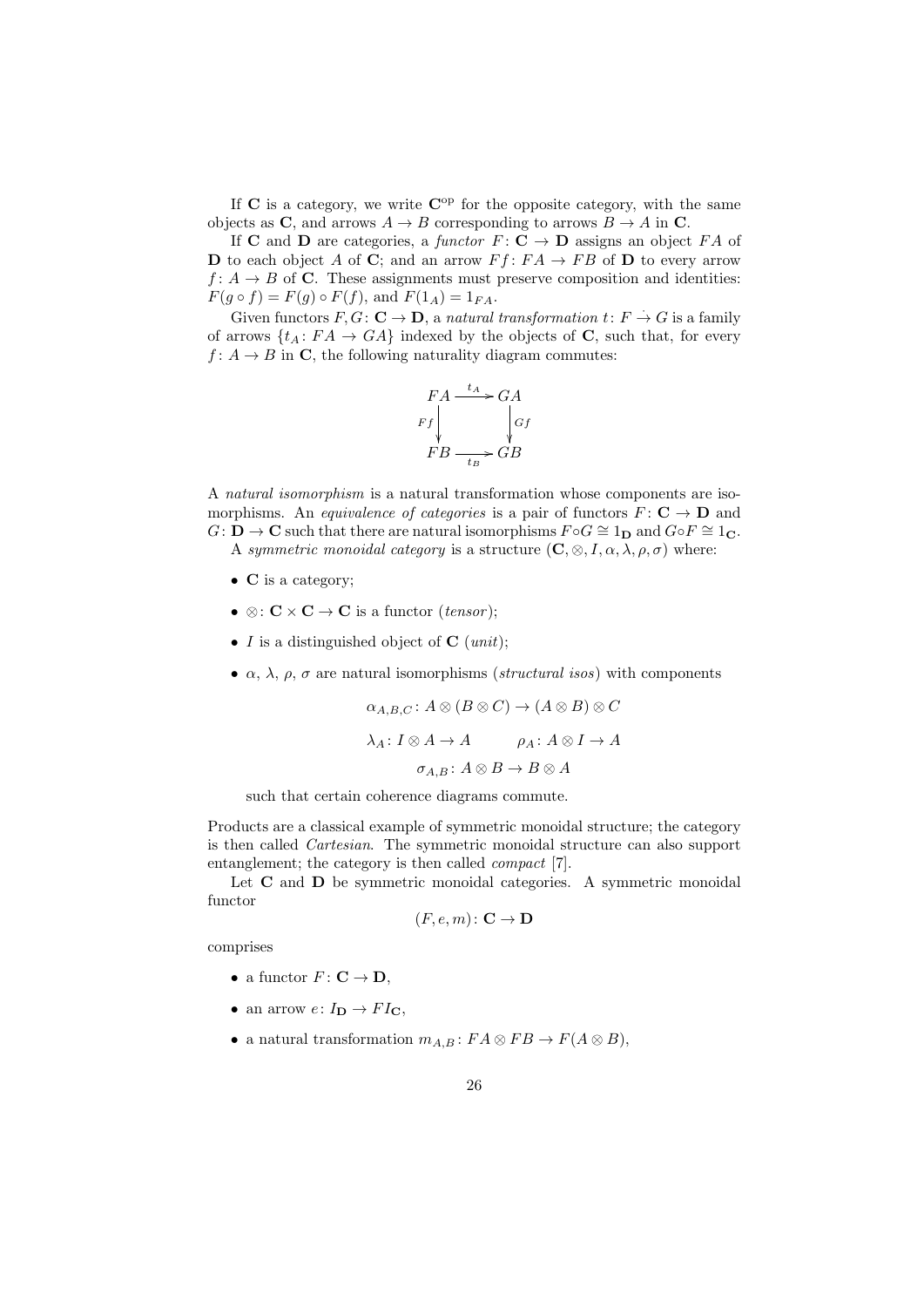subject to coherence conditions with the structural isomorphisms. The symmetric monoidal functor is called *strong* when  $m$  is a natural isomorphism.

Let  $(F, e, m), (G, e', m') : \mathbf{C} \to \mathbf{D}$  be symmetric monoidal functors. A monoidal natural transformation between them is a natural transformation  $t: F \to G$  such that the following diagrams commute.

$$
I \xrightarrow{e} FI
$$
  
\n
$$
I \xrightarrow{f} I
$$
  
\n
$$
H \otimes FB \xrightarrow{m_{A,B}} F(A \otimes B)
$$
  
\n
$$
t_A \times t_B
$$
  
\n
$$
G A \otimes GB \xrightarrow{m'_{A,B}} G(A \otimes B)
$$

### B Trace ideals

This appendix further studies the notion of trace ideal, introduced in Section 4.1. It presents several technical results that are mathematically interesting, but would break up the flow of the main text. For example, we characterize when trace ideals exist, and to what extent they are unique. Also, we show that we really need to restrict to ideals to consider traces: the category of Hilbert spaces does not support a trace on all morphisms. As a conceptually satisfying corollary, we derive that dual objects in the category of Hilbert spaces are necessarily finite-dimensional. Finally, we prove in some detail that the category of Hilbert spaces indeed has a trace ideal; this was claimed in Section 4.1, but the details are quite subtle.

### B.1 Existence

The question whether a category allows a trace ideal at all can be answered as follows.

A subcategory  $\bf{D}$  of  $\bf{C}$  is called *tracial* when endomorphisms in  $\bf{C}$  factoring through D can only do so in a way unique up to isomorphism. More precisely: if  $f_1: X \to Y$ ,  $f_2: Y \to X$ ,  $f'_1: X \to Y'$ ,  $f'_2: Y' \to X$  are morphisms of **C**, and Y and Y' are objects of D, and  $f_2 \circ f_1 = f'_2 \circ f'_1$ , then there is a morphism  $i: Y \to Y'$  in **D** that is either split monic or split epic, such that  $f'_1 = i \circ f_1$  and  $f'_2 = f_2 \circ i^{-1}.$ 



The category C is called traceable when the full subcategory consisting of the monoidal unit  $I$  is tracial. Notice that traceability generalizes the fact, holding in any monoidal category, that the scalars are commutative.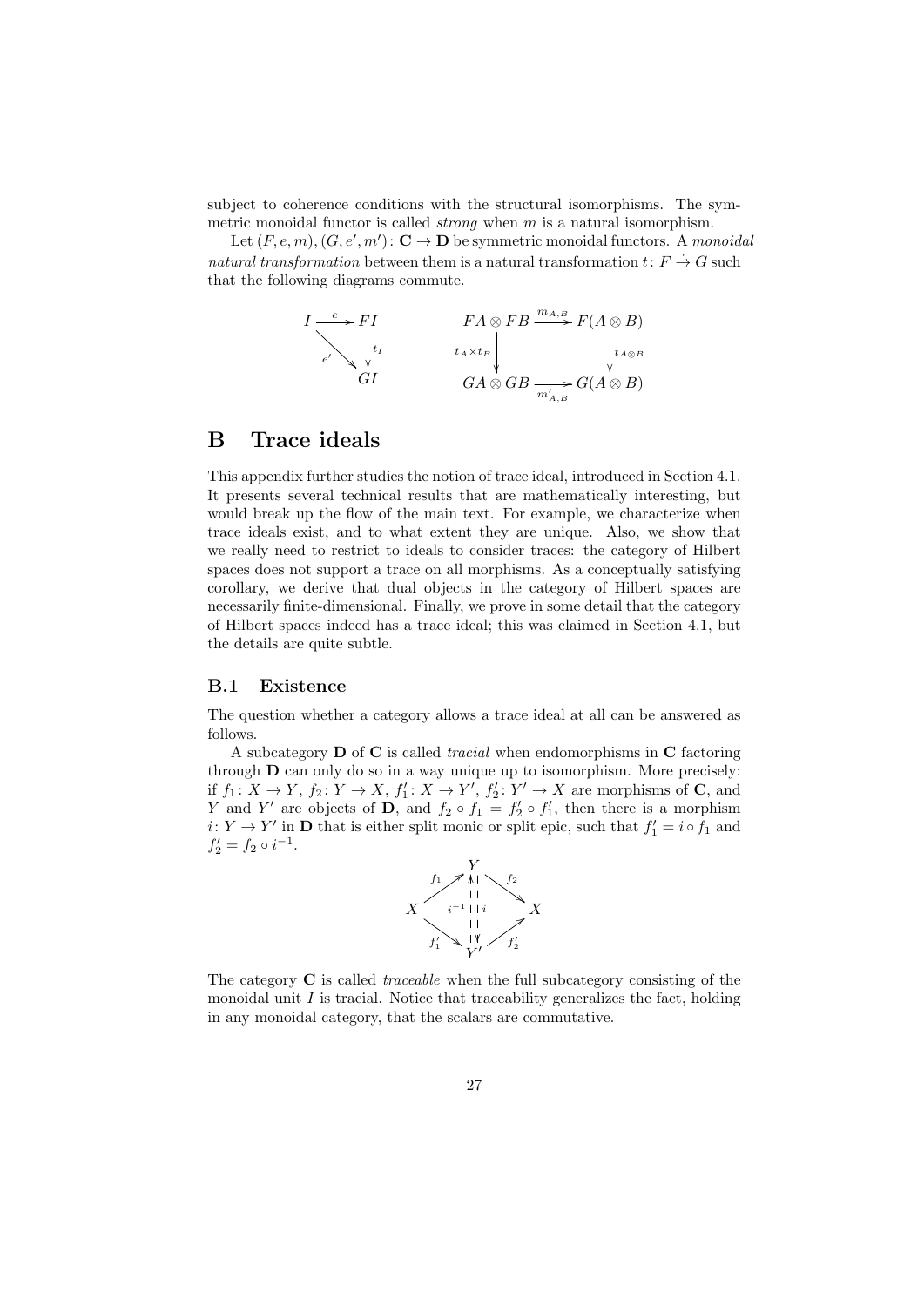**Proposition 13.** Any dagger monoidal tracial subcategory  $\bf{D}$  of  $\bf{C}$  with a trace ideal induces a trace ideal

 $\mathcal{I}(X) = \{f \in \mathbf{C}(X,X) \mid f = f_2 \circ f_1 \text{ with } f_1 \colon X \to Y, f_2 \colon Y \to X \text{ and } Y \text{ in } \mathbf{D}, f_1 \circ f_2 \in \mathcal{I}_{\mathbf{D}}(Y) \}$  $\text{Tr}(f) = \text{Tr}_{\mathbf{D}}(f_1 \circ f_2)$ 

on C.

*Proof.* One directly checks that  $\mathcal{I}(X)$  is an endomorphism ideal; in particular  $\mathcal{I}(I) = \mathbf{D}(I, I) = \mathbf{C}(I, I)$ . Because **D** is tracial, Tr is well-defined. The axioms for the trace function are also readily verified.  $\Box$ 

Theorem 14. A dagger monoidal category has a unique minimal trace ideal

$$
\mathcal{I}(X) = \{ f \colon X \to X \mid f \text{ factors through } I \}
$$
  
Tr(f) = b \circ a, when  $f = a \circ b$  with  $a \colon I \to X$  and  $b \colon X \to I$ 

and hence has any trace ideal whatsoever, if and only if it is traceable.

Proof. That the given data form a trace ideal follows from the previous proposition, because the full subcategory consisting of just the monoidal unit  $I$  is certainly (totally) traced. To see that this trace ideal is minimal, i.e. that any trace ideal must contain this one, follows from the first and third axioms of endomorphism ideal.  $\Box$ 

As a consequence of the previous theorem, the evaluation of measurements on pure states is completely determined by the structure of the category, independent of the trace ideal. If  $s = \psi \circ \psi^{\dagger}$  is a pure state on X, and  $\{P_o\}$  a measurement, then for every outcome o:

$$
\text{Tr}(s \circ P_o) = \text{Tr}(\psi \circ \psi^{\dagger} \circ P_o) = \text{Tr}(\psi^{\dagger} \circ P_o \circ \psi) = \psi^{\dagger} \circ P_o \circ \psi.
$$

Therefore, the only possible freedom the choice of a trace ideal brings comes out in behaviour on mixed states.

### B.2 Uniqueness

We now consider uniqueness of trace ideals. The following proposition proves that trace ideals are a categorical invariant, in the sense that they are preserved under equivalence. A dagger monoidal equivalence is a pair of functors  $F: \mathbf{C} \to$ **D** and  $G: \mathbf{D} \to \mathbf{C}$  that form an equivalence of categories, such that  $F(f^{\dagger}) =$  $F(f)$ <sup>†</sup> and  $G(f^{\dagger}) = G(f)^{\dagger}$ , and there are natural isomorphisms  $F(I) \cong I$ ,  $G(I) \cong I$ ,  $F(X \otimes Y) \cong F(X) \otimes F(Y)$  and  $G(X \otimes Y) \cong G(X) \otimes G(Y)$  that interact with the coherence isomorphisms in the appropriate way.

Proposition 15. Trace ideals are preserved under dagger monoidal equivalence: if  $F: \mathbf{C} \to \mathbf{D}$  and  $G: \mathbf{D} \to \mathbf{C}$  are strong monoidal functors that preserve daggers and form an equivalence of categories, and  $(\mathcal{I}, \text{Tr}^{\mathcal{I}})$  is a trace ideal in C, then

$$
\mathcal{J}(X) = G^{-1}(\mathcal{I}(G(X))) = \{ g \in \mathbf{D}(X,X) \mid G(g) \in \mathcal{I}(G(X)) \},
$$
  
\n
$$
\operatorname{Tr}_{X}^{\mathcal{I}}(g) = F(\operatorname{Tr}_{G(X)}^{\mathcal{I}}(G(g))),
$$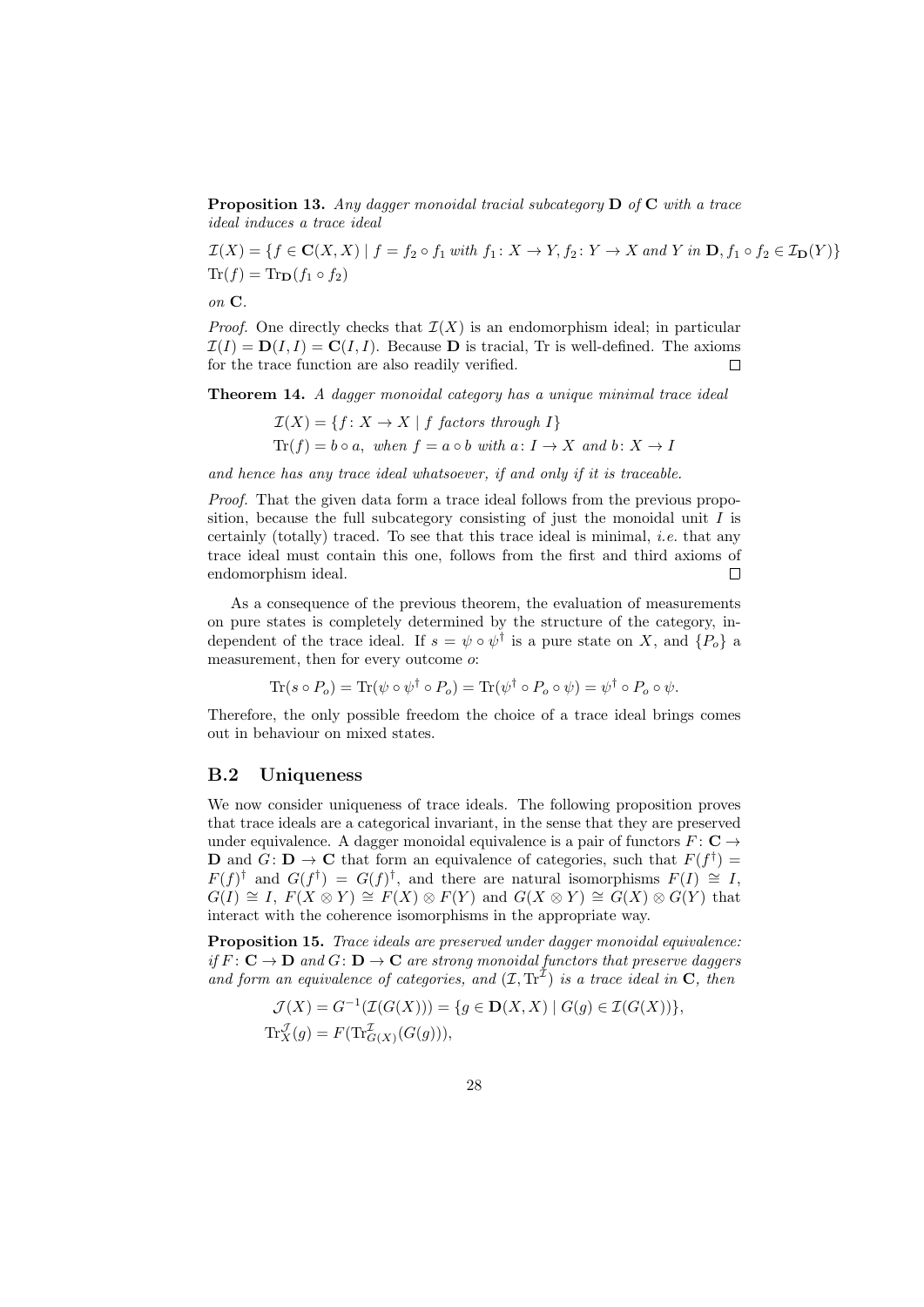form a trace ideal in D.

*Proof.* First, observe that if  $f \in \mathcal{I}(X)$ , and  $q: X \to Y$  is an isomorphism with inverse h, then  $\text{Tr}(f) = \text{Tr}(gfh)$ . Then, to verify that  $\mathcal J$  is an endomorphism ideal, the first requirement follows from functoriality of G; the second from the fact that  $G$  is monoidal; and the third from fullness of  $G$  together with monoidality of  $G$ . It is a dagger endomorphism ideal because  $G$  preserves daggers. Verifying that  $\text{Tr}^{\mathcal{J}}$  satisfies the requirements is completely analogous, except that the last condition additionally uses  $F(G(s)) \cong s$ .  $\Box$ 

However, trace ideals need not be unique. In fact, there may even be more than one trace function making a fixed endomorphism ideal into a trace ideal, as the following example shows.

**Example 16.** A tracial state on a C<sup>\*</sup>-algebra A is a linear map  $\tau: A \to \mathbb{C}$ satisfying  $\tau(a^*a) \geq 0$ ,  $\tau(1) = 1$ , and  $\tau(ab) = \tau(ba)$ . There exists a unital  $C^*$ -algebra A with distinct tracial states  $\tau \neq \tau' : A \to \mathbb{C}$  [45].

Make a category  $C$  as follows. Objects are natural numbers. There are only endomorphisms. Morphisms  $0 \to 0$  are complex numbers; the identity is 0, and composition is addition. For  $n \geq 1$ , morphisms  $n \to n$  are elements of the n-fold direct sum  $A \oplus A \oplus \cdots \oplus A$ ; the identity is  $(1, 1, \ldots, 1)$ , and composition is pointwise multiplication.

We give this category a monoidal structure by letting the tensor product of objects n and m be  $n + m$ . If one of n or m is 0, the action on morphisms is by scalar multiplication. For  $n, m \geq 1$ , the action on morphisms is clear. The monoidal unit is the object 0.

Taking  $\mathcal{I}(X)$  to be all endomorphisms on X certainly gives an endomorphism ideal. Define  $Tr_0(z) = z$ , and  $Tr_n(a_1, \ldots, a_n) = \sum_{i=1}^n \tau(a_i)$  for  $n \geq 1$ . This satisfies all the conditions needed to make  $\mathcal I$  into a trace ideal. But the very same construction with  $\tau'$  gives a different trace function.

The previous example is in stark contrast to Cartesian categories or compact categories, where traces are unique; see [58] and [36], respectively. The counterexample above is somewhat artificial, because all morphisms are endomorphisms. It remains unclear whether trace ideals on, for example, compact categories, are unique.

### B.3 The need for trace ideals

We will now show that in the category **Hilb**, there exists no trace ideal consisting of all morphisms. More precisely, we will show that Hilb is not an instance of the established notion of traced monoidal category [42]. This notion asks not just for traces of all endomorphisms, but requires a 'partial trace' of morphisms  $f: X \otimes U \to Y \otimes U$ , resulting in a morphism  $\text{Tr}^{U}(f): X \to Y$ . There are then several additional axioms, such as the following naturality:

$$
\mathrm{Tr}^U(f) \circ g = \mathrm{Tr}^U(f \circ (g \otimes 1_U)) \quad \text{ for } f \colon X \otimes U \to Y \otimes U, g \colon X' \to X.
$$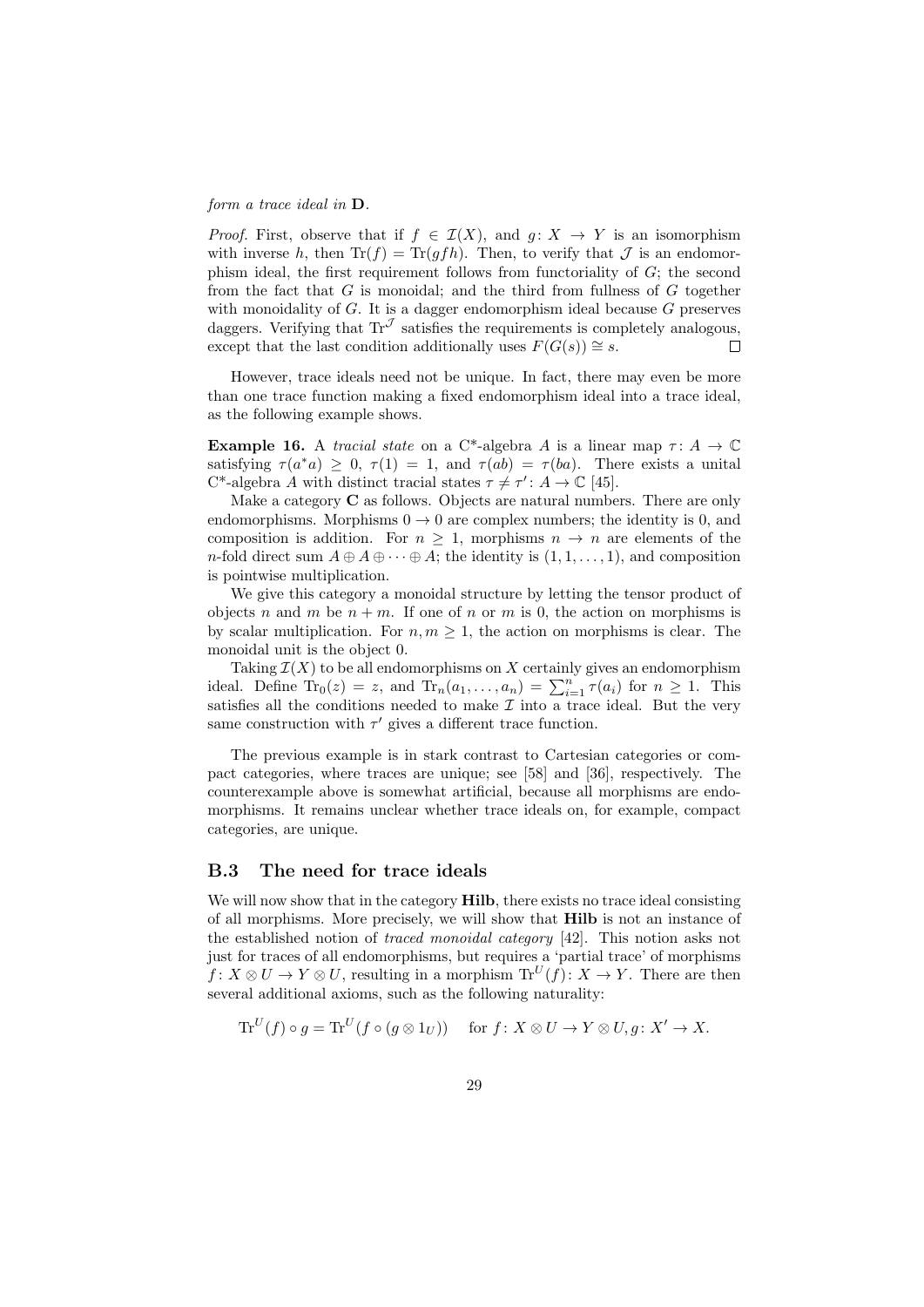We will now show that the monoidal category (Hilb,  $\otimes$ ) cannot be traced monoidal. Subsequently, we will show that it *does* have a trace ideal. This justifies working with trace ideals in monoidal categories instead of traced monoidal categories. We are indebted to Peter Selinger for the following proof.

**Lemma 17.** Suppose (Hilb, ⊗) is traced monoidal. Then  $\text{Tr}(f + g) = \text{Tr}(f) + g$  $Tr(g)$  for all endomorphisms  $f, g: H \to H$ .

*Proof.* Choose an orthonormal basis  $\{|0\rangle, |1\rangle\}$  for  $\mathbb{C}^2$ , and write  $|+\rangle = |0\rangle + |1\rangle$ . Recall that  $\mathbb{C}^2 \otimes H \cong H \oplus H$ . Define  $F: \mathbb{C}^2 \otimes H \to H$  via the block matrix  $(f \circ g)$ . Hence  $F \circ (0) \otimes 1_H = f$  and  $F \circ (1) \otimes 1_H = g$ . Now:

$$
\begin{aligned}\n\operatorname{Tr}(f+g) &= \operatorname{Tr}(F \circ (|+\rangle \otimes 1_H)) \\
&= \operatorname{Tr}(F) \circ |+\rangle \\
&= (\operatorname{Tr}(F) \circ |0\rangle) + (\operatorname{Tr}(F) \circ |1\rangle) \\
&= \operatorname{Tr}(F \circ (|0\rangle \otimes 1_H)) + \operatorname{Tr}(F \circ (|1\rangle \otimes 1_H) \qquad \text{(by naturally)} \\
&= \operatorname{Tr}(f) + \operatorname{Tr}(g).\n\end{aligned}
$$

The third equality uses that composition is bilinear.

$$
\Box
$$

### Theorem 18. The monoidal category (Hilb,  $\otimes$ ) is not traced monoidal.

*Proof.* Suppose (Hilb, ⊗) was traced monoidal. Let H be an infinite-dimensional Hilbert space. Then there exist isomorphisms  $\varphi: H \oplus \mathbb{C} \stackrel{\cong}{\to} H$  and  $\psi: H \stackrel{\cong}{\to}$  $\mathbb{C} \oplus H$ . Write them in block matrix form as  $\varphi = (\varphi_1 \varphi_2)$  and  $\psi = \begin{pmatrix} \psi_1 \\ \psi_2 \end{pmatrix}$  $\psi_2$  . Consider the morphisms  $f_1, f_2, f_3 : H \oplus \mathbb{C} \oplus H \to H \oplus \mathbb{C} \oplus H$  given by the following block matrices.

$$
f_1 = \begin{pmatrix} 1 & 0 & 0 \\ 0 & 0 & 0 \\ 0 & 0 & 0 \end{pmatrix} \qquad f_2 = \begin{pmatrix} 1 & 0 & 0 \\ 0 & 1 & 0 \\ 0 & 0 & 0 \end{pmatrix} \qquad f_3 = \begin{pmatrix} 0 & 0 & 0 \\ 0 & 1 & 0 \\ 0 & 0 & 0 \end{pmatrix}
$$

Let  $g = \varphi \oplus \psi : (H \oplus \mathbb{C}) \oplus H \to H \oplus (\mathbb{C} \oplus H)$ . Then

$$
g \circ f_2 = \begin{pmatrix} \varphi_1 & \varphi_2 & 0 \\ 0 & 0 & \psi_1 \\ 0 & 0 & \psi_2 \end{pmatrix} \circ \begin{pmatrix} 1 & 0 & 0 \\ 0 & 1 & 0 \\ 0 & 0 & 0 \end{pmatrix} = \begin{pmatrix} \varphi_1 & \varphi_2 & 0 \\ 0 & 0 & 0 \\ 0 & 0 & 0 \end{pmatrix}
$$

$$
= \begin{pmatrix} 1 & 0 & 0 \\ 0 & 0 & 0 \\ 0 & 0 & 0 \end{pmatrix} \circ \begin{pmatrix} \varphi_1 & \varphi_2 & 0 \\ 0 & 0 & \psi_1 \\ 0 & 0 & \psi_2 \end{pmatrix} = f_1 \circ g.
$$

Hence

$$
\text{Tr}(f_1) = \text{Tr}(f_1 \circ g \circ g^{-1}) = \text{Tr}(g \circ f_2 \circ g^{-1}) = \text{Tr}(f_2 \circ g^{-1} \circ g) = \text{Tr}(f_2).
$$

But  $Tr(f_2) = Tr(f_1 + f_3) = Tr(f_1) + Tr(f_3)$  by Lemma 17. And because  $f_3$  has finite rank, we know that  $\text{Tr}(f_3) = \text{Tr}(1_{\mathbb{C}}) = 1$ . Thus  $\text{Tr}(f_2) = \text{Tr}(f_2) + 1$ , which is a contradiction.  $\Box$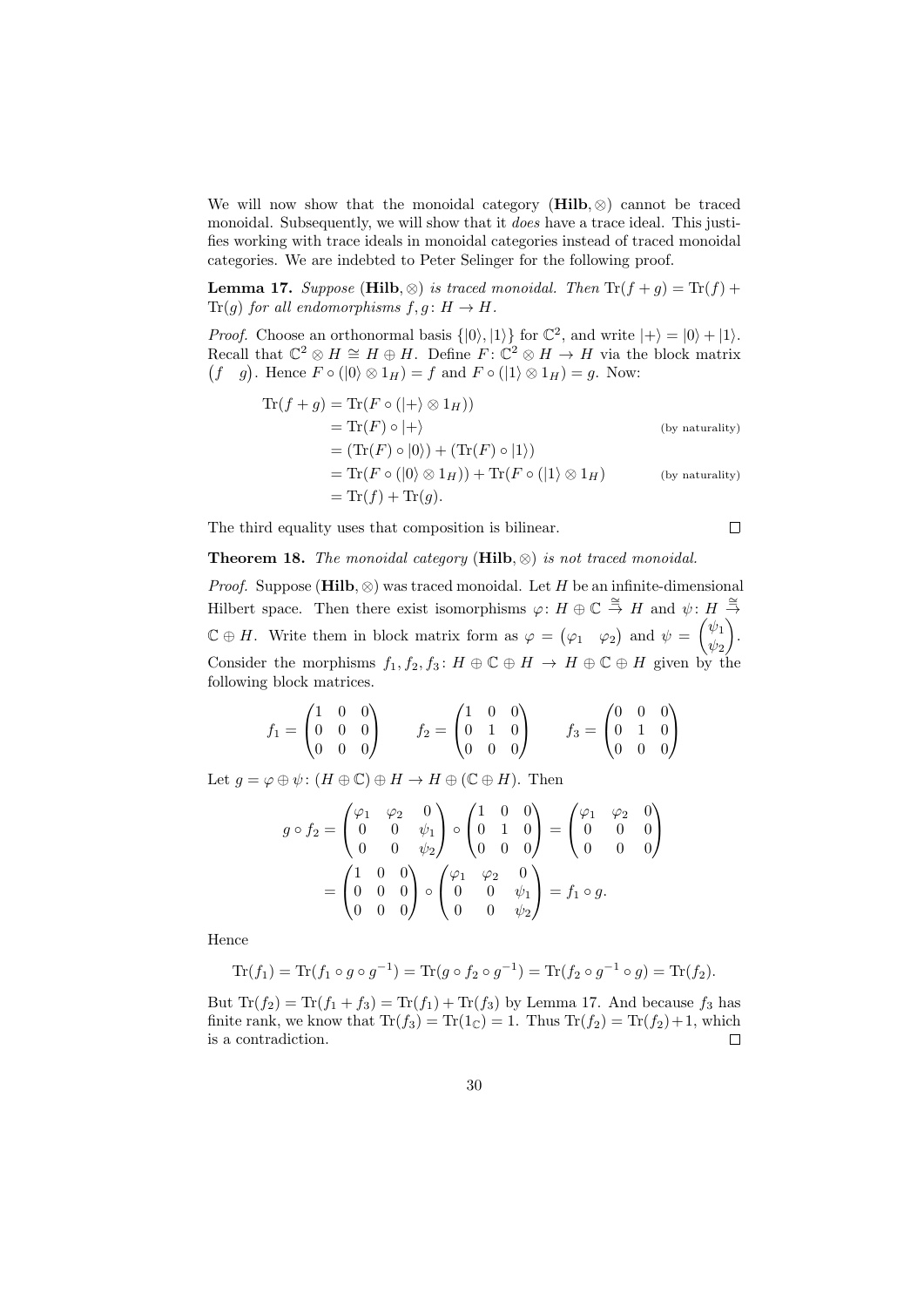#### B.4 Dual objects in Hilb are finite-dimensional

The previous theorem allows an interesting corollary. Recall that the main characteristic of compact categories is that objects have duals: objects  $L, R$  in a monoidal category are called *dual* when there are maps  $\eta: I \to R \otimes L$  and  $\varepsilon: L \otimes R \to I$  making the following two composites identities.

$$
L \cong L \otimes I \xrightarrow{1 \otimes \eta} L \otimes (R \otimes L) \cong (L \otimes R) \otimes L \xrightarrow{\varepsilon \otimes 1} I \otimes L \cong L
$$
  

$$
R \cong I \otimes R \xrightarrow{\eta \otimes 1} (R \otimes L) \otimes R \cong R \otimes (L \otimes R) \xrightarrow{1 \otimes \varepsilon} R \otimes I \cong R
$$

It is well-known that if  $H \in \mathbf{Hilb}$  is finite-dimensional, then H and  $H^*$  are dual objects by  $\eta(1) = \sum_{i=1}^n |i\rangle \otimes \langle i|$  and  $\varepsilon(|i\rangle) = 1$ , for any choice of orthonormal basis  $\{|i\rangle\}_{i=1,\ldots,n}$  for H; see [43, 42, 7]. This recipe does not work when H is infinite-dimensional, because  $\sum_i |i\rangle$  does not converge in that case. However, this does not exclude the possibility that there might be other  $H^*, \eta, \varepsilon$  making  $H$  into a dual object. No rigorous proof that infinite-dimensional Hilbert spaces cannot have duals has been published, as far as we know.

Corollary 19. Objects in (Hilb,  $\otimes$ ) with duals are precisely finite-dimensional Hilbert spaces.

*Proof.* Let  $H$  be an infinite-dimensional Hilbert space. Suppose  $H$  has a dual object  $H^*$ . For  $f: H \to H$ , define  $\text{Tr}^H(f)$  as the following composite.

 $I \stackrel{\eta}{\rightarrow} H^* \otimes H \cong H \otimes H^* \stackrel{f \otimes 1_{H^*}}{\rightarrow} H \otimes H^* \stackrel{\varepsilon}{\rightarrow} I$ 

This satisfies all equations for a trace function, as far as these make sense 'locally', for just one object H. In Hilb, the object  $\mathbb C$  always has a dual, and if H and K have duals, then so does  $H \oplus K$ . Now, notice that the proof of Theorem 18 only uses the trace properties 'locally', i.e. for the objects  $\mathbb{C}, H, \mathbb{C}^2 \otimes H \cong H \oplus H, H \oplus \mathbb{C}, H \oplus \mathbb{C} \oplus H$ . Hence the contradiction it results in holds here, too.  $\Box$ 

In fact, in any monoidal category with biproducts, one can show that if  $A \cong A \oplus I$ , then  $\text{Tr}^A(1_A) = \text{Tr}^A(1_A) + 1$ . We thank Jamie Vicary for this observation.

### B.5 Trace class maps form a trace ideal in Hilb

To show that the usual trace of continuous linear maps between Hilbert spaces does in fact give a trace ideal requires some work, as virtually all textbooks only consider endomorphisms, whereas the defining conditions of trace ideals also involve morphisms between different objects.

We need to recall some terminology; for any unexplained terms, we refer to [17]. Other good references are [31, 57]. A linear map  $f: H \to K$  between Hilbert spaces is *Hilbert-Schmidt* when  $\sum_{n} ||f(e_n)||_K^2 < \infty$  for an orthonormal basis  $(e_n)$  of H. A positive continuous linear map  $f: H \to H$  is trace class when  $\sum_{n} |\langle e_n | f(e_n) \rangle| < \infty$  for an orthonormal basis  $(e_n)$  of H. An arbitrary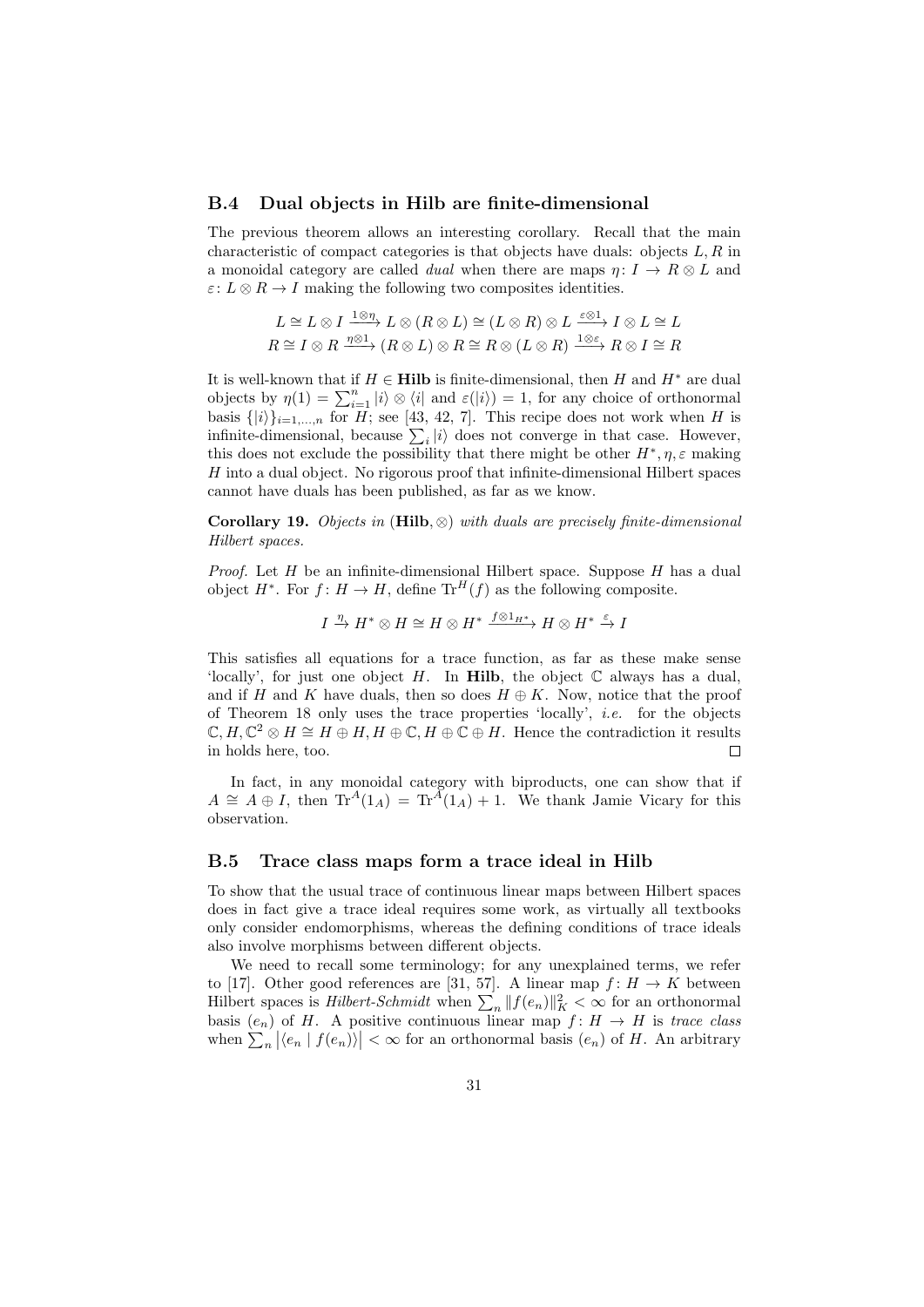continuous linear map  $f: H \to H$  is trace class when its absolute value  $|f|: H \to$ H is trace class. Both definitions are independent of the choice of basis  $(e_n)$ . If f is trace class, then  $\langle e_n | f(e_n) \rangle$  is absolutely summable, and hence the following trace property holds:

$$
\text{Tr}(f) = \sum_{n} \langle e_n | f(e_n) \rangle
$$

is a well-defined complex number. The Cauchy-Schwarz inequality states that

$$
|\langle x | y \rangle| \le (||x||^2 \cdot ||y||^2)^{1/2}
$$

for any two elements  $x, y$  of a Hilbert space. The *Hölder inequality* states that

$$
\sum_{n} |x_n \cdot y_n| \le \left(\sum_{n} |x_n|^2\right)^{1/2} \cdot \left(\sum_{n} |y_n|^2\right)^{1/2}
$$

for any two sequences  $(x_n)$  and  $(y_n)$  of complex numbers with  $\sum_n |x_n|^2 < \infty$ and  $\sum_{n} |y_n|^2 < \infty$ .

**Lemma 20.** Let  $H \stackrel{f}{\leq_{} g} K$  be morphisms in **Hilb**. Then  $g \circ f$  is trace class if and only if f and g are Hilbert-Schmidt.

*Proof.* By polar decomposition, there is a unique partial isometry  $w: H \to K$ satisfying  $g \circ f = w \circ |g \circ f|$  and ker $(w) = \ker(g \circ f)$ . It follows that  $|g \circ f| =$  $w^{\dagger} \circ g \circ f$ . Hence, for an orthonormal basis  $(e_n)$  of H,

$$
\sum_{n} |\langle e_n | g \circ f | (e_n) \rangle| = \sum_{n} |\langle e_n | w^{\dagger} \circ g \circ f (e_n) \rangle|
$$
  
\n
$$
= \sum_{n} |\langle g^{\dagger} \circ w(e_n) | f(e_n) \rangle|
$$
  
\n
$$
\leq \sum_{n} (||g^{\dagger} \circ w(e_n)||^2 \cdot ||f(e_n)||^2)^{1/2} \text{ (by Cauchy-Schwarz)}
$$
  
\n
$$
= \sum_{n} ||g^{\dagger} \circ w(e_n)|| \cdot ||f(e_n)|||
$$
  
\n
$$
\leq (\sum_{n} ||g^{\dagger} \circ w(e_n)||^2)^{1/2} \cdot (\sum_{n} ||f(e_n)||^2)^{1/2}. \text{ (by Hölder)}
$$

Therefore gf is trace class if and only if  $\sum_{n} ||f(e_n)||^2 < \infty$  and  $\sum_{n} ||g^{\dagger} \circ$  $|w(e_n)|^2 < \infty$ . Because w is a partial isometry, the latter inequality holds if and only if  $\sum_{n} ||g(e_n)||^2 < \infty$ . That is,  $g \circ f$  is trace class if and only if f and g are Hilbert-Schmidt.  $\Box$ 

Proposition 21. The category Hilb has a dagger trace ideal consisting of the usual trace class maps and the usual trace function.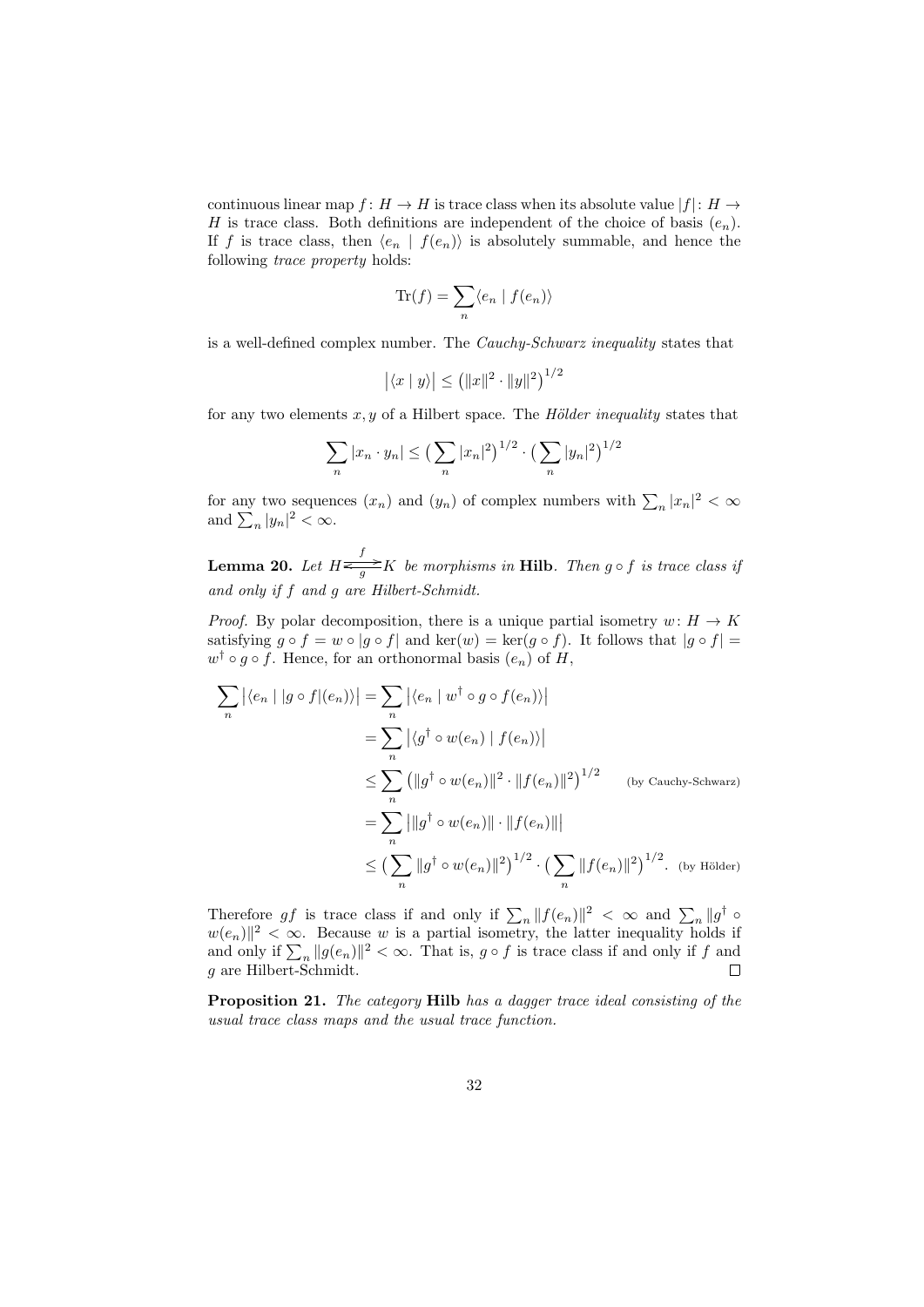Proof. That the trace class maps on a Hilbert space H are closed under adjoint and tensor products is easily seen. Also, any morphism  $\mathbb{C} \to \mathbb{C}$  is trivially trace class. Now suppose that  $f: H \to H$  is trace class. By the previous lemma, we can write  $f = f_2 \circ f_1$  for Hilbert-Schmidt maps  $f_i$ . If  $g: H \to K$  and  $h: K \to H$ are arbitrary morphisms, then  $g \circ f_2$  and  $f_1 \circ h$  are again Hilbert-Schmidt. Therefore, by the previous lemma again,  $g \circ f \circ h = (g \circ f_2) \circ (f_1 \circ h)$  is trace class. Thus trace class maps indeed form an endomorphism ideal.

One easily sees from the trace property that trace is the identity on scalars, is multiplicative on tensor products, and preserves daggers. To prove that  $\text{Tr}(g \circ$  $f$ ) = Tr( $f \circ g$ ) for  $f : H \to K$  and  $g : K \to H$  with both  $f \circ g$  and  $g \circ f$  trace class, we rely on Lidskii's trace formula for separable  $H$ : if  $h$  is trace class, then  $(\sum_n \lambda_n(h)$  is absolutely convergent and) Tr $(h) = \sum_n \lambda_n(h)$ , where  $\lambda_n(h)$  are the eigenvalues counted up to algebraic multiplicity [57, Theorem 3.7]. But  $g \circ f$ and  $f \circ g$  have precisely the same spectrum, so that  $\text{Tr}(g \circ f) = \sum_n \lambda_n (g \circ f) = \sum_n \lambda_n (f \circ g) = \text{Tr}(f \circ g)$ .  $_n \lambda_n(f \circ g) = \text{Tr}(f \circ g).$ 

Finally, we claim that for positive, trace class functions  $h: H \to H$  on any (possibly nonseparable) Hilbert space  $H$ , Lidskii's formula still holds, which finishes the proof that trace class operators form a trace ideal, because we may then replace  $g \circ f$  and  $f \circ g$  above by their absolute value. Pick an orthonormal basis  $\{e_i\}$  for H. Since h is trace class,  $\sum_i \langle e_i \mid h(e_i) \rangle = \sum_i ||\sqrt{h(e_i)}||$ is summable. Hence ker $(h)^{\perp} = \text{ker}(\sqrt{h})^{\perp}$  can only contain countably many  $e_i$ . Because h is positive, its range is  $\ker(h^{\dagger})^{\perp} = \ker(h)^{\perp}$ . Thus  $h: H \to H$  restricts to a function  $h: \ker(h)^{\perp} \to \ker(h)^{\perp}$  on a separable space.  $\Box$ 

We have written the above example out in more detail than the reader might have thought necessary, because it is easy to overlook subtleties. For example, it is not true that if  $f: H \to K$  and  $g: K \to H$  are morphisms such that  $g \circ f$  is trace class, then  $f \circ g$  is trace class, too. For a counterexample, let  $H = K = \ell^2(\mathbb{N})$ , and define  $f(x, y) = (0, x)$  and  $g(x, y) = (x, 0)$ . Then certainly  $g \circ f = 0$  is trace class. But it is easy to see that  $f^{\dagger}(x, y) = (y, 0)$ , that  $g = g^{\dagger} = g^{\dagger} \circ g$ , and hence that  $g = g^{\dagger} \circ g = (f \circ g)^{\dagger} \circ (f \circ g) \geq 0$ . Therefore  $|f \circ g| = g$ , and

$$
\operatorname{Tr}(f \circ g) = \sum_{m,n} \langle |f \circ g|(e_m, e_n) | (e_m, e_n) \rangle = \sum_{m,n} \langle e_m | e_m \rangle + \langle 0 | e_n \rangle = \dim(H) = \infty,
$$

so that  $f \circ q$  is not trace class.

### References

- [1] S. Abramsky. No-Cloning in Categorical Quantum Mechanics. In S. Gay and I. Mackie, editors, Semantic Techniques in Quantum Computation, pages 1–28. Cambridge University Press, 2010.
- [2] S. Abramsky. Big toy models: Representing physical systems as Chu spaces. Synthese, 2011. Online First, April 2011. Available as arXiv:0910.2393.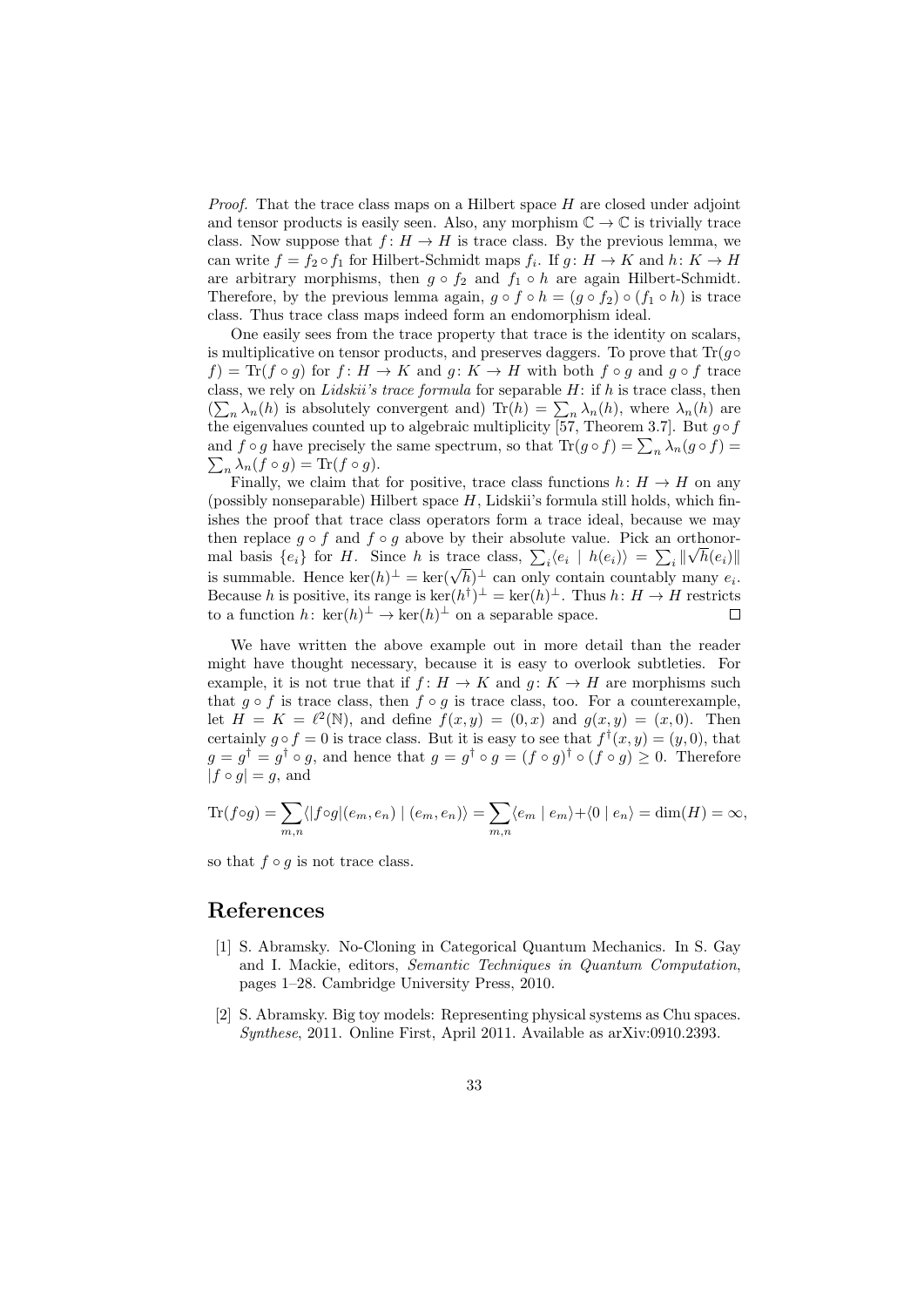- [3] S. Abramsky. Relational Hidden Variables and Non-Locality. Studia Logica, 2012. Accepted for publication. Available as arXiv:1007.2754.
- [4] S. Abramsky, R. Blute, and P. Panangaden. Nuclear and trace ideals in tensored \*-categories. Journal of Pure and Applied Algebra, 143:3–47, 1999.
- [5] S. Abramsky and A. Brandenburger. The sheaf-theoretic structure of nonlocality and contextuality. New Journal of Physics, 13(2011):113036, 2011.
- [6] S. Abramsky and B. Coecke. A categorical semantics of quantum protocols. In Proceedings of the 19th Annual IEEE Symposium on Logic in Computer Science, pages 415–425. IEEE, 2004.
- [7] S. Abramsky and B. Coecke. Categorical quantum mechanics. Handbook of quantum logic and quantum structures: quantum logic, pages 261–324, 2008.
- [8] M. F. Atiyah. Topological quantum field theories. Publications Mathematiques de l'I.H.É.S.,  $68:175-186$ , 1988.
- [9] S. Awodey. Category theory. Oxford University Press, 2010.
- [10] H. Barnum, J. Barrett, L.O. Clark, M. Leifer, R. Spekkens, N. Stepanik, A. Wilce, and R. Wilke. Entropy and information causality in general probabilistic theories. New Journal of Physics, 12:033024, 2010.
- [11] H. Barnum, J. Barrett, M. Leifer, and A. Wilce. Generalized nobroadcasting theorem. Physical review letters, 99(24):240501, 2007.
- [12] H. Barnum, J. Barrett, M. Leifer, and A. Wilce. Teleportation in general probabilistic theories. Arxiv preprint arXiv:0805.3553, 2008.
- [13] H. Barnum, R. Duncan, and A. Wilce. Symmetry, compact closure and dagger compactness for categories of convex operational models. Arxiv preprint arXiv:1004.2920, 2010.
- [14] M. Barr. \*-Autonomous categories, volume 752 of Lecture Notes in Mathematics. Springer, 1979.
- [15] J.S. Bell. On the Einstein-Podolsky-Rosen paradox. Physics, 1(3):195–200, 1964.
- [16] J. B´enabou. Distributors at work, 2000. Available at http://www.mathematik.tu-darmstadt.de/∼streicher/FIBR/DiWo.pdf.
- [17] J. Blank, P. Exner, and M. Havlíček. *Hilbert space operators in quantum* physics. Springer, second edition, 2008.
- [18] C. Butz. Regular categories and regular logic. Technical Report LS-98-2, BRICS, October 1998.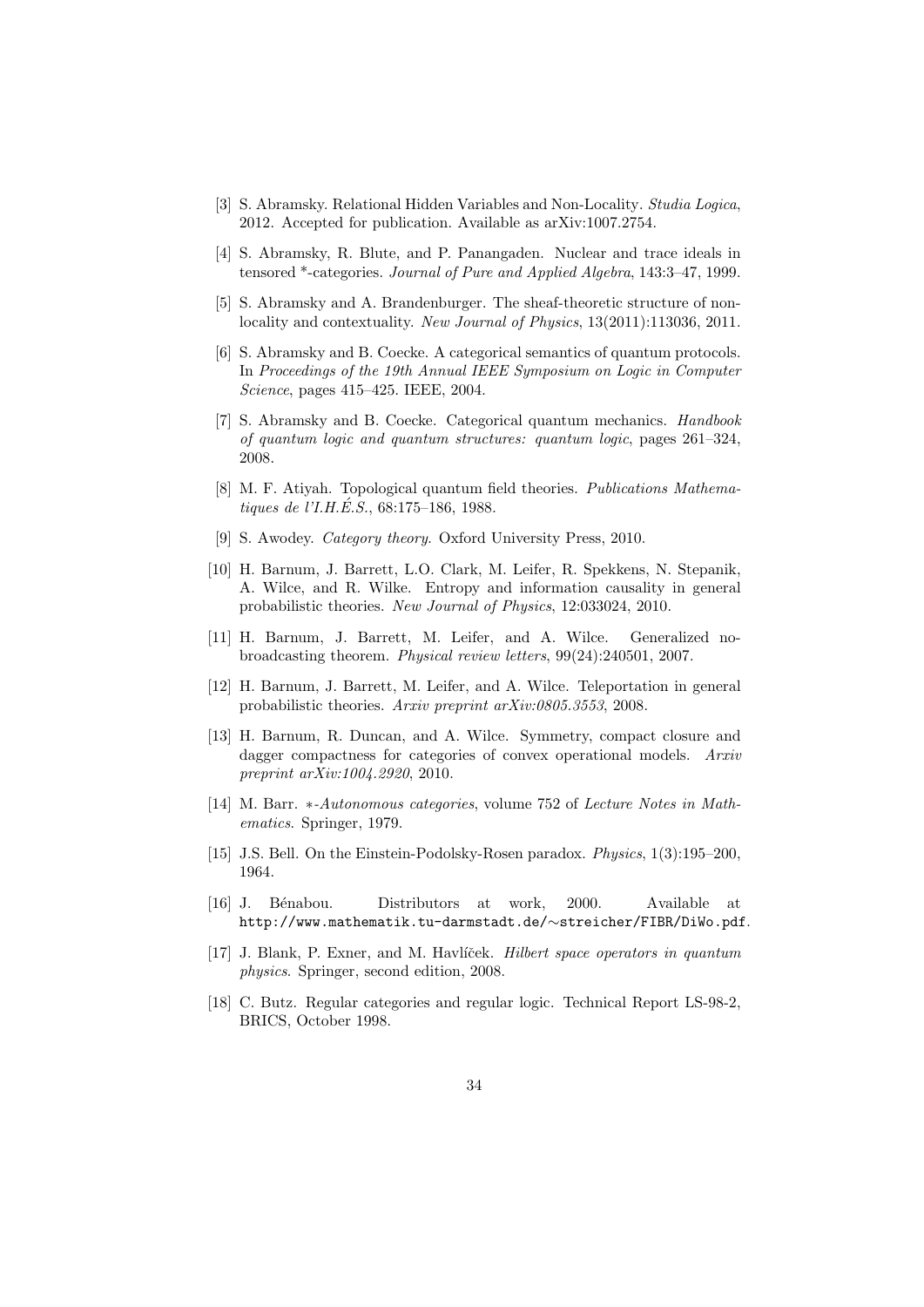- [19] G. Chiribella, G.M. DAriano, and P. Perinotti. Informational derivation of quantum theory. Physical Review A, 84(1):012311, 2011.
- [20] P.-H. Chu. Constructing ∗-autonomous categories, pages 103–137. Volume 752 of Lecture Notes in Mathematics [14], 1979.
- [21] B. Coecke and B. Edwards. Mathematical Foundations of Information Flow, chapter Spekkens' toy theory as a category of processes. American Mathematical Society, 2012. arXiv:1108.1978.
- [22] B. Coecke, B. Edwards, and R.W. Spekkens. Phase groups and the origin of non-locality for qubits. Electronic Notes in Theoretical Computer Science, 270(2):15–36, 2011.
- [23] B. Coecke and C. Heunen. Pictures of complete positivity in arbitrary dimension. In *Quantum Programming Languages*, Electronic Proceedings in Theoretical Computer Science, 2011. arXiv:1110.3055.
- [24] B. Coecke and A. Kissinger. The compositional structure of multipartite quantum entanglement. Automata, Languages and Programming, pages 297–308, 2010.
- [25] W.M. Dickson. Quantum chance and non-locality. Cambridge University Press, 1999.
- [26] P.A.M. Dirac. The physical interpretation of quantum mechanics. *Proceed*ings of the Royal Society of London. Series A, Mathematical and Physical Sciences, 180(980):1–40, 1942.
- [27] S. Doplicher and J. E. Roberts. A new duality theory for compact groups. Inventiones Mathematicae, 98:157–218, 1989.
- [28] R. Duncan and S. Perdrix. Rewriting measurement-based quantum computations with generalised flow. Automata, Languages and Programming, pages 285–296, 2010.
- [29] R.P. Feynman. Negative probability. In B.J. Hiley and F.D. Peat, editors, Quantum Implications: Essays in Honour of David Bohm, pages 235–248. Routledge and Kegan Paul, 1987.
- [30] A. Fine. Joint distributions, quantum correlations, and commuting observables. Journal of Mathematical Physics, 23:1306, 1982.
- [31] D. J. H. Garling. Inequalities. Cambridge University Press, 2007.
- [32] P. Ghez, R. Lima, and J. E. Roberts. W<sup>\*</sup>-categories. Pacific Journal of Mathematics, 120:79–109, 1985.
- [33] M. Giry. A categorical approach to probability theory. In *Categorical* Aspects of Topology and Analysis, pages 68–85. Springer, 1982.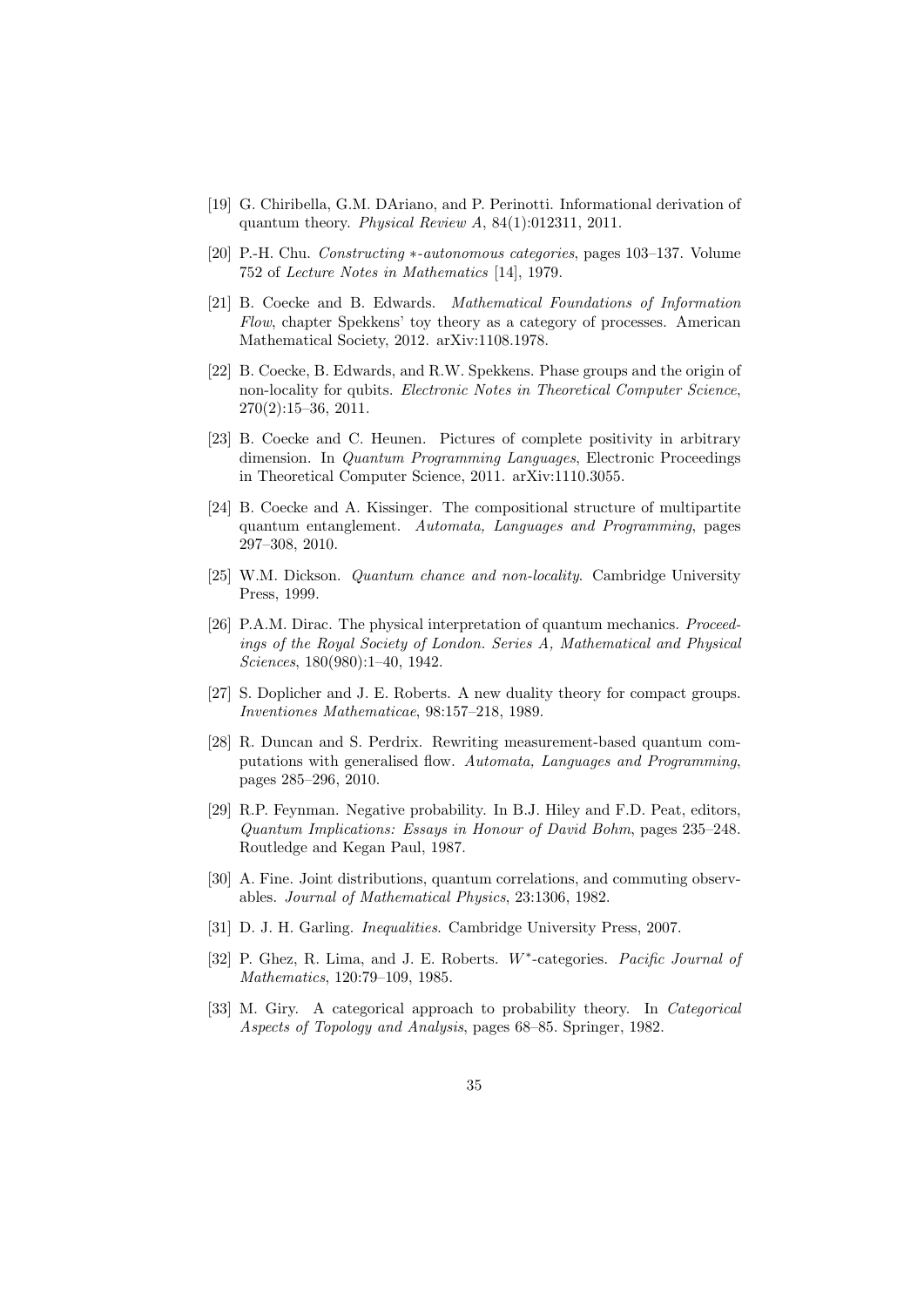- [34] D.M. Greenberger, M.A. Horne, A. Shimony, and A. Zeilinger. Bell's theorem without inequalities. American Journal of Physics, 58:1131, 1990.
- [35] L. Hardy. Quantum theory from five reasonable axioms. Arxiv preprint quant-ph/0101012, 2001.
- [36] M. Hasegawa. On traced monoidal closed categories. Mathematical Structures in Computer Science, 19:217–244, 2008.
- [37] C. Heunen. *Categorical quantum models and logics*. PhD thesis, Radboud University Nijmegen, 2009.
- [38] C. Heunen and B. Jacobs. Quantum logic in dagger kernel categories. Order, 27(2):177–212, 2010.
- [39] B. Jacobs. Convexity, duality and effects. *Theoretical Computer Science*, pages 1–19, 2010.
- [40] J.M. Jauch. Foundations of quantum mechanics. Addison-Wesley, 1968.
- [41] P.T. Johnstone. Stone Spaces, volume 3 of Studies in Advanced Mathematics. Cambridge University Press, 1986.
- [42] A. Joyal, R. Street, and D. Verity. Traced monoidal categories. Mathematical Proceedings of the Cambridge Philosophical Society, 3(447–468), 1996.
- [43] G. M. Kelly and M. L. Laplaza. Coherence for compact closed categories. Journal of Pure and Applied Algebra, 19:193–213, 1980.
- [44] J. Kock. Frobenius algebras and 2-D Topological Quantum Field Theories. Number 59 in London Mathematical Society Student Texts. Cambridge University Press, 2003.
- [45] R. Longo. A remark on crossed product of C\*-algebras. Journal of the London Mathematical Society (2), 23:531–533, 1981.
- [46] G. Ludwig. Foundations of quantum mechanics, volume 1. Springer-Verlag, 1983.
- [47] G. W. Mackey. Mathematical Foundations of Quantum Mechanics. Benjamin, 1963.
- [48] L. Masanes and M.P. Müller. A derivation of quantum theory from physical requirements. New Journal of Physics, 13:063001, 2011.
- [49] J.E. Moyal. Quantum mechanics as a statistical theory. Mathematical Proceedings of the Cambridge Philosophical Society, 45(01):99–124, 1949.
- [50] A. Peres. Quantum theory: concepts and methods, volume 57. Kluwer Academic Publishers, 1993.